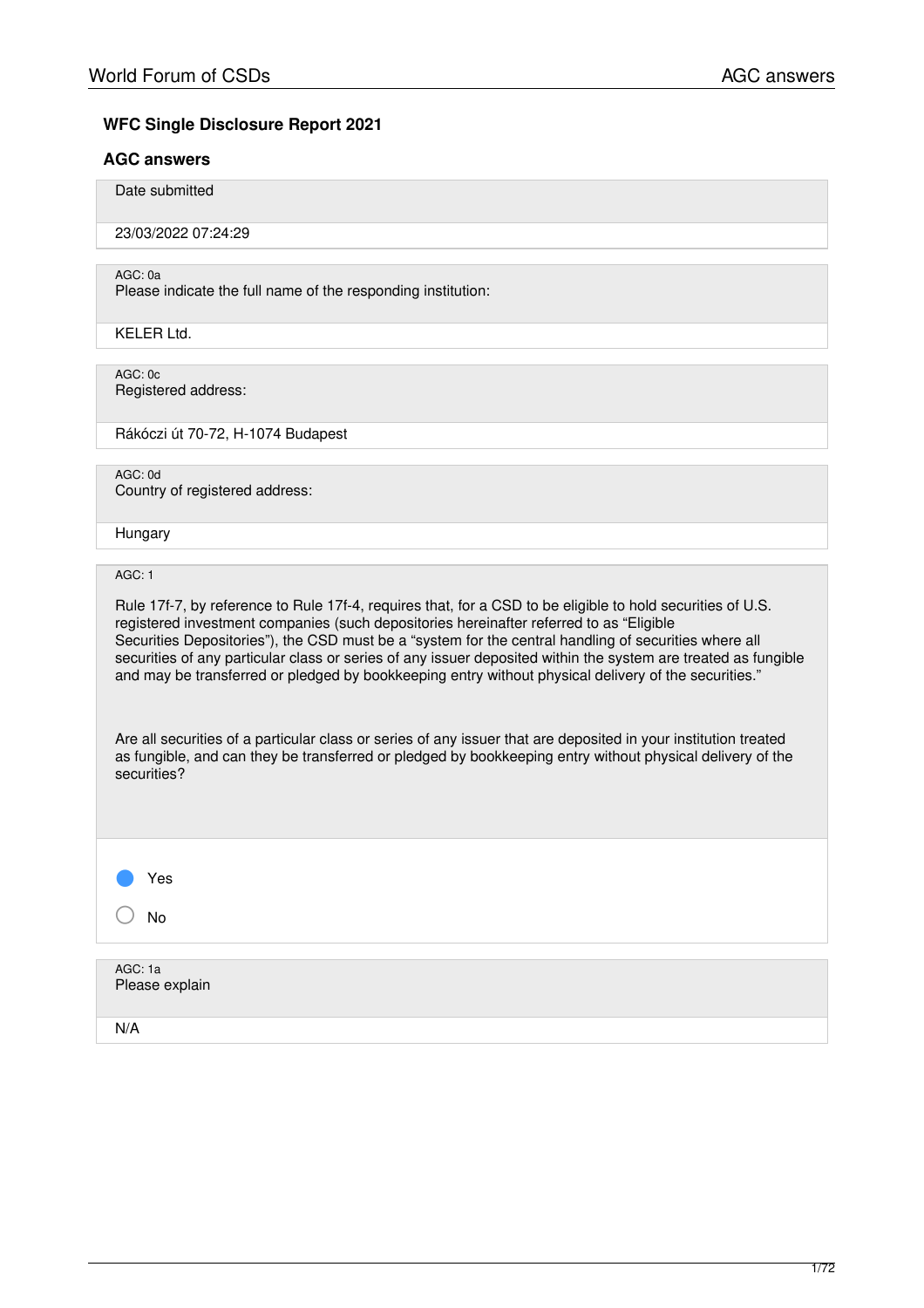| AGC: 2<br>Rule 17f-7 also requires that an Eligible Securities CSD "acts as or operates a system for the central<br>handling of securities or equivalent book-entries in the country where it is incorporated," or "acts as or<br>operates a transnational system for the central handling of securities or equivalent book-entries." Does<br>your institution: |
|-----------------------------------------------------------------------------------------------------------------------------------------------------------------------------------------------------------------------------------------------------------------------------------------------------------------------------------------------------------------|
| Act as or operate a system for the central handling of securities or equivalent book-entries in the<br>country where it is incorporated?                                                                                                                                                                                                                        |
| Act as or operate a transnational system for the central handling of securities or equivalent book-<br>entries?                                                                                                                                                                                                                                                 |
| Act in another capacity with respect to the handling of securities or equivalent book-entries?                                                                                                                                                                                                                                                                  |
| Not applicable                                                                                                                                                                                                                                                                                                                                                  |
| OTHER:                                                                                                                                                                                                                                                                                                                                                          |
| AGC: 2a.<br>Please explain:                                                                                                                                                                                                                                                                                                                                     |
| As a participant of the T2S platform it is able to act as or operate a transnational system for the central<br>handling of securities or equivalent book-entries since February 6, 2017.                                                                                                                                                                        |
| AGC: 2b.<br>Please specify the types of securities for which you act as or operate a system for the central handling of<br>securities or equivalent book-entries:                                                                                                                                                                                               |
| Primarily publicly issued (dematerialized) securities and all non-publicly issued dematerialised securities.                                                                                                                                                                                                                                                    |
| AGC:3<br>What type of legal entity is the institution?                                                                                                                                                                                                                                                                                                          |
| <b>Public Company</b>                                                                                                                                                                                                                                                                                                                                           |
| Stock Exchange (or part thereof)                                                                                                                                                                                                                                                                                                                                |
| Central Bank (or part thereof)                                                                                                                                                                                                                                                                                                                                  |
| Private Company                                                                                                                                                                                                                                                                                                                                                 |
| OTHER: central depository                                                                                                                                                                                                                                                                                                                                       |
| AGC: 4<br>Is the institution operated as a "for profit" or a "not for profit" organization?"                                                                                                                                                                                                                                                                    |
| For profit                                                                                                                                                                                                                                                                                                                                                      |
| Not for profit                                                                                                                                                                                                                                                                                                                                                  |
| AGC: 5<br>Please provide the names of the owners and their ownership interest percentages.                                                                                                                                                                                                                                                                      |

Central Bank of Hungary (CBH) - 53,33% Budapest Stock Exchange (BSE) - 46,67%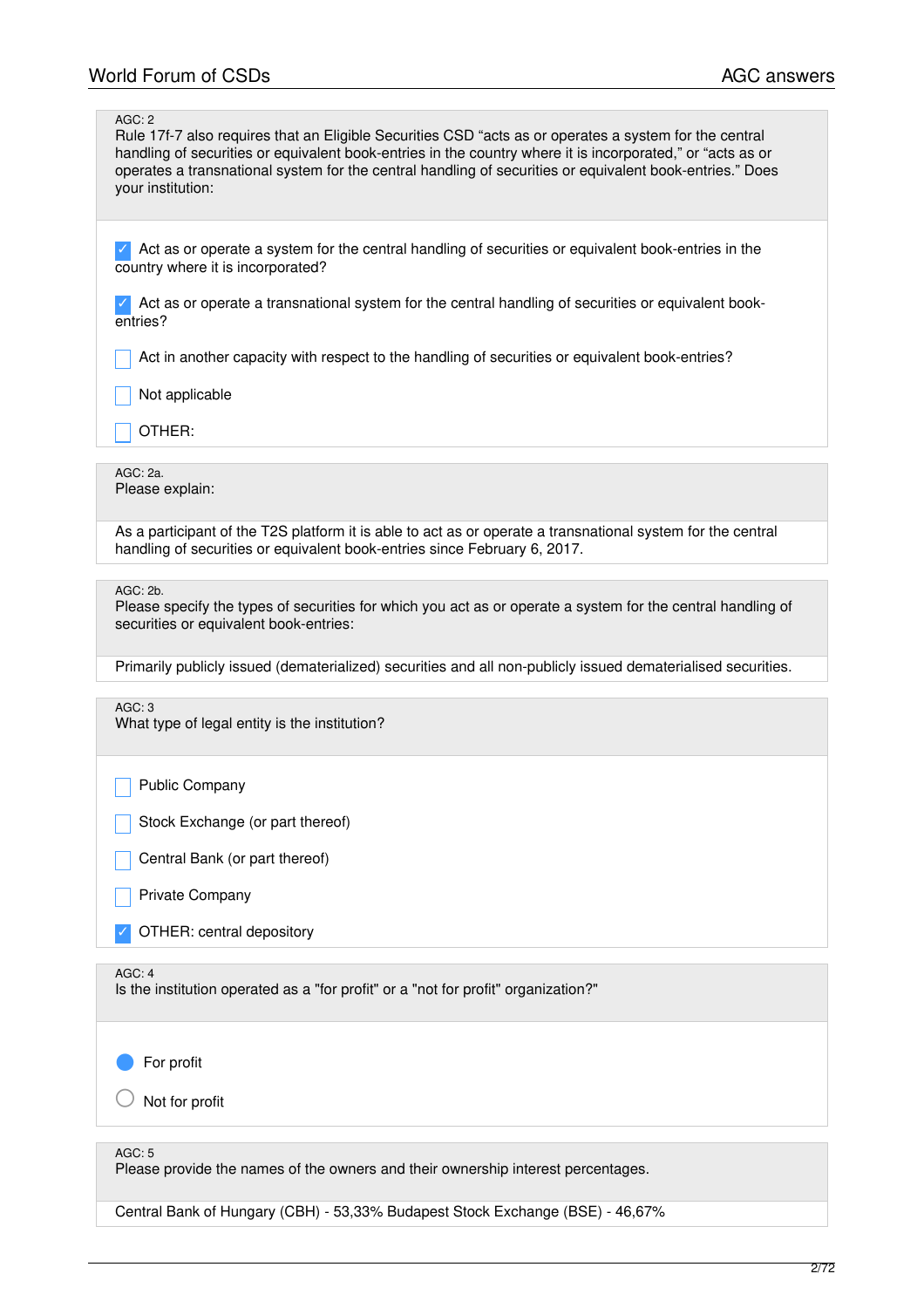# AGC: 6a

What is the date of establishment of the CSD?

Please enter the answer in DD/MM/YYYY format.

If you are filling the survey for more than one organization, please enter the name of each organization in different lines and in front of each one the corresponding date.

1993-10-12 00:00:00

### AGC: 6b

What is the date that the CSD's operations began?

Please enter the answer in DD/MM/YYYY format.

If you are filling the survey for more than one organization, please enter the name of each organization in different lines and in front of each one the corresponding date.

#### 1993-10-12 00:00:00

# AGC: 7

Under what regulation or statute is the CSD established and governed?

The CSDR (Regulation (EU) No 909/2014 of the European Parliament and of the Council of 23 July 2014 on improving securities settlement in the European Union and on central securities depositories and amending Directives 98/26/EC and 2014/65/EU and Regulation (EU) No 236/2012) and the related regulations constitute the most important set of rules related to the operation of KELER. It should be highlighted within the framework of the Hungarian regulation that KELER is a central depository and special credit institution operating pursuant to Act CXX of 2001 on the Capital Market (Act on the Capital Market) and Act CCXXXVII of 2013 on Credit Institutions and Financial Enterprises (Act on Credit Institutions). KELER undertakes its activity in line with the requirements of the above laws, related additional legislation (e.g. the Act XXIII of 2003 on Settlement Finality in Payment and Securities Settlement Systems) and the applicable European Union rules, the orders, decrees of the Central Bank of Hungary, and the regulatory documents of KELER eg. KELER General Business Rules.

AGC: 7a

Is the regulation or statute electronically available?



○ No

AGC: 7b

If regulation or statute is electronically available, please supply web address(es) here or upload document(s).

KELER General Business Rules:

https://english.keler.hu/Key%20documents/Regulatory%20documents/General%20Business%20Rules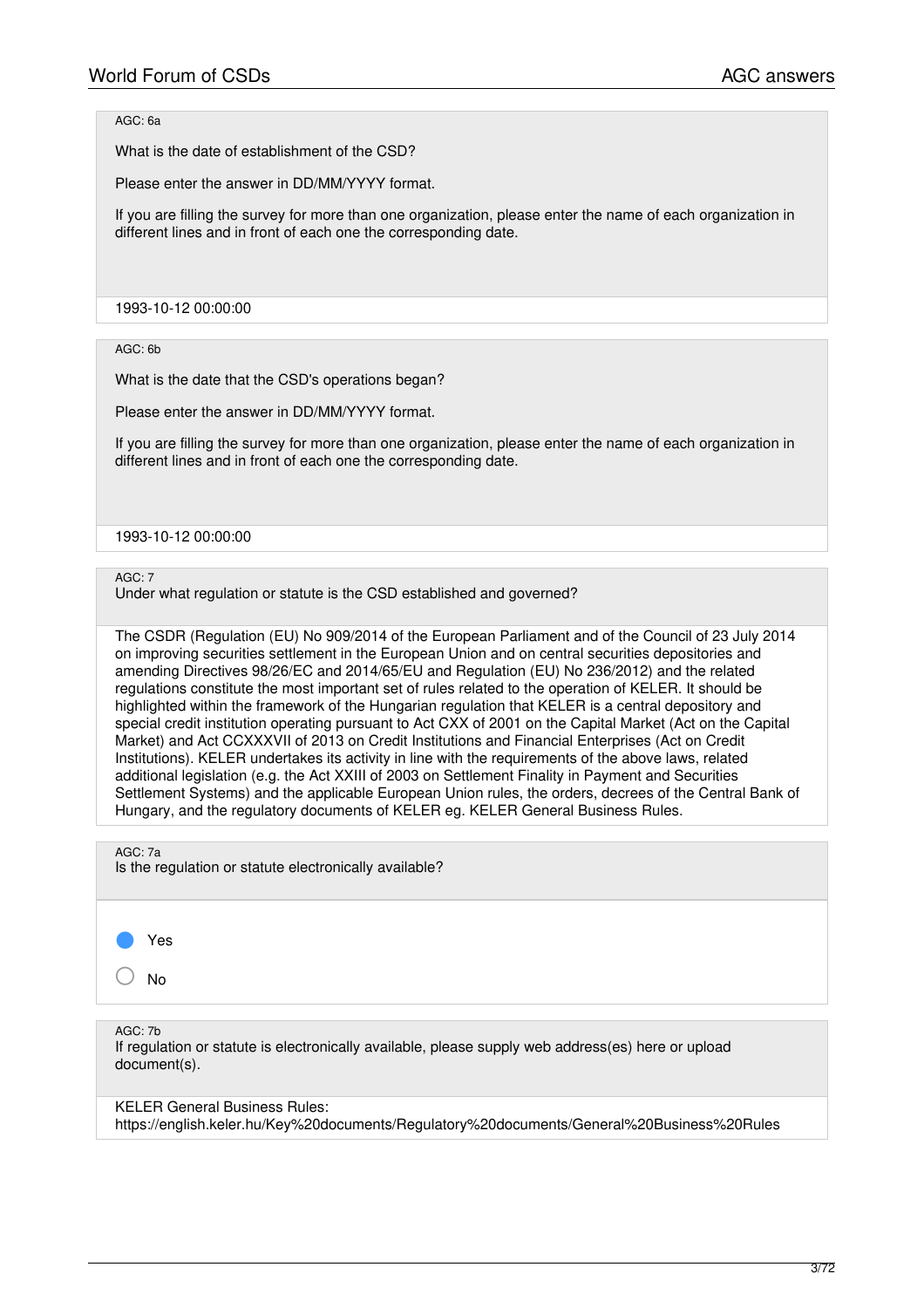AGC: 7c

filecount - Please supply document(s) here:

| Act_CCXXXVII_of_2013.pdf (1350KB)            | Act<br>CCXXXVII<br>of 2013                       |
|----------------------------------------------|--------------------------------------------------|
| Act_CXX_of_2001.pdf (1282KB)                 | Act CXX<br>of 2001                               |
| Act CXXXVIII of 2007.pdf (1310KB)            | Act<br>CXXXVIII<br>of 2007                       |
| Regulation (EU) No 909_2014_CSDR.pdf (542KB) | Regulation<br>(EU) No<br>909 2014<br><b>CSDR</b> |
| Act XXIII of 2003.pdf (169KB)                | Act XXIII<br>of 2003                             |

### AGC: 7d

What are the roles and responsibilities of the CSD's board of directors (or equivalent), and are they clearly specified? Please provide details of the structure and composition of your Board together with their industry experience and responsibilities in governing the CSD. What are the qualifications to become a board member?

The Board has seven members - two of them are appointed by Central Bank of Hungary, two of them are appointed by Budapest Stock Exchange and two of them are inner members. The seventh member is independent. The roles are specified in our Articles of Association, in chapter 10.5. The qualifications needed are set in the Act CCXXXVII of 2013 on Credit Institutions and Financial Enterprises, and are the following: The persons described in the following may not be appointed as a senior executive of a financial institution or mixed financial holding company: a) any person who has (or had) a qualifying holding in or who is (or has been) the senior executive of such a financial institution: aa) in the case of which insolvency can only be avoided by exceptional measures taken by the Authority, or ab) \* which was liquidated due to its activity license being revoked, and whose personal responsibility for the development of this situation has been established by final or definitive resolution; b) \* any person who has seriously or systematically violated the provisions of this Act or another legislation pertaining to banking or the management of financial institutions and such has been determined by the Authority, another authority by definitive decision or a court by final ruling dated within the previous five years; c) any person who has a criminal record; d) any person who is not of good business reputation. (5) In addition to what is contained in Subsection (4), with the exception of supervisory board members, the person designated to be a senior executive of a credit institution shall satisfy the following criteria: a) have at least three years of experience in banking or business management, or in financial or economic management in the public sector; b) shall not act as auditor for another financial institution; c) shall not hold another office or position which may hinder performance of his professional duties.

### AGC: 7e

What are the election procedures?

Board members are elected at the General Meeting, the election is subject to approval by the supervisory authority, the Central Bank of Hungary, according to the Hungarian banking regulations. The Board elects its chairman - the seventh member - from among its members.

### AGC: 7f

What is the maximum length of time a board member can serve?

Members are elected until the General Meeting held on the 3rd year following the election of a member, but the latest until the 31st of May of that year. Re-election is possible without limitation.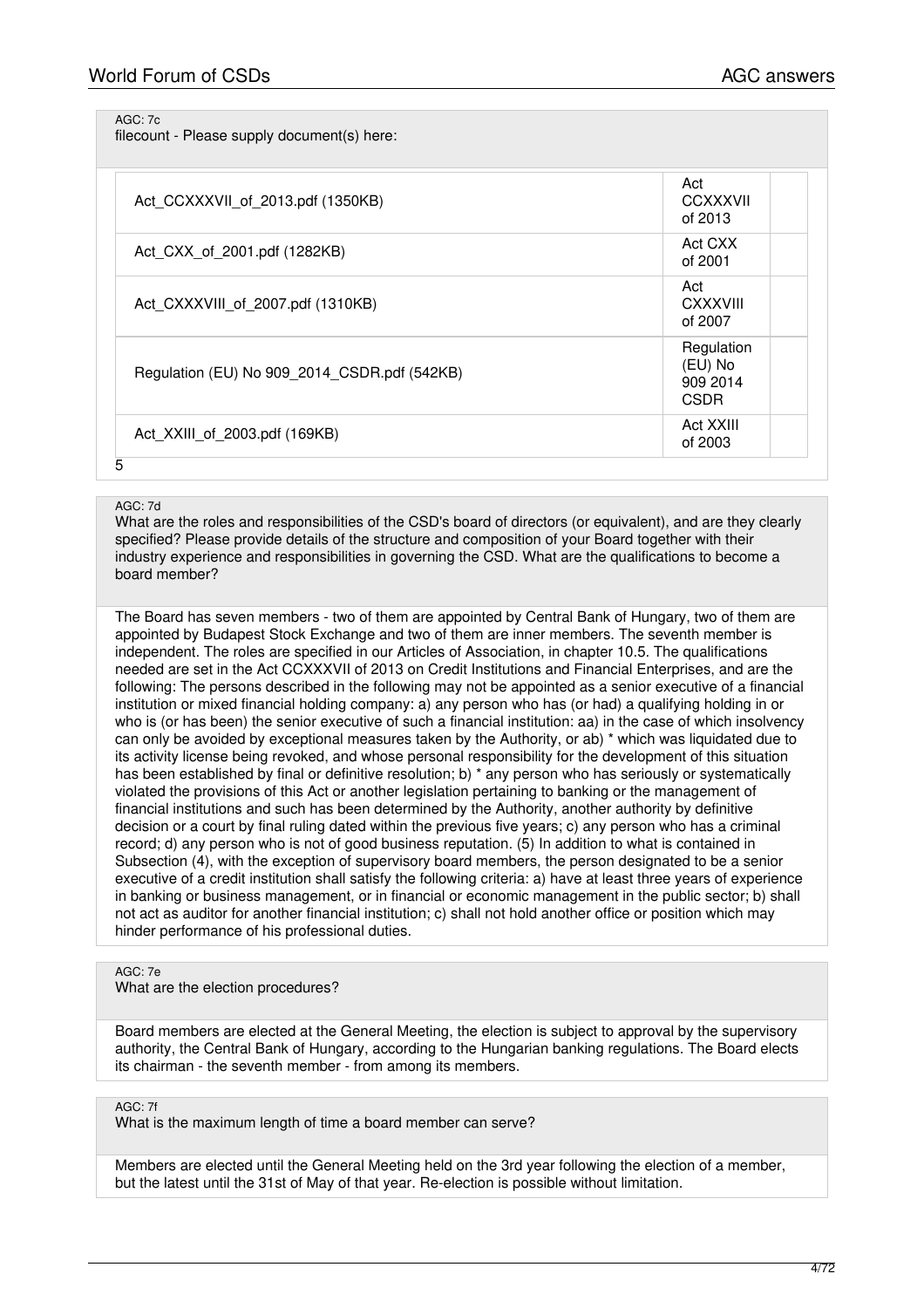### AGC: 7g

How are the voting powers distributed amongst the board members (i.e. does each board member have one vote or do certain members have additional voting power)?

Each board member has one vote. In case of vote-equality, the vote of the chairman would be decisive.

### AGC: 7h

What are the procedures established to review the performance of the board as a whole and the performance of the individual board members? Who is responsible for regulating the board members?

Certain legislation, the company General Meeting, and the supervisory authority, the Central Bank of Hungary are all in a sense responsible for regulating and reviewing Board members. For the purpose of supervision of the Board the General Meeting elects the Supervisory Board.

### AGC: 8

Rule 17f-7 requires that an Eligible Securities Depository regulated by a foreign financial regulatory authority as defined under section 2(a)(50) of the Act, with section 2(a)(50) establishing that z 'foreign financial regulatory authority' means any (A) foreign securities authority, (B) other governmental body or foreign equivalent of a self-regulatory organization empowered by a foreign government to administer or enforce its laws relating to the regulation of fiduciaries, trusts, commercial lending, insurance, trading in contracts of sale of a commodity for future delivery, or other instruments traded on or subject to the rules of a contract market, board of trade or foreign equivalent, or other financial activities, or (C) membership organization a function of which is to regulate the participation of its members in activities listed above." Who regulates the activities of the CSD?

A membership organization which regulates the participation of its members in securities matters or other financial activities.

✓ A governmental body or regulatory organization empowered to administer or enforce laws related to securities matters.

\_ A governmental body or self-regulatory organization empowered to administer or enforce laws related to other financial activities.

### \_ OTHER:

AGC: 8a. Please explain:

N/A

AGC: 9

Please provide the name of regulatory authority(ies) identified in question 8:

The Central Bank of Hungary

 $AGC: 10$ 

Rule 17f-7 requires that an Eligible Securities Depository is subject to periodic examination by regulatory authorities or independent accountants. Is the CSD subject to periodic examination by:

Regulatory authorities?

Independent accountants?

# \_ OTHER: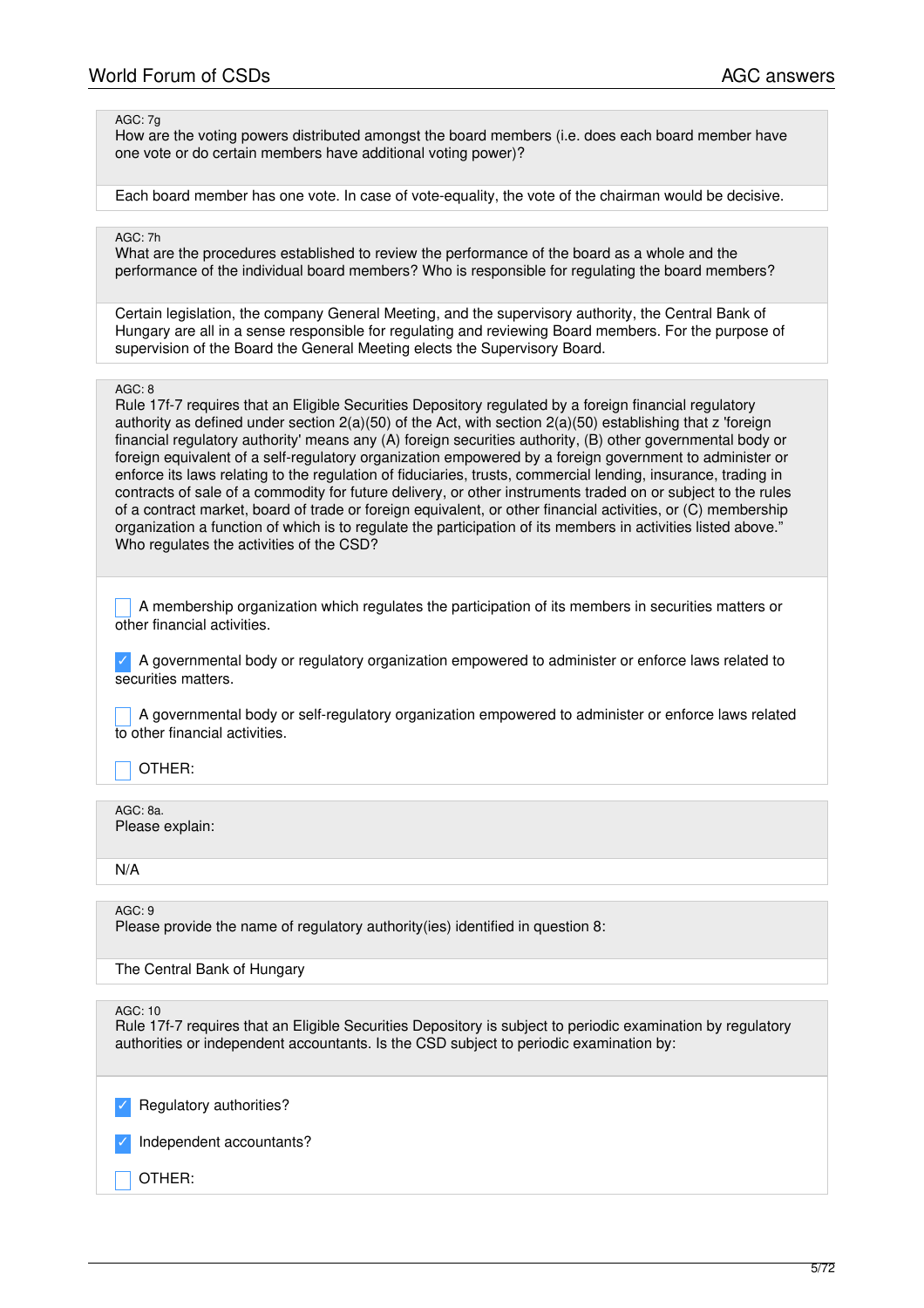| <b>AGC: 10a</b><br>Please explain:                                                                                                             |
|------------------------------------------------------------------------------------------------------------------------------------------------|
| N/A                                                                                                                                            |
| <b>AGC: 11</b><br>Name of Authority #1 (please answer 11a):                                                                                    |
| The Central Bank of Hungary                                                                                                                    |
| AGC: 11a.<br>What enforcement actions are available to regulatory authority #1 for breach of applicable statute or<br>regulatory requirements? |
| Fines                                                                                                                                          |
| Restrictions on CSD activities.                                                                                                                |
| Suspension of CSD activities.                                                                                                                  |
| Termination of CSD activities.                                                                                                                 |
| OTHER:                                                                                                                                         |
| AGC: 11b.<br>Please explain:                                                                                                                   |
| N/A                                                                                                                                            |
|                                                                                                                                                |
| AGC: 11c.<br>What enforcement actions are available to regulatory authority #2 for breach of applicable statute or<br>regulatory requirements? |
| Suspension of CSD activities                                                                                                                   |
| Restrictions on CSD activities.                                                                                                                |
| Termination of CSD activities.                                                                                                                 |
| Fines                                                                                                                                          |
| OTHER: N/A                                                                                                                                     |

N/A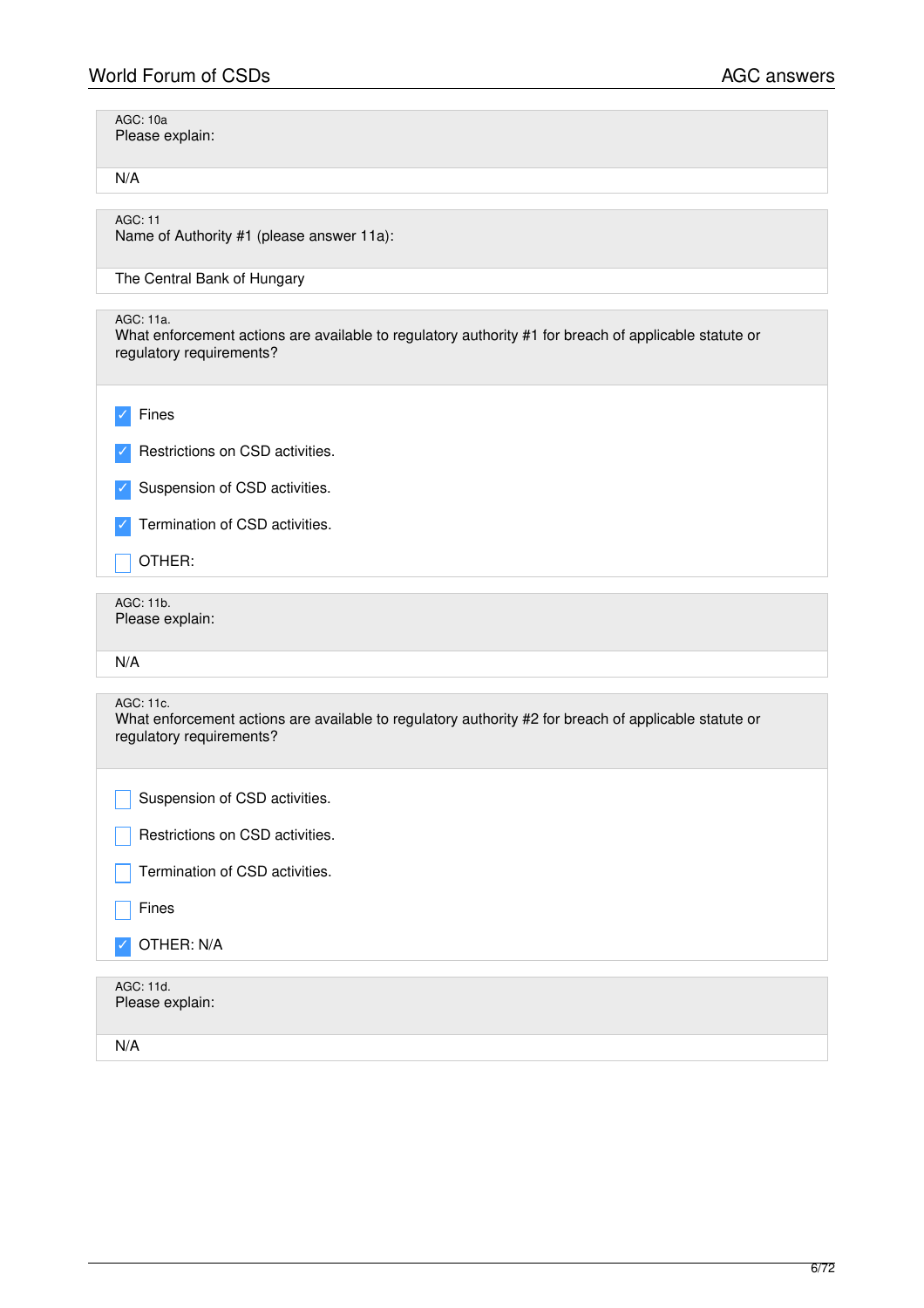| <b>AGC: 12</b><br>Has there been any use of such enforcement actions in the last three years?                                      |  |
|------------------------------------------------------------------------------------------------------------------------------------|--|
| No                                                                                                                                 |  |
| Yes                                                                                                                                |  |
| OTHER:                                                                                                                             |  |
| AGC: 12a.<br>If yes, please explain:                                                                                               |  |
| <b>AGC: 13</b><br>Capital. Are annual financial statements publicly disclosed?                                                     |  |
| Yes                                                                                                                                |  |
| <b>No</b>                                                                                                                          |  |
| AGC: 13a.<br>If yes, the AGC requests a copy of the institution's annual report. Is the annual report available<br>electronically? |  |
| Yes<br>No                                                                                                                          |  |
| AGC: 13b.<br>filecount - If yes, please upload the document(s) here or insert web link(s) in question 13d:                         |  |
| 0                                                                                                                                  |  |
| AGC: 13c.<br>filecount - If more than one document for 13b, please upload the additional document here:                            |  |
| $\pmb{0}$                                                                                                                          |  |
| AGC: 13d.<br>Please insert web link(s) for 13b here:                                                                               |  |
| https://english.keler.hu/Key%20documents/Financial%20Reports/                                                                      |  |

AGC: 13e.

If no, and annual report and/or financial statements are not disclosed, please state your share capital, reserves, and retained earnings (or equivalents as determined under local accounting standards). Share Capital (then please answer 13f):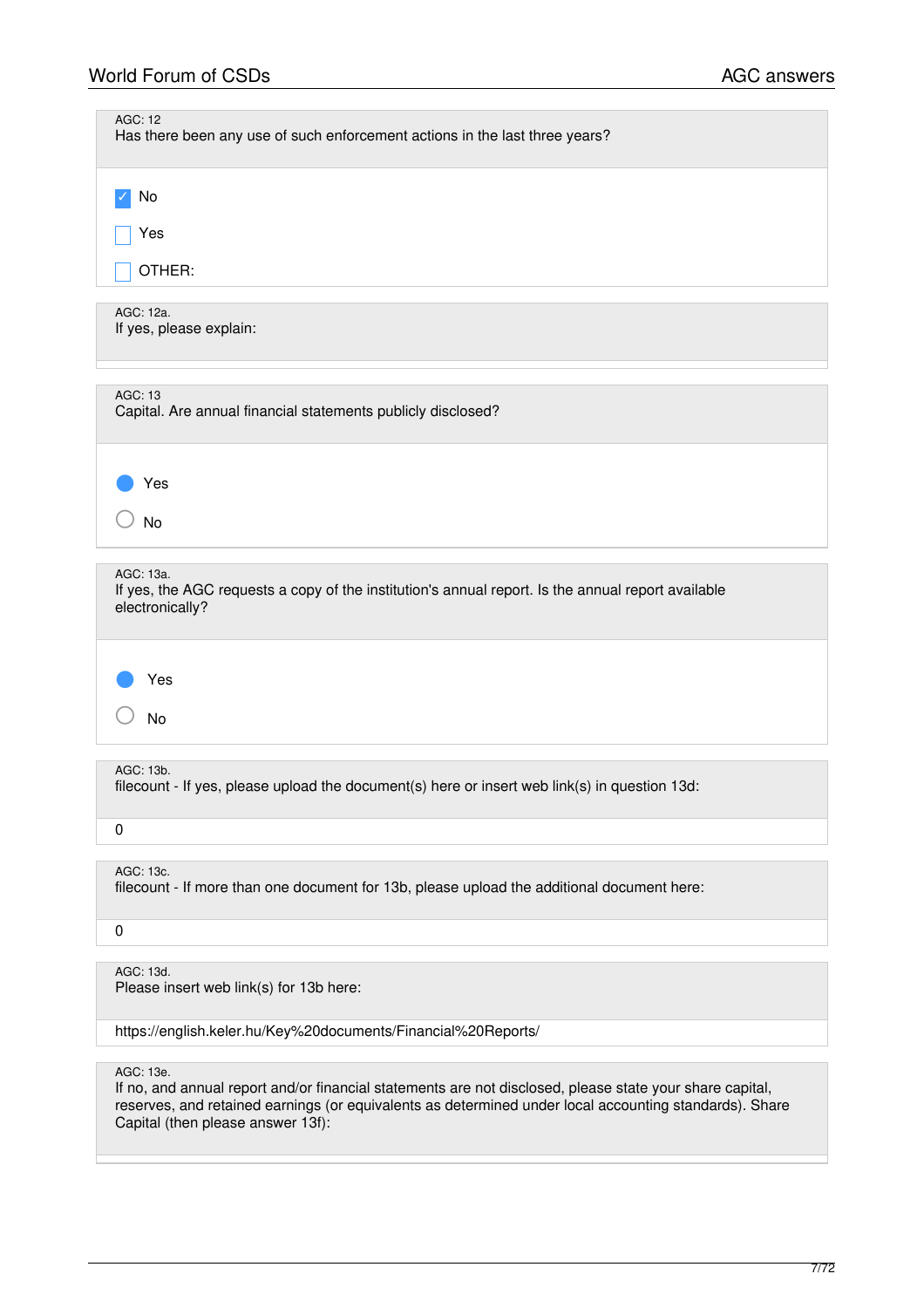| <b>World Forum of CSDs</b>                                                                                                          | <b>AGC answers</b> |
|-------------------------------------------------------------------------------------------------------------------------------------|--------------------|
| AGC: 13f.<br>Reserves (then please answer 13g):                                                                                     |                    |
| N/A                                                                                                                                 |                    |
| AGC: 13g.<br><b>Retained Earnings:</b>                                                                                              |                    |
| N/A                                                                                                                                 |                    |
| AGC: 14<br>Internal Audit. Is an internal audit undertaken in your CSD?                                                             |                    |
| Yes                                                                                                                                 |                    |
| No                                                                                                                                  |                    |
| AGC: 14a.<br>If yes, what areas does the audit cover (financials, operations, etc.) and which department in your CSD<br>handles it? |                    |
| The audits of internal audit department cover IT, financials, operations, security and all other functions of<br>the depository     |                    |
| AGC: 14b.<br>Please list the date of your last internal audit and the period that the audit covered:                                |                    |
| End date: 31/12/2021<br>Start date: 01/01/2021<br>Audit date: 10/02/2022                                                            |                    |
| AGC: 14c.<br>How frequently does the internal audit occur?                                                                          |                    |
| Two or more times a year                                                                                                            |                    |
| Annually                                                                                                                            |                    |
| Less than annually                                                                                                                  |                    |
| AGC: 14d.<br>If less than annually, please explain:                                                                                 |                    |
| AGC: 14e.<br>Are the results of the internal audit publicly available?                                                              |                    |

○ Yes

● No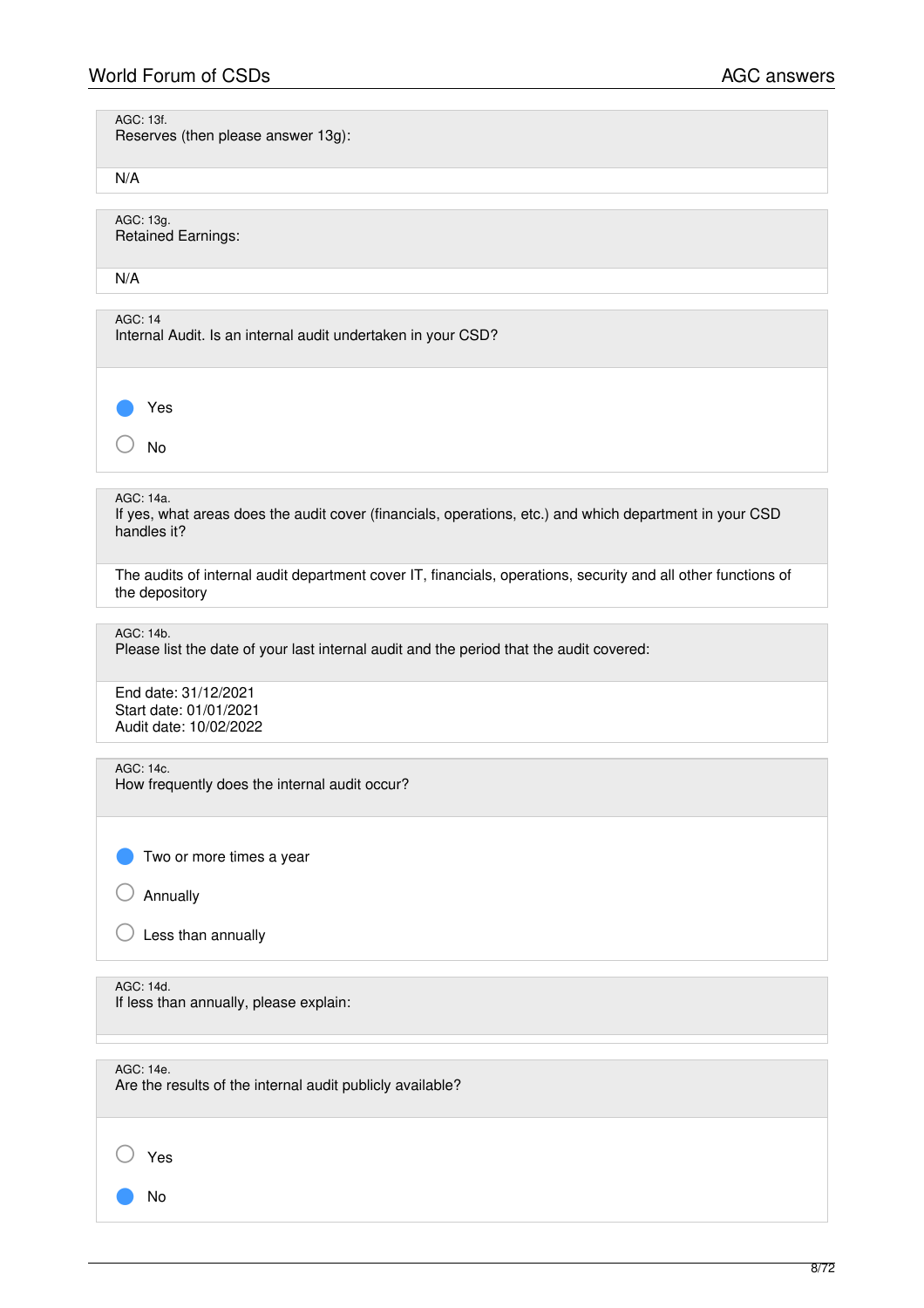AGC: 14f.

Please select the statement that most accurately characterizes the results of the last internal audit:

 $\bigcirc$  No material exceptions found.

Minor exceptions found.

 $\bigcirc$  Material exceptions found.

### AGC: 14g.

If minor or material exceptions were found, what actions were taken? Please describe:

Action plan was prepared containing the findings, proposed measures, responsible departments and deadlines. Fulfilment of the action plan is followed up by internal audit department

# AGC: 15

Is a financial audit performed by an Audit Firm, Regulatory Authority, or other external party?

Yes

○ No

### AGC: 15a.

If yes, please state the name(s) of the entity(ies) who perform the financial audit.

# KPMG Hungary Ltd.

### AGC: 15b.

Please list the date of your last financial audit performed by an Audit Firm, Regulatory Authority, or other external party:

### 17/03/2022

AGC: 15c. Please list the period that the audit covered:

Start date: 01/01/2021 End date: 31/12/2021

# AGC: 15d.

How frequently does the financial audit occur?

 $\bigcirc$  Two or more times a year

Annually

 $\bigcirc$  Less than annually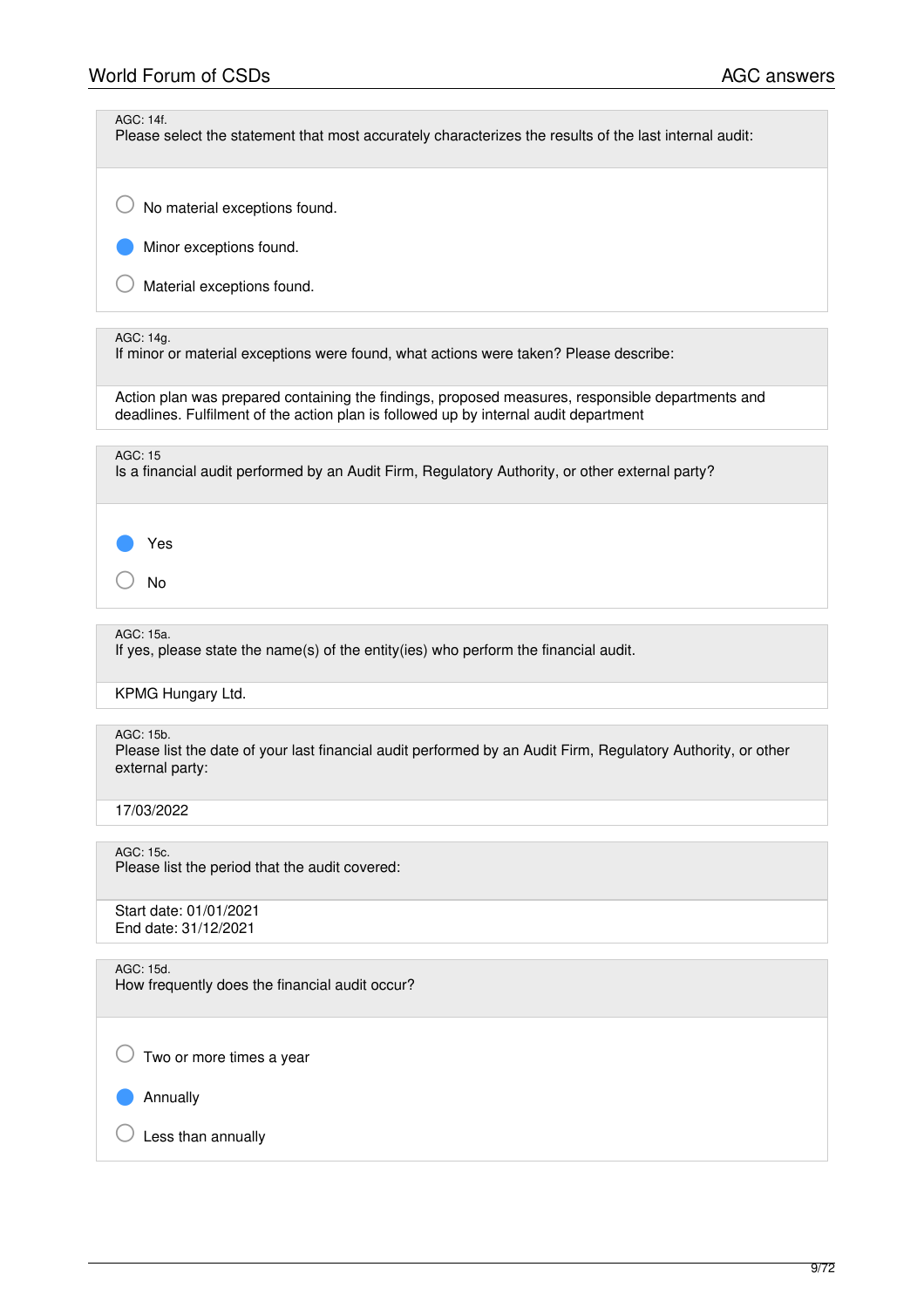# World Forum of CSDs **AGC** answers

AGC: 15e.

If less than annually, please explain:

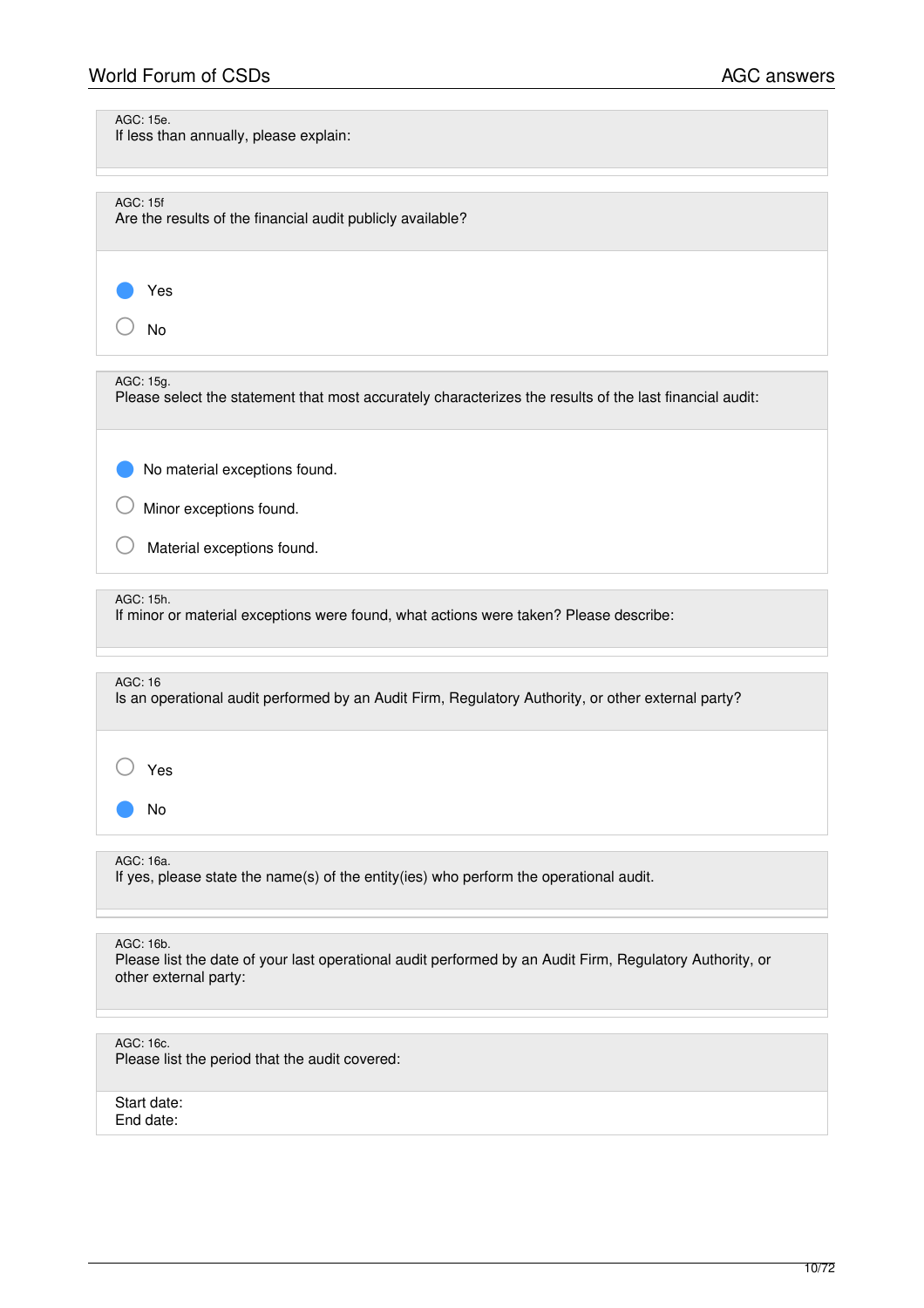| <b>World Forum of CSDs</b>                                                                                             | <b>AGC answers</b> |
|------------------------------------------------------------------------------------------------------------------------|--------------------|
| AGC: 16d.<br>How frequently does the operational audit occur?                                                          |                    |
| Two or more times a year                                                                                               |                    |
| Annually                                                                                                               |                    |
| Less than annually                                                                                                     |                    |
| AGC: 16e.<br>If less than annually, please explain:                                                                    |                    |
| <b>AGC: 16f</b><br>Are the results of the operational audit publicly available?                                        |                    |
| Yes                                                                                                                    |                    |
| <b>No</b>                                                                                                              |                    |
| AGC: 16g.<br>Please select the statement that most accurately characterizes the results of the last operational audit: |                    |
| No material exceptions found.                                                                                          |                    |

○ Minor exceptions found.

Material exceptions found.

# AGC: 16h.

If minor or material exceptions were found, what actions were taken? Please describe:

### AGC: 17, 17q

PARTICIPANTS AND PARTICIPATION. The purpose of this section is to understand issues relating to participation in the CSD, including eligibility requirements, conditions of participation, and supervision of participants. What types of entities are eligible to become participants and how many of each type are there currently?

| $\sqrt{\phantom{a}}$ Foreign Institutions |  |
|-------------------------------------------|--|
| $\sqrt{\phantom{a}}$ Brokers              |  |
| $\vert$   Individuals                     |  |

Not applicable

**Banks** 

✓ OTHER: CSDR regulation listed entities.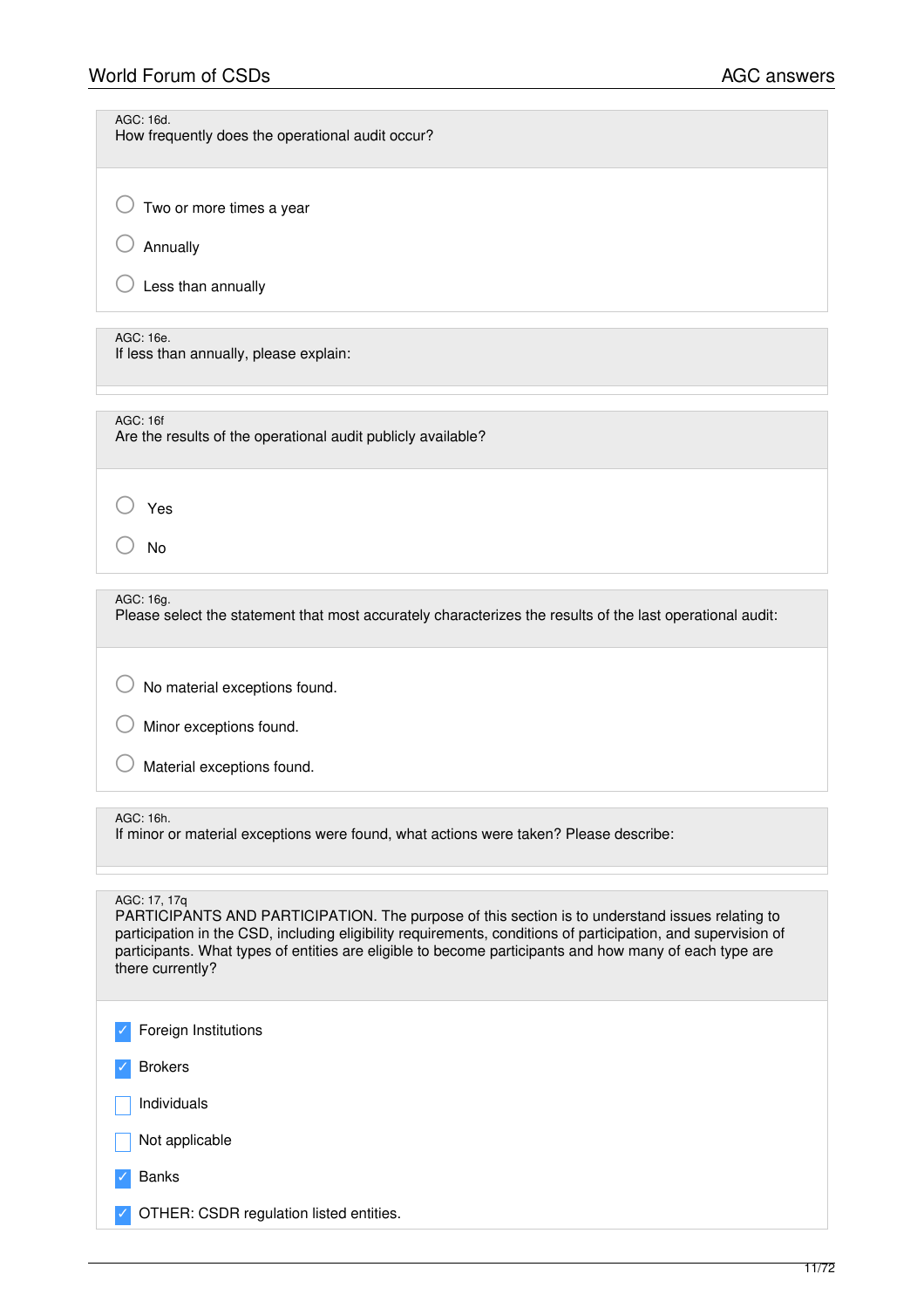| AGC: 17a.<br>How many Bank participants are there currently? (then please answer 17b)                                                                                                                                                                                                                                                                                                                                                                                  |
|------------------------------------------------------------------------------------------------------------------------------------------------------------------------------------------------------------------------------------------------------------------------------------------------------------------------------------------------------------------------------------------------------------------------------------------------------------------------|
| 41                                                                                                                                                                                                                                                                                                                                                                                                                                                                     |
| AGC: 17b, 17d<br>Please select the features included in the eligibility requirements for Banks.                                                                                                                                                                                                                                                                                                                                                                        |
| <b>Regulatory Oversight</b>                                                                                                                                                                                                                                                                                                                                                                                                                                            |
| Market Experience                                                                                                                                                                                                                                                                                                                                                                                                                                                      |
| <b>Financial Thresholds</b>                                                                                                                                                                                                                                                                                                                                                                                                                                            |
| OTHER:                                                                                                                                                                                                                                                                                                                                                                                                                                                                 |
| AGC: 17c.<br>Where can a description of the specific eligibility requirements for Bank participants be found?                                                                                                                                                                                                                                                                                                                                                          |
| It can be found in the Capital Market Act, in the Act XXIII of 2003 on Settlement Finality in Payment and<br>Securities Settlement Systems and in the General Business Rules of KELER. GBR:<br>https://english.keler.hu/Key%20documents/Regulatory%20documents/General%20Business%20Rules/<br>Depository Announcement on Access Management:<br>https://english.keler.hu/Key%20documents/Depository%20Announcements/KELER%20Announcement%20-<br>%20Access%20Management/ |
| AGC: 17d.<br>Please explain:                                                                                                                                                                                                                                                                                                                                                                                                                                           |
| N/A                                                                                                                                                                                                                                                                                                                                                                                                                                                                    |
| AGC: 17e.<br>How many Broker participants are there currently? (then please answer 17f)                                                                                                                                                                                                                                                                                                                                                                                |
| 16                                                                                                                                                                                                                                                                                                                                                                                                                                                                     |
| AGC: 17f, 17h<br>Please select the features included in the eligibility requirements for Brokers.                                                                                                                                                                                                                                                                                                                                                                      |
| <b>Financial Thresholds</b>                                                                                                                                                                                                                                                                                                                                                                                                                                            |
| Market Experience                                                                                                                                                                                                                                                                                                                                                                                                                                                      |
| <b>Regulatory Oversight</b>                                                                                                                                                                                                                                                                                                                                                                                                                                            |
| OTHER:                                                                                                                                                                                                                                                                                                                                                                                                                                                                 |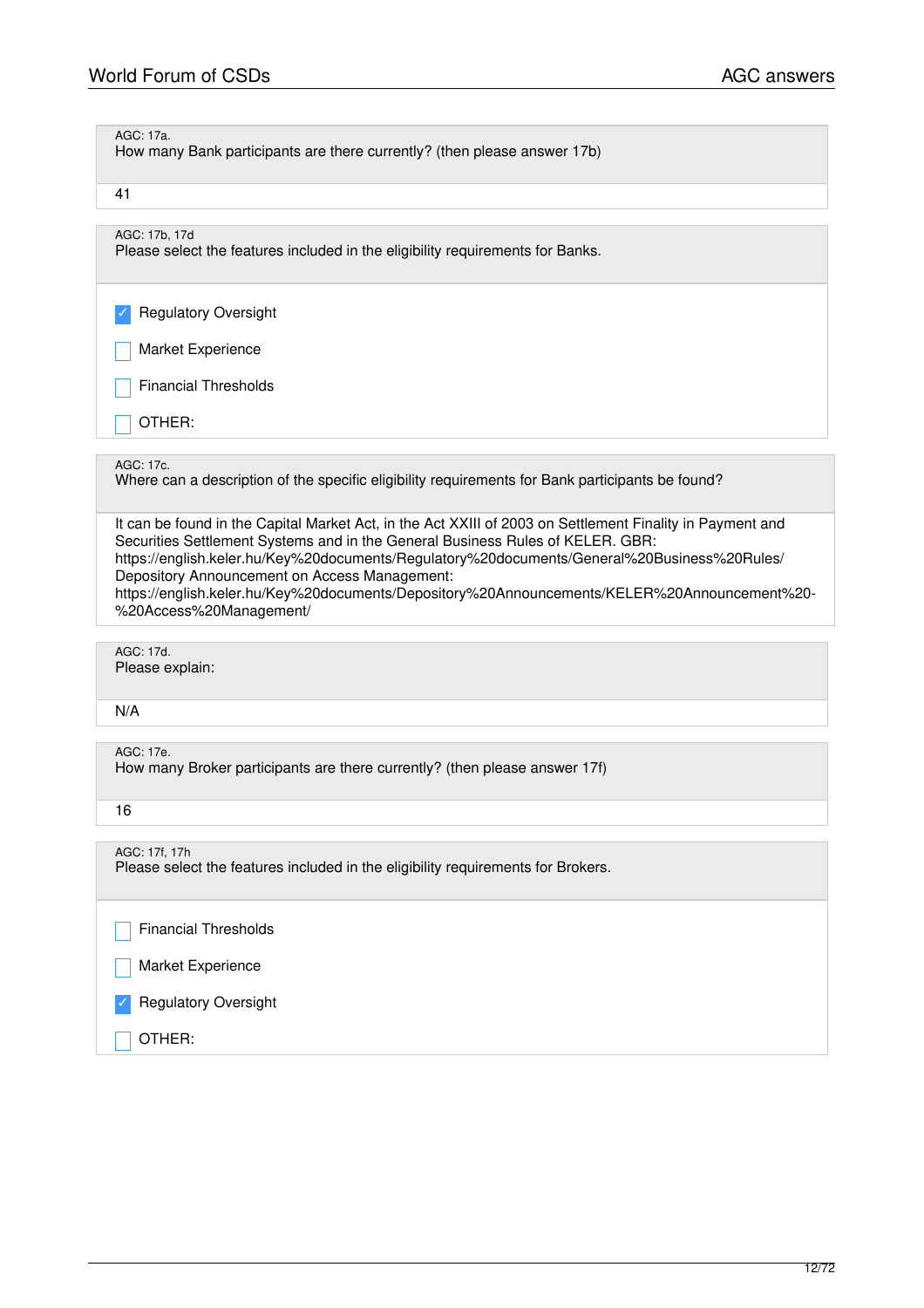### AGC: 17g.

Where can a description of the specific eligibility requirements for Broker participants be found?

It can be found in the Capital Market Act, in the Act XXIII of 2003 on Settlement Finality in Payment and Securities Settlement Systems and in the General Business Rules of KELER. GBR: https://english.keler.hu/Key%20documents/Regulatory%20documents/General%20Business%20Rules/ Depository Announcement on Access Management:

https://english.keler.hu/Key%20documents/Depository%20Announcements/KELER%20Announcement%20- %20Access%20Management/

### AGC: 17i.

How many Individual participants are there currently? (then please answer 17j)

### AGC: 17j.

Please select the features included in the eligibility requirements for Individual participants.

Market Experience

Regulatory Oversight

Financial Thresholds

OTHER: N/A

### AGC: 17k.

Where can a description of the specific eligibility requirements for Individual participants be found?

| AGC: 17m.<br>How many Foreign Institution participants are there currently?                                                                                                                                                                                                                                                                 |
|---------------------------------------------------------------------------------------------------------------------------------------------------------------------------------------------------------------------------------------------------------------------------------------------------------------------------------------------|
| 16                                                                                                                                                                                                                                                                                                                                          |
|                                                                                                                                                                                                                                                                                                                                             |
| AGC: 17n, 17p.<br>Please select the features included in the eligibility requirements for Foreign Institution participants.                                                                                                                                                                                                                 |
| <b>Financial Thresholds</b>                                                                                                                                                                                                                                                                                                                 |
| <b>Regulatory Oversight</b>                                                                                                                                                                                                                                                                                                                 |
| Market Experience                                                                                                                                                                                                                                                                                                                           |
| OTHER:                                                                                                                                                                                                                                                                                                                                      |
|                                                                                                                                                                                                                                                                                                                                             |
| AGC: 17o.<br>Where can a description of the specific eligibility requirements for Foreign Institution participants be found?                                                                                                                                                                                                                |
| It can be found in the Capital Market Act, in the Act XXIII of 2003 on Settlement Finality in Payment and<br>Securities Settlement Systems and in the General Business Rules of KELER. GBR:<br>https://english.keler.hu/Key%20documents/Regulatory%20documents/General%20Business%20Rules/<br>Depository Announcement on Access Management: |

https://english.keler.hu/Key%20documents/Depository%20Announcements/KELER%20Announcement%20- %20Access%20Management/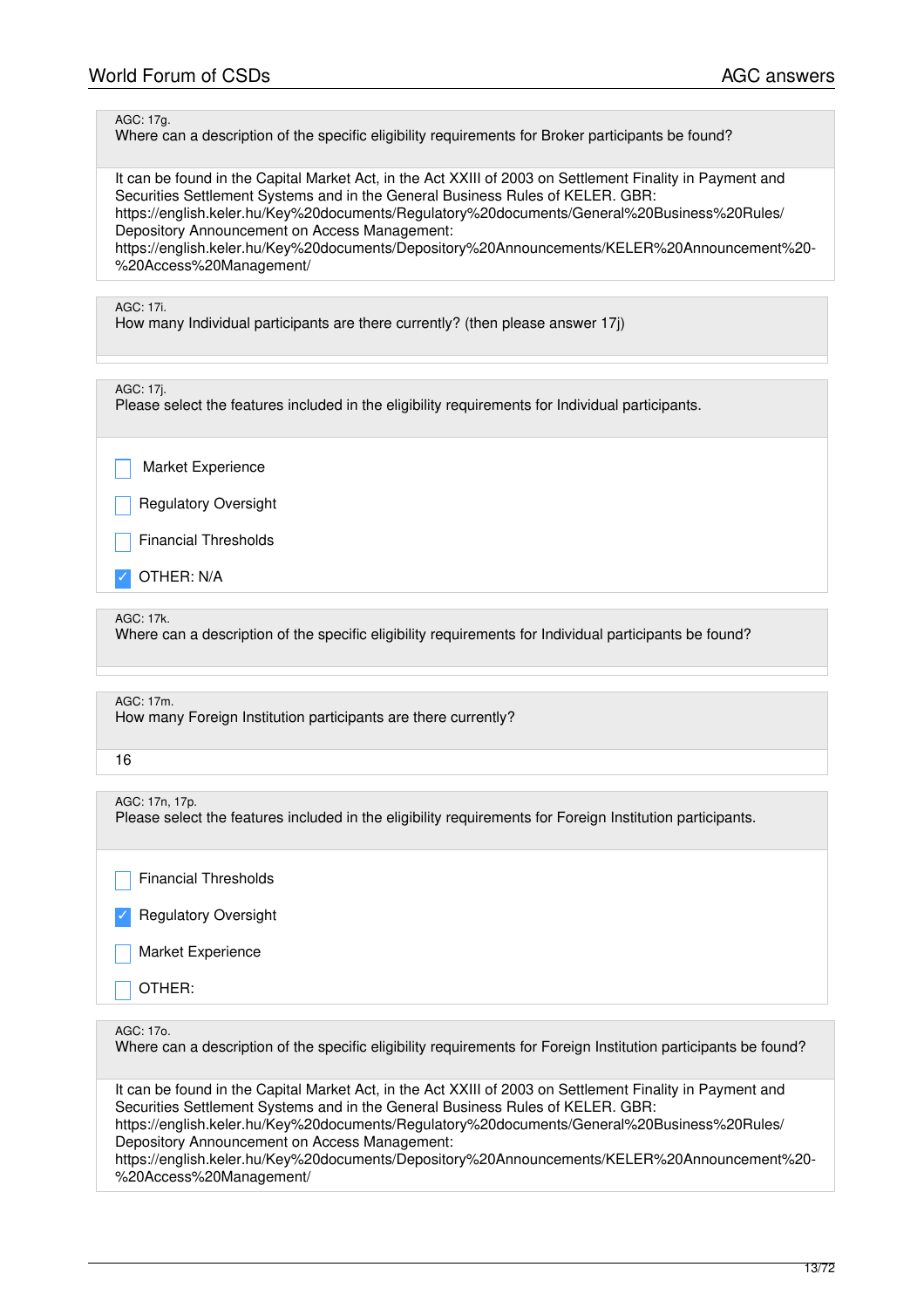### AGC: 17q.

If you have selected "Other entities" above, please explain:

Others include commodities exchange service provider, investment fund manager, issuer, stock exchange, foreign organization performing clearing house activity, participant of an organized market as provided for in law, organization performing central depository activity, central counterparty, the Hungarian State, the institution managing the estate of the Hungarian State, The Central Bank of Hungary, National Deposit Insurance Fund, Investor Protection Fund, payment institution, electronic money institution.

### AGC: 17r.

Indicate how many "Other entities" are currently participants?

55

AGC: 17s, 17u

Please select the features included in the eligibility requirements for the participants referred to above as "Other entities".

Financial Thresholds

**Regulatory Oversight** 

Market Experience

\_ OTHER:

### AGC: 17t.

Where can a description of the specific eligibility requirements for participants described above as "Other entities" be found?

It can be found in the Capital Market Act, in the Act XXIII of 2003 on Settlement Finality in Payment and Securities Settlement Systems and in the General Business Rules of KELER. GBR: https://english.keler.hu/Key%20documents/Regulatory%20documents/General%20Business%20Rules/ Depository Announcement on Access Management: https://english.keler.hu/Key%20documents/Depository%20Announcements/KELER%20Announcement%20- %20Access%20Management/

AGC: 18

Are participants required to contribute capital to the CSD that would result in ownership of the CSD?

Yes

● No

Not applicable

AGC: 18a.

If yes, what fixed amount is required or what formula is used to determine the appropriate contribution level?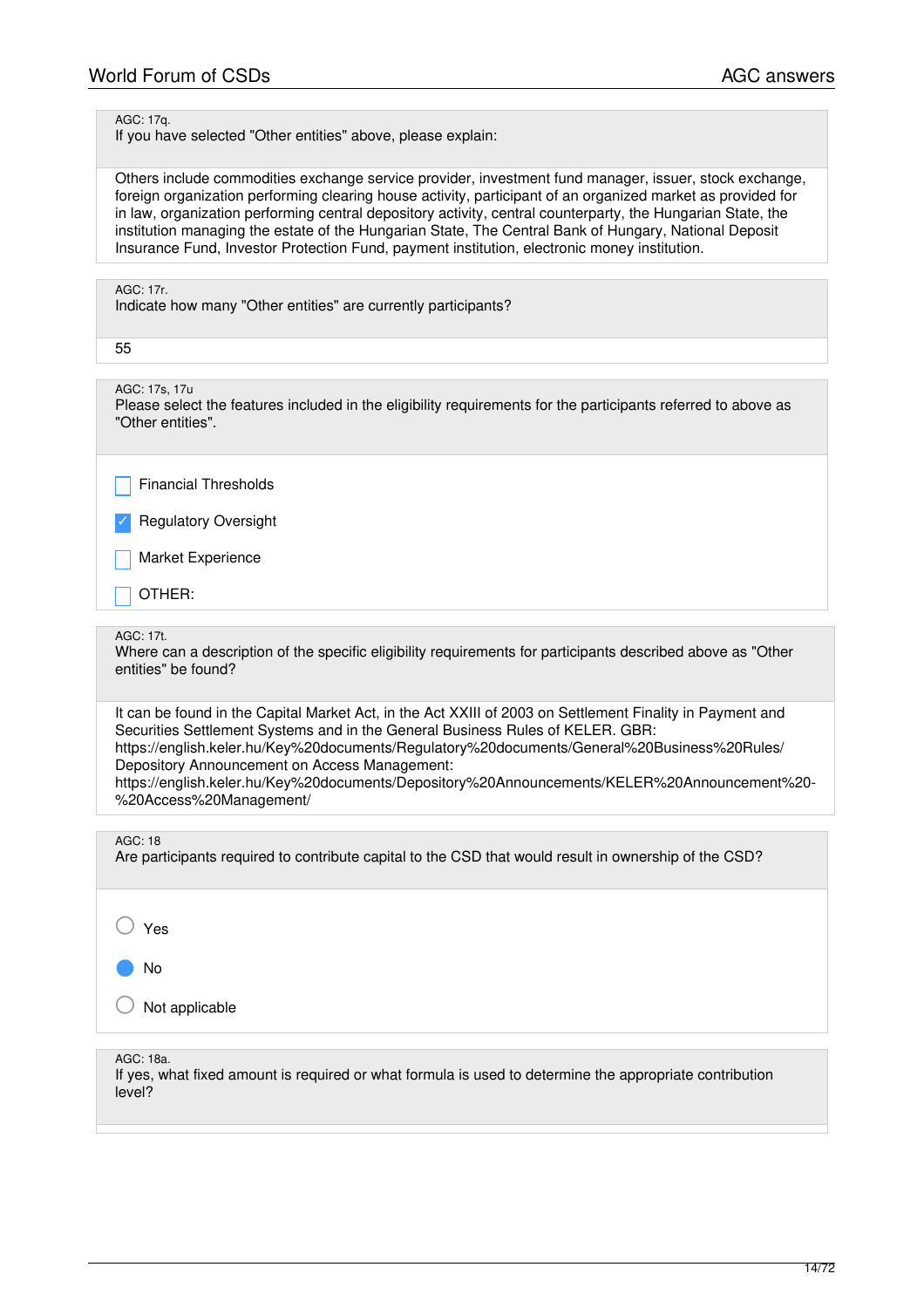| <b>AGC: 19</b><br>Are prospective participants subject to an initial review and approval process regarding compliance with<br>eligibility requirements?                                                                                                                                                                                                                                                                                                                                 |
|-----------------------------------------------------------------------------------------------------------------------------------------------------------------------------------------------------------------------------------------------------------------------------------------------------------------------------------------------------------------------------------------------------------------------------------------------------------------------------------------|
| Yes<br>No<br>Not applicable                                                                                                                                                                                                                                                                                                                                                                                                                                                             |
|                                                                                                                                                                                                                                                                                                                                                                                                                                                                                         |
| AGC: 20<br>What governs the relationship between the CSD and the participants?                                                                                                                                                                                                                                                                                                                                                                                                          |
| Rules of the CSD                                                                                                                                                                                                                                                                                                                                                                                                                                                                        |
| Relevant law and regulation                                                                                                                                                                                                                                                                                                                                                                                                                                                             |
| Not applicable                                                                                                                                                                                                                                                                                                                                                                                                                                                                          |
| By-laws of the CSD                                                                                                                                                                                                                                                                                                                                                                                                                                                                      |
| Standard participation contract                                                                                                                                                                                                                                                                                                                                                                                                                                                         |
| Established terms and conditions of participation                                                                                                                                                                                                                                                                                                                                                                                                                                       |
| OTHER:                                                                                                                                                                                                                                                                                                                                                                                                                                                                                  |
| AGC: 20a<br>Please explain:                                                                                                                                                                                                                                                                                                                                                                                                                                                             |
| N/A                                                                                                                                                                                                                                                                                                                                                                                                                                                                                     |
| AGC: 21<br>Rule 17f-7 requires that an Eligible Securities Depository holds assets for the custodian that participates in<br>the system on behalf of the Fund under safekeeping conditions no less favorable that the conditions that<br>apply to other participants. Please confirm that assets of foreign investors held by custodians as<br>participants in the CSD are held under safekeeping conditions no less favorable than the conditions that<br>apply to other participants. |
| Yes                                                                                                                                                                                                                                                                                                                                                                                                                                                                                     |
| No                                                                                                                                                                                                                                                                                                                                                                                                                                                                                      |
| Not applicable                                                                                                                                                                                                                                                                                                                                                                                                                                                                          |
| AGC: 21a.<br>If no, other or not applicable, please explain:                                                                                                                                                                                                                                                                                                                                                                                                                            |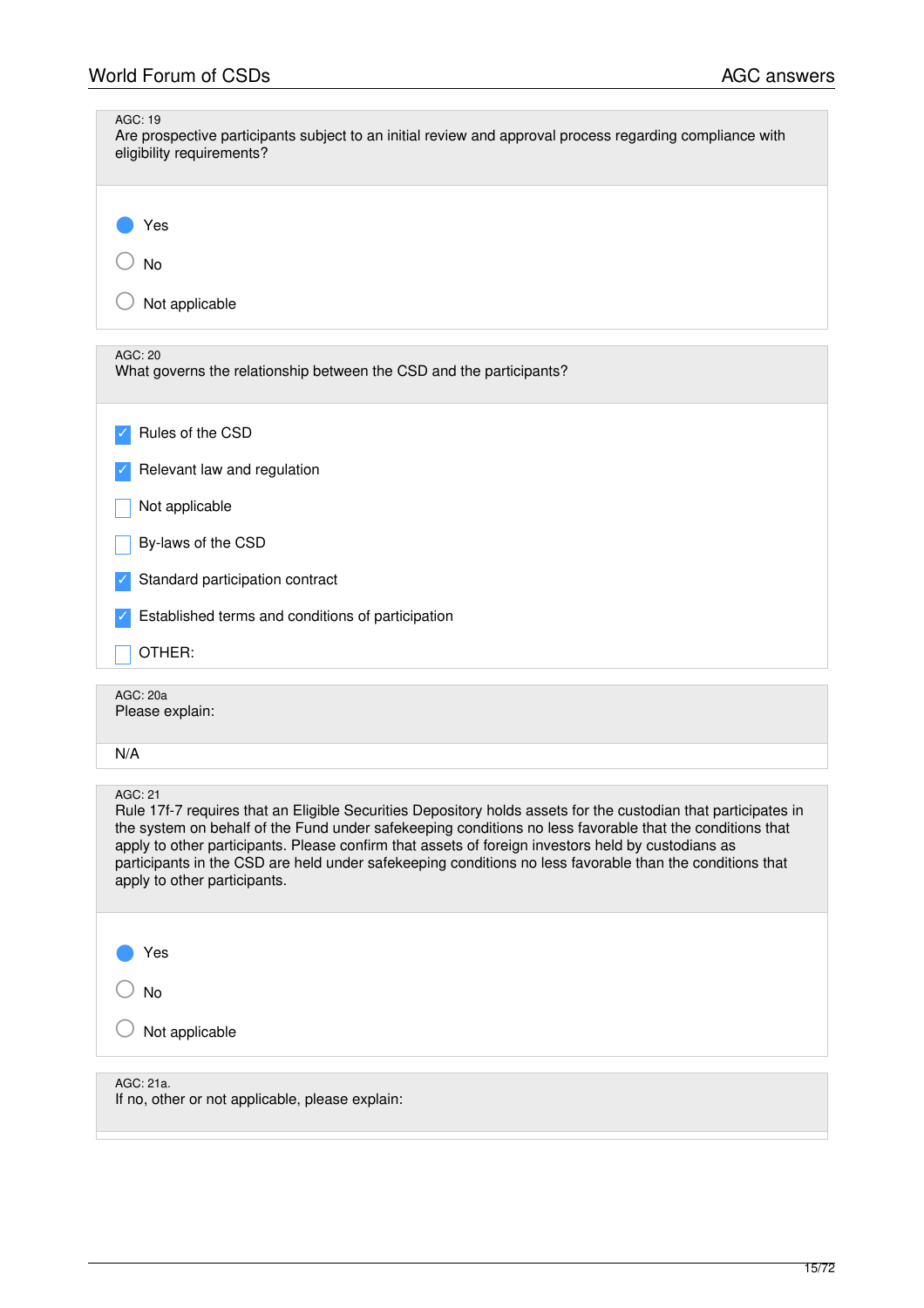| AGC: 21b, 21c.<br>Please confirm the basis for the arrangements you have in place to ensure that the assets you hold for<br>custodians receive the same level of safekeeping protection as the assets held for other categories of<br>participants. |
|-----------------------------------------------------------------------------------------------------------------------------------------------------------------------------------------------------------------------------------------------------|
| Standard participation contract                                                                                                                                                                                                                     |
| Rules of the CSD                                                                                                                                                                                                                                    |
| Relevant Law and Regulation                                                                                                                                                                                                                         |
| By-laws of the CSD                                                                                                                                                                                                                                  |
| Established terms and conditions of participation                                                                                                                                                                                                   |
| OTHER:                                                                                                                                                                                                                                              |
|                                                                                                                                                                                                                                                     |
| AGC: 21d<br>For each item in Question 21b that you checked, please briefly supply references or citations to the law(s),<br>regulation(s), or CSD rule(s), participation condition(s), or participant contract provision (s), as applicable.        |
| Every security and asset gets the same level of protection based on the General Business rules of KELER.                                                                                                                                            |
|                                                                                                                                                                                                                                                     |
| <b>AGC: 22</b><br>How does the CSD notify participants of material changes to the conditions of participation?                                                                                                                                      |
| Not applicable                                                                                                                                                                                                                                      |
| By e-mail                                                                                                                                                                                                                                           |
| By telephone                                                                                                                                                                                                                                        |
| By public announcement                                                                                                                                                                                                                              |
| By press release                                                                                                                                                                                                                                    |
| OTHER: Via the official website of the Hungarian authority for announcement purposes<br>(www.kozzetetelek.hu) and KELER's website (www.keler.hu).                                                                                                   |
|                                                                                                                                                                                                                                                     |
| AGC: 22a.<br>Please explain:                                                                                                                                                                                                                        |
| Via the official website of the Hungarian authority for announcement purposes (www.kozzetetelek.hu) and<br>KELER's website (www.keler.hu).                                                                                                          |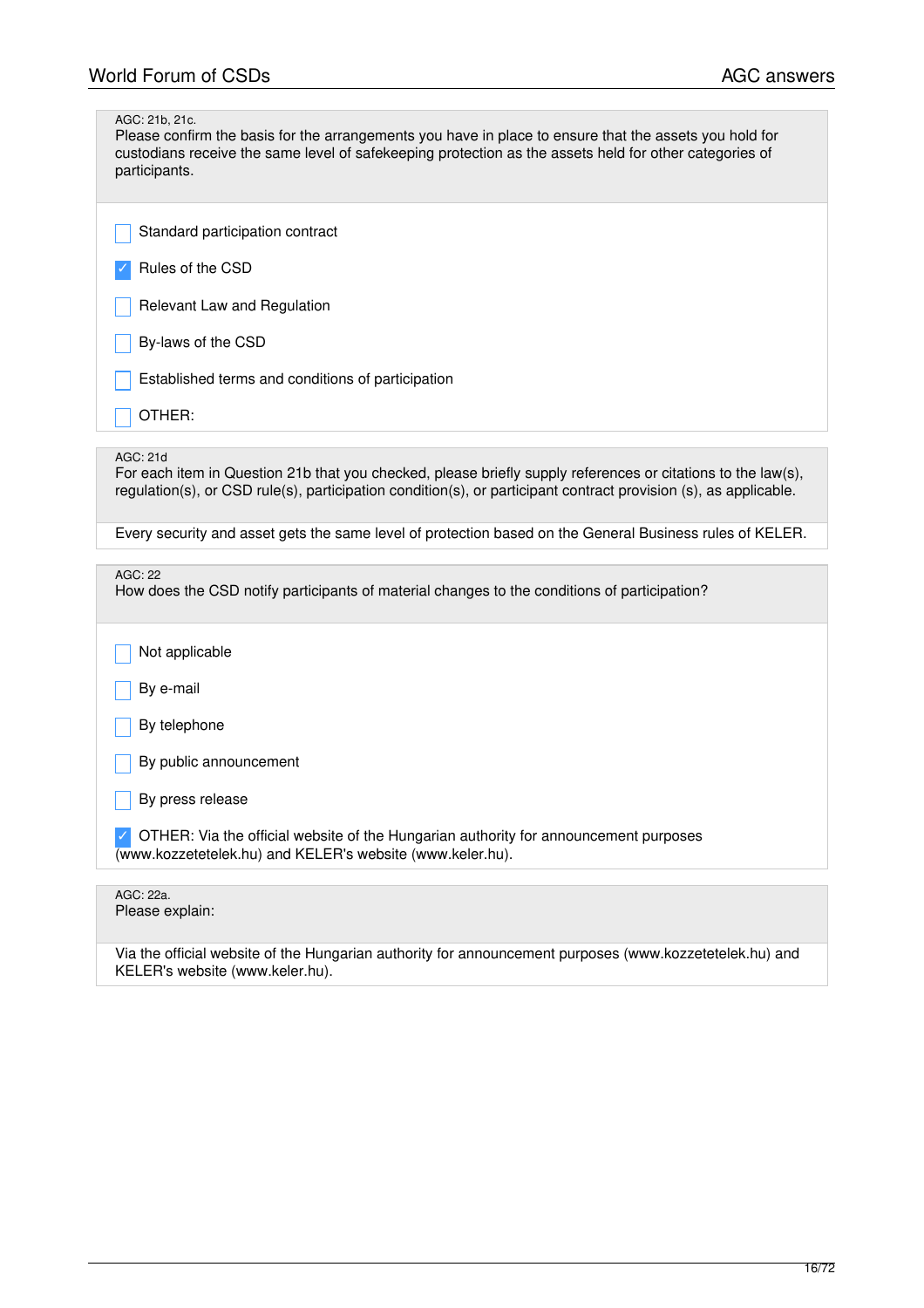| <b>AGC: 23</b><br>Who enforces compliance with the CSD's conditions of participation?                       |
|-------------------------------------------------------------------------------------------------------------|
| The exchange                                                                                                |
| Not applicable                                                                                              |
| The CSD's regulator                                                                                         |
| The CSD                                                                                                     |
| OTHER: Central Bank of Hungary as financial supervisory authority                                           |
| AGC: 23a<br>Please explain:                                                                                 |
| <b>AGC: 24</b><br>What enforcement actions are available to the enforcement authority?                      |
| Termination of participation                                                                                |
| Fines                                                                                                       |
| Not applicable                                                                                              |
| Restrictions on participation                                                                               |
| Suspension of participation                                                                                 |
| OTHER:                                                                                                      |
| AGC: 24a<br>Please explain:                                                                                 |
| N/A                                                                                                         |
| AGC: 25<br>Has there been any such enforcement actions in the last three years?                             |
| Yes                                                                                                         |
| No                                                                                                          |
| AGC: 25a.<br>If yes, please explain, including information relative to any suspensions of CSD participants: |
| It is confidential, therefore we cannot provide any details.                                                |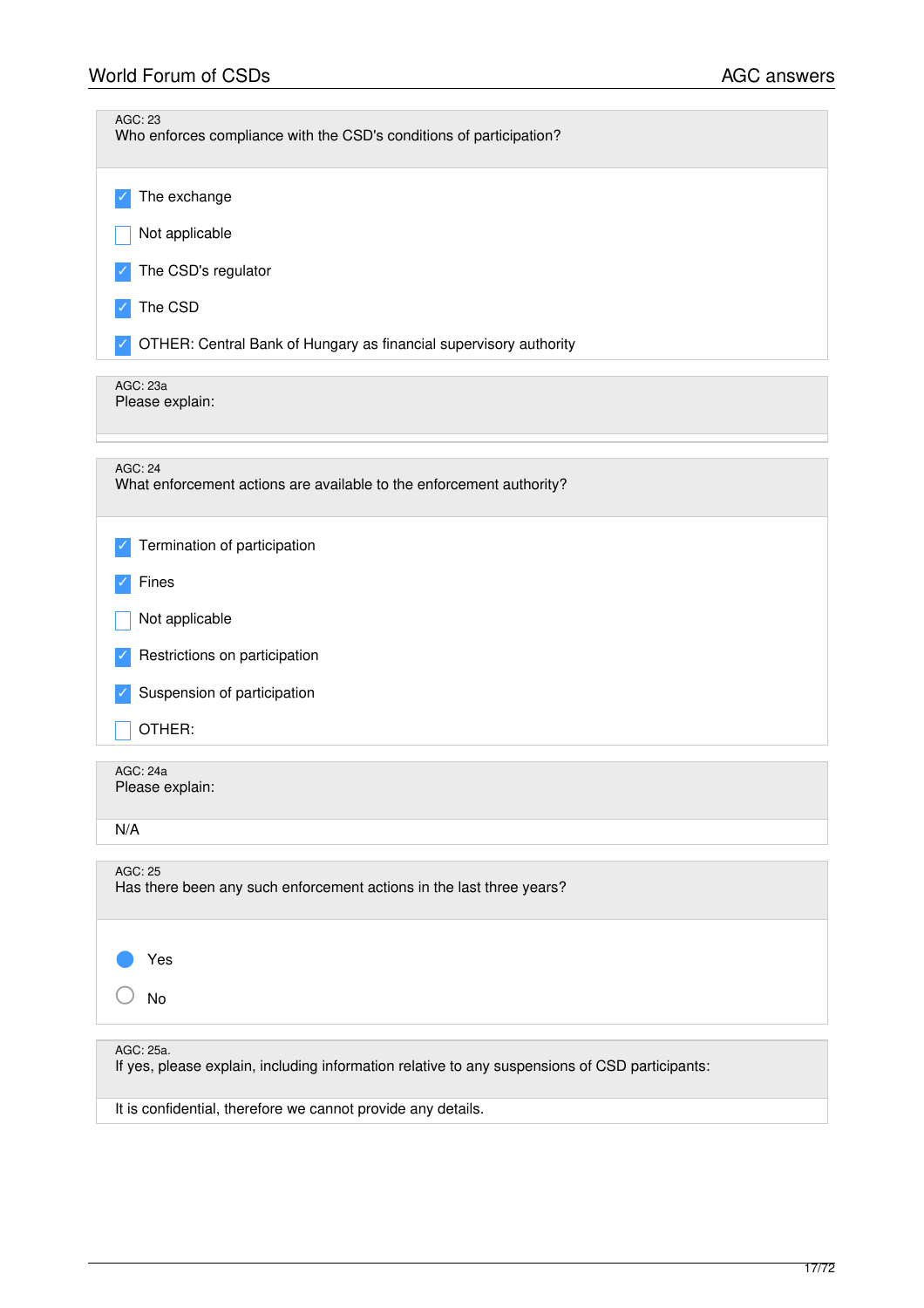# AGC: 26

CSD FUNCTIONALITY AND SERVICES, USE OF AGENTS. Certain functionalities and services reduce risk to an investor if provided in an efficient manner. The purpose of this section is to identify those functionalities that may potentially be offered by depositories and clearing systems around the world, and ascertain whether they are offered by your institution. For which of the following security types do you serve as a CSD or clearing system?

\_ Corporate money market

Not applicable

Corporate bonds

- **Equities**
- Government securities

✓ OTHER: Investment Fund Share, Venture Fund Note, Central Bank Bond, ETF, Certificate, Compensation Note, Mortgage Bond, Convertible Bond, Futures, Options

AGC: 26a.

Please name the other security types:

Investment Fund Share, Venture Fund Note, Central Bank Bond, ETF, Compensation Note, Mortgage Bond, Convertible Bond, Futures, Options

AGC: 27a. (i)

Please list the instrument types for which it is not compulsory by law to: (i)settle in your CSD

Non-dematerialized securities eg. equities issued by private limited companies, OTC money market instruments, OTC warrants, OTC derivatives are not compulsory by law to settle in KELER.

AGC: 27a. (ii) (ii) safekeep in your CSD:

Non-dematerialized securities eg. equities issued by private limited companies, OTC money market instruments, OTC warrants, OTC derivatives are not compulsory te safekept in KELER.

AGC: 27b. (i)

Please list the instrument types for which it is not compulsory by market practice to: (i)settle in your CSD

For non-Hungarian securities are not compulsory by market practice to settle in KELER.

AGC: 27b. (ii) (ii) safekeep in your CSD:

For non-Hungarian securities are not compulsory by market practice to safekeep in KELER.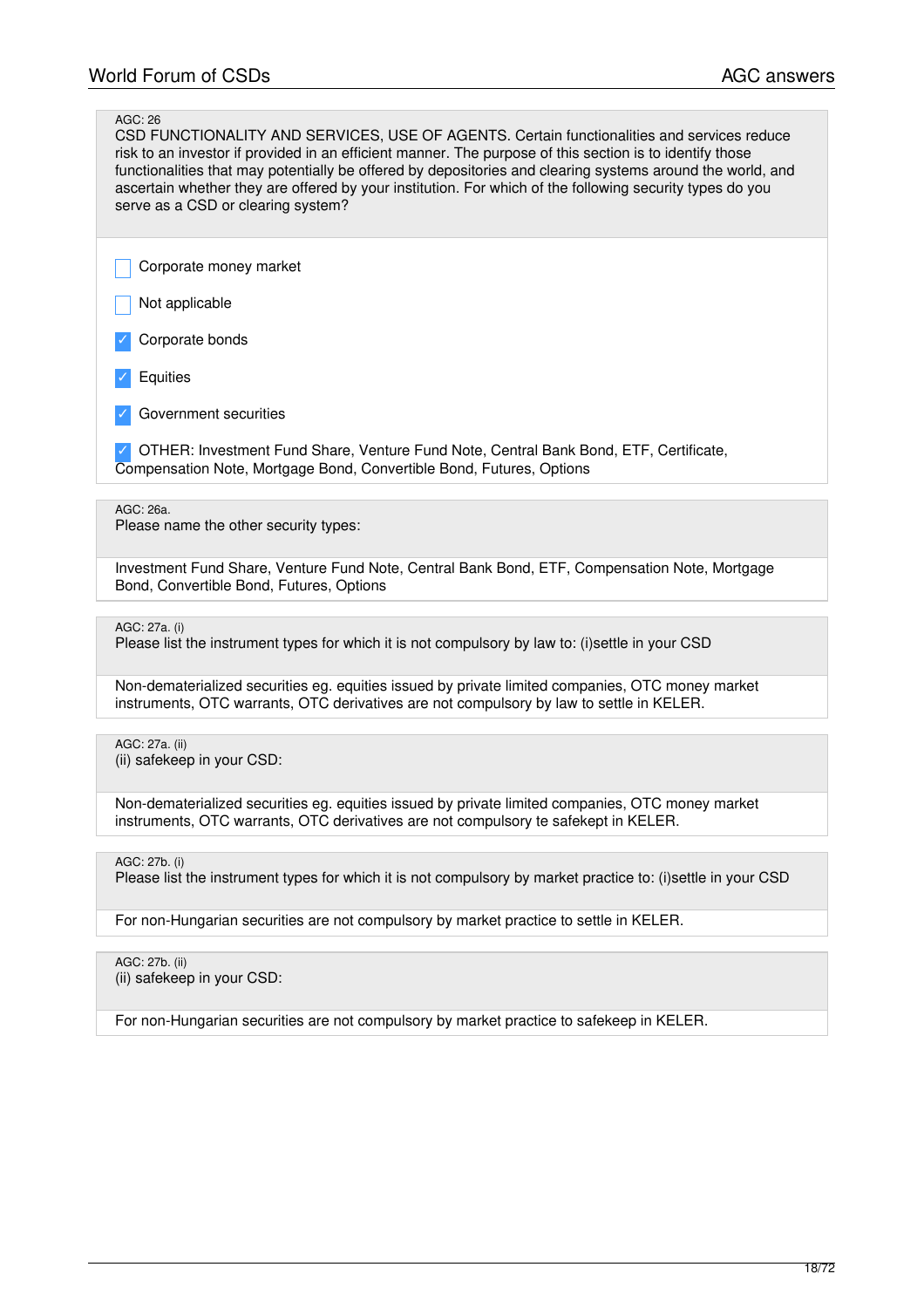| AGC: 27, 27c<br>Is the use of the CSD in your market compulsory by law or compulsory by market practice for the<br>settlement or safekeeping of all instrument types in your market (e.g. equities, government securities,<br>corporate bonds, money market instruments, warrants, derivatives etc). |
|------------------------------------------------------------------------------------------------------------------------------------------------------------------------------------------------------------------------------------------------------------------------------------------------------|
| Yes by market practice for safekeeping, but not for all instrument types                                                                                                                                                                                                                             |
| Neither                                                                                                                                                                                                                                                                                              |
| Yes by law for safekeeping, but not for all instrument type                                                                                                                                                                                                                                          |
| Yes by market practice for settlement, but not for all instrument types                                                                                                                                                                                                                              |
| Yes by law for settlement, but not for all instrument types                                                                                                                                                                                                                                          |
| Yes by market practice for safekeeping of all instrument types                                                                                                                                                                                                                                       |
| Yes by market practice for settlement of all instrument types                                                                                                                                                                                                                                        |
| Yes by law for settlement of all instrument types                                                                                                                                                                                                                                                    |
| Yes by law for safekeeping of all instrument types                                                                                                                                                                                                                                                   |
| OTHER:                                                                                                                                                                                                                                                                                               |
|                                                                                                                                                                                                                                                                                                      |
|                                                                                                                                                                                                                                                                                                      |
| AGC: 28 28a<br>Settlement and Safekeeping Percentages 28a Please list by instrument type the percentage of the total<br>market in your jurisdiction (either volume or value) settled within your institution, exclusive of your links<br>with third parties.                                         |
| 100% of dematerialized securities are administered by KELER. The market is almost 100% dematerialized.                                                                                                                                                                                               |
| AGC: 28b.<br>Please list by instrument type the percentage of the total market in your jurisdiction (either volume or<br>value) held in safekeeping within your institution.                                                                                                                         |
| 100% of dematerialized securities are administered by KELER. The market is almost 100% dematerialized.                                                                                                                                                                                               |
|                                                                                                                                                                                                                                                                                                      |
| AGC: 29, 29i<br>Are there any activities performed by a third party on behalf of the CSD for the CSD participants (e.g.,<br>vaulting of physical securities, registration, entitlement processing, etc.)?                                                                                            |
| Yes                                                                                                                                                                                                                                                                                                  |
| No                                                                                                                                                                                                                                                                                                   |
| Not applicable                                                                                                                                                                                                                                                                                       |
| OTHER:                                                                                                                                                                                                                                                                                               |

AGC: 29a.

If third parties are employed, please indicate which services they supply:

Some services in connection with custody of Hungarian physical securities and with proxy voting services provided by thrid parties for foreign serviced markets.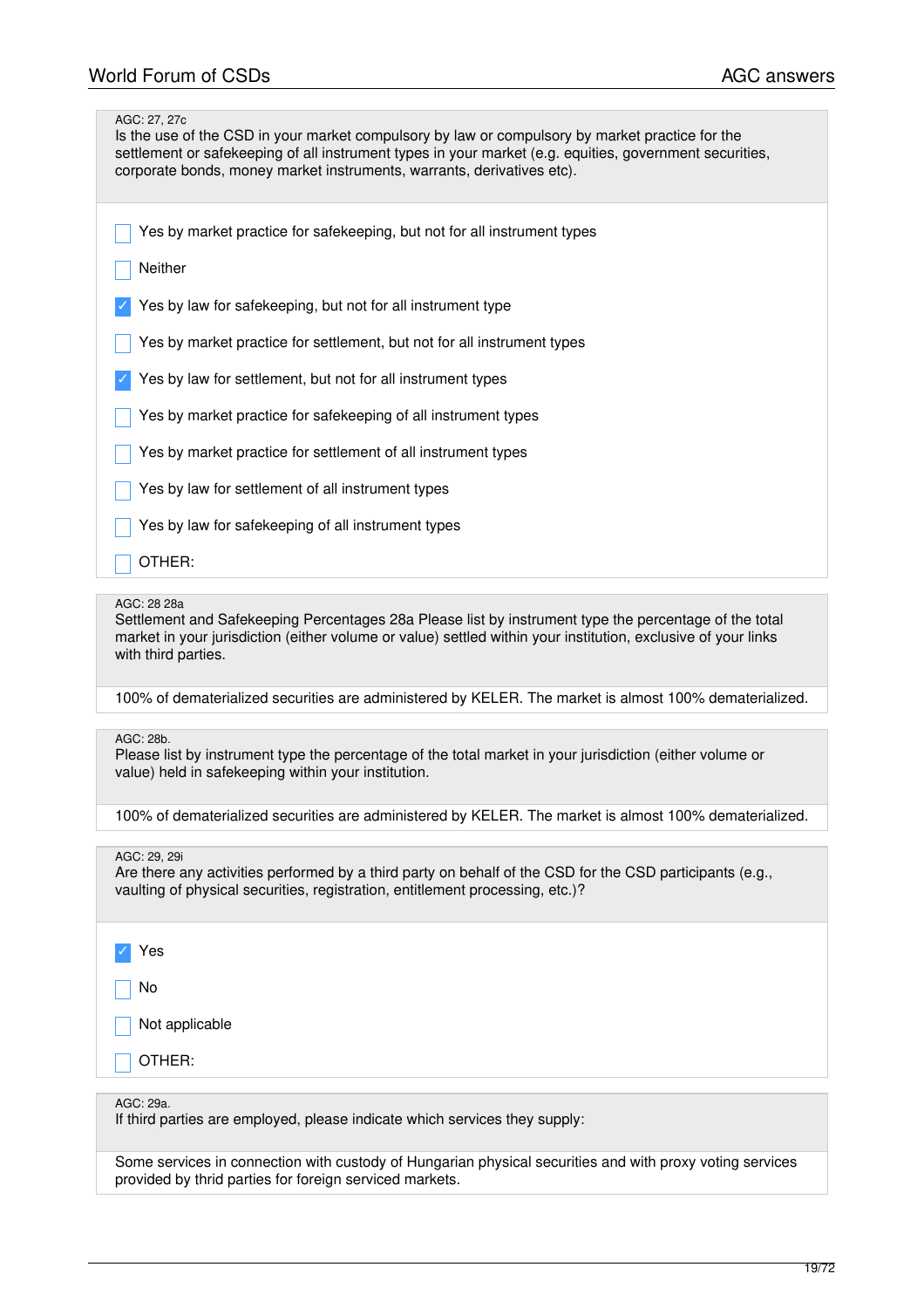| AGC: 29b.<br>If third parties are employed, does the CSD assume liability for losses incurred by participants as a result<br>of the actions/inactions of the third parties? |
|-----------------------------------------------------------------------------------------------------------------------------------------------------------------------------|
| Yes<br>No                                                                                                                                                                   |
| AGC: 29c, 29e.<br>If you acknowledge responsibility, please indicate whether your responsibility is assumed                                                                 |
| if the loss was caused by the willful default or other willful conduct on the part of the agent                                                                             |
| if such loss was caused by the agent's action or inaction and such action or inaction was deemed to be<br>gross negligence on the part of the agent                         |
| if such loss was caused by the agent's action or inaction and such action or inaction was deemed to be<br>negligence on the part of the agent                               |
| regardless of whether such loss was caused by any action or inaction of the agent                                                                                           |
| OTHER:                                                                                                                                                                      |
| AGC: 29f.<br>Please specify limit:                                                                                                                                          |
| AGC: 29g.<br>Please specify limit:                                                                                                                                          |
| AGC: 29d, 29h.<br>If you acknowledge responsibility for agents, your responsibility is assumed for losses                                                                   |
| without limit                                                                                                                                                               |
| which are not consequential losses                                                                                                                                          |
| subject to a monetary limit not based on insurance limits                                                                                                                   |
| subject to a monetary limit based on insurance limits                                                                                                                       |
| OTHER:                                                                                                                                                                      |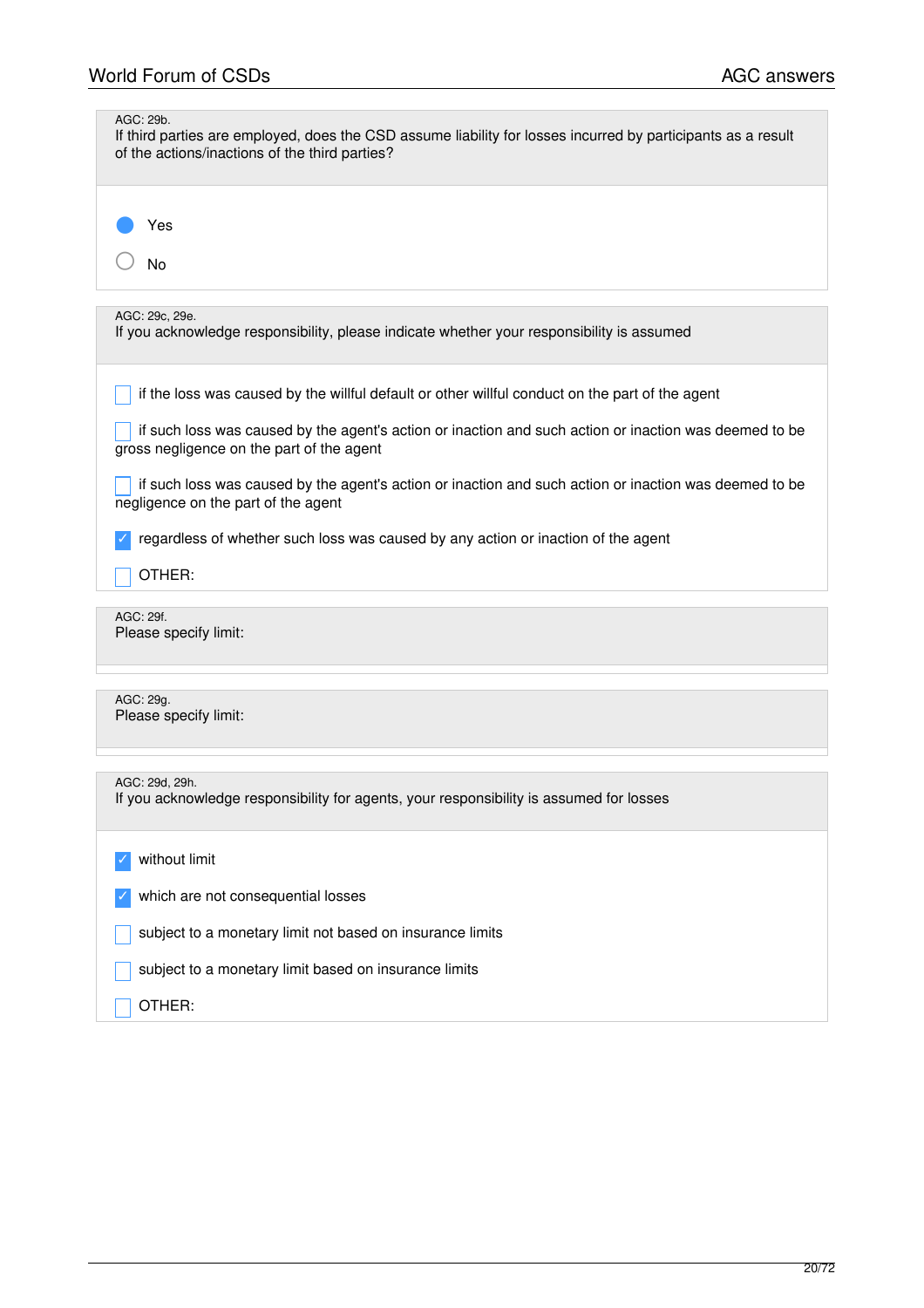| AGC: 30, 30m<br>Has any participant suffered any losses in the past three years due to the CSD's performance?                                                                      |
|------------------------------------------------------------------------------------------------------------------------------------------------------------------------------------|
| Yes                                                                                                                                                                                |
| No<br>Not applicable                                                                                                                                                               |
| AGC: 30a, 30j<br>If yes, please select all of the following in which loss has occurred. You will be prompted to enter the<br>number of instances and total loss in USD thereafter. |
| System Outage                                                                                                                                                                      |
| Corporate Action                                                                                                                                                                   |
| Settlement Process - Securities                                                                                                                                                    |
| Settlement Process - Cash                                                                                                                                                          |
| OTHER:                                                                                                                                                                             |
| AGC: 30b.<br>Corporate Action. Please specify number of instances:                                                                                                                 |
|                                                                                                                                                                                    |
| AGC: 30c.<br>Corporate Action. Please specify total loss in USD:                                                                                                                   |
| N/A                                                                                                                                                                                |
| AGC: 30d.<br>Settlement Process - Securities. Please specify number of instances:                                                                                                  |
|                                                                                                                                                                                    |
| AGC: 30e.<br>Settlement Process - Securities. Please specify total loss in USD:                                                                                                    |
| N/A                                                                                                                                                                                |
| AGC: 30f.<br>Settlement Process - Cash. Please specify number of instances:                                                                                                        |
|                                                                                                                                                                                    |
| AGC: 30g.<br>Settlement Process - Cash. Please specify total loss in USD:                                                                                                          |
| N/A                                                                                                                                                                                |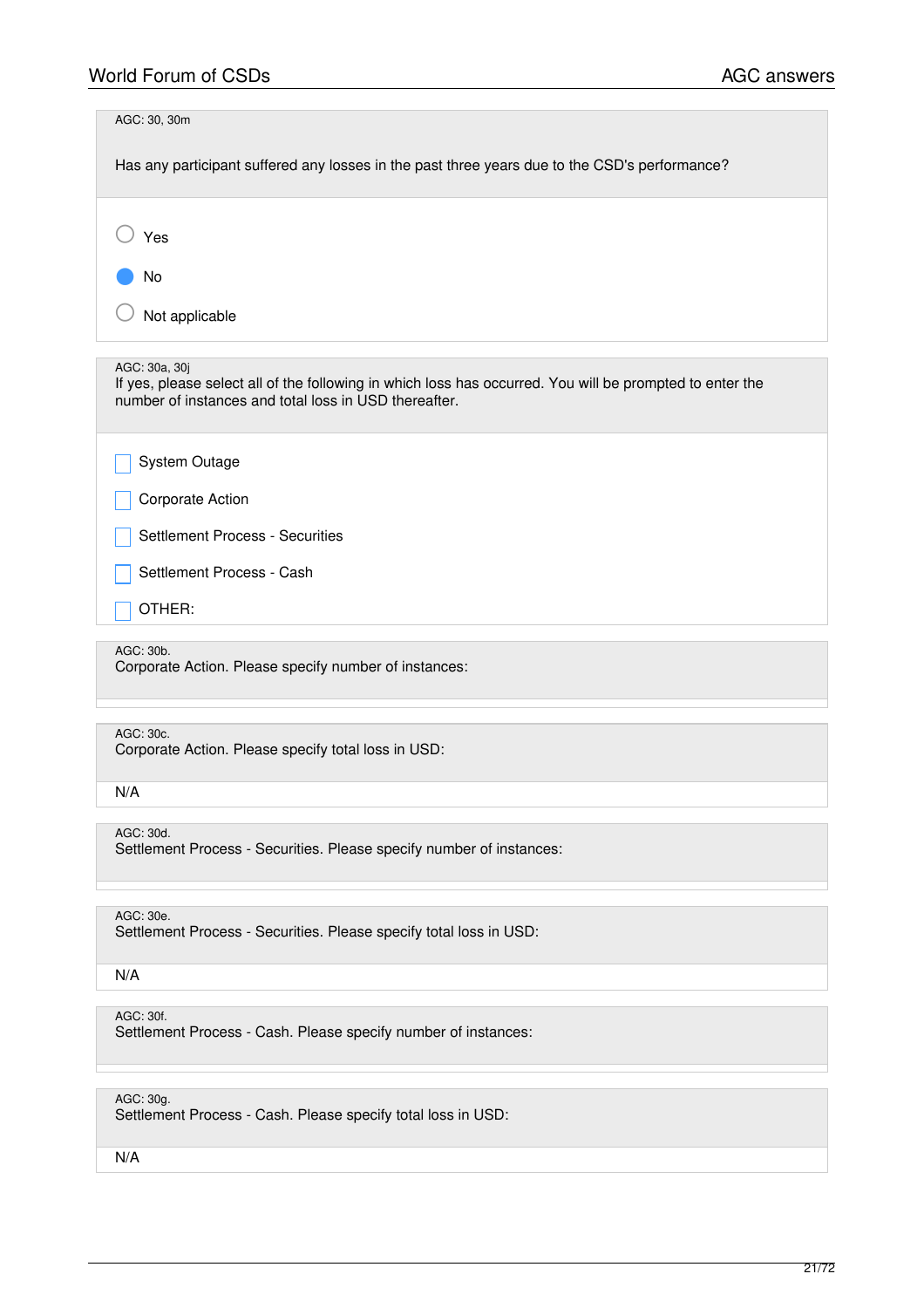# World Forum of CSDs **AGC** answers

System Outage. Please specify number of instances:

# AGC: 30i.

System Outage. Please specify total loss in USD:

### N/A

AGC: 30k.

For Other, please specify number of instances:

N/A

AGC: 30l. For Other, please specify total loss in USD:

N/A

| AGC:31                                                                                   |
|------------------------------------------------------------------------------------------|
| Who accepts cash deposits (or makes payment credit accommodations) for CSD transactions? |
|                                                                                          |
|                                                                                          |

Not applicable

Banks appointed by CSD

✓ Central Bank

Neither or others (e.g. credit lines used)

✓ CSD

\_ OTHER:

AGC: 31a

Please indicate the name of the banks appointed by the CSD

| AGC: 32<br>Who processes cash clearing (or draws on credit lines, if applicable) for CSD transactions?                                       |
|----------------------------------------------------------------------------------------------------------------------------------------------|
| <b>Central Bank</b>                                                                                                                          |
| Neither or others (e.g. credit lines used)                                                                                                   |
| Not applicable                                                                                                                               |
| <b>CSD</b>                                                                                                                                   |
| Banks appointed by the CSD                                                                                                                   |
| OTHER: Participants need to cover their National Bank Account or CSD account to be able to settle.<br>Credit lines are not available at CSD. |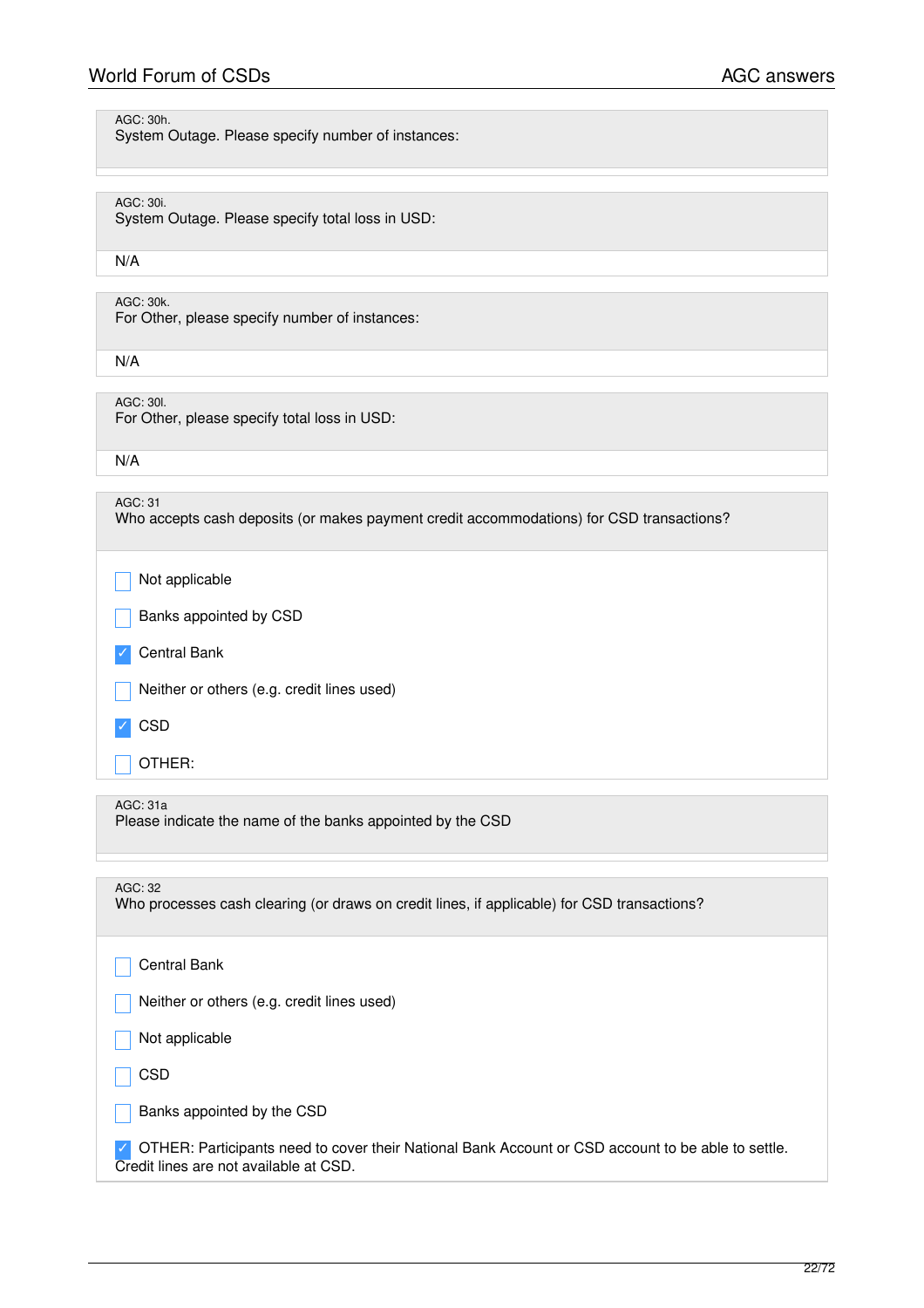# World Forum of CSDs **AGC** answers

# AGC: 32a

Please name banks appointed by the CSD

# AGC: 33a

Please name banks appointed by the CSD

|--|

| AGC: 33, 33b<br>Who controls the movement of cash for cash deposits (or draws on credit lines, if applicable)? |
|----------------------------------------------------------------------------------------------------------------|
| Not applicable                                                                                                 |
| Neither or others (e.g. credit lines used)                                                                     |
| Banks appointed by CSD                                                                                         |
| Central Bank                                                                                                   |
| <b>CSD</b>                                                                                                     |
| OTHER:                                                                                                         |
|                                                                                                                |

### AGC: 34

| AGC: 34<br>Who controls the movement of cash for cash clearing (or for draws on credit lines, if applicable)? |
|---------------------------------------------------------------------------------------------------------------|
| <b>CSD</b>                                                                                                    |
| Central Bank                                                                                                  |
| Banks appointed by CSD                                                                                        |
| Neither or others (e.g. credit lines used)                                                                    |
| Not applicable                                                                                                |
| OTHER:                                                                                                        |
|                                                                                                               |
| AGC: 34a<br>Please name banks appointed by CSD                                                                |
| N/A                                                                                                           |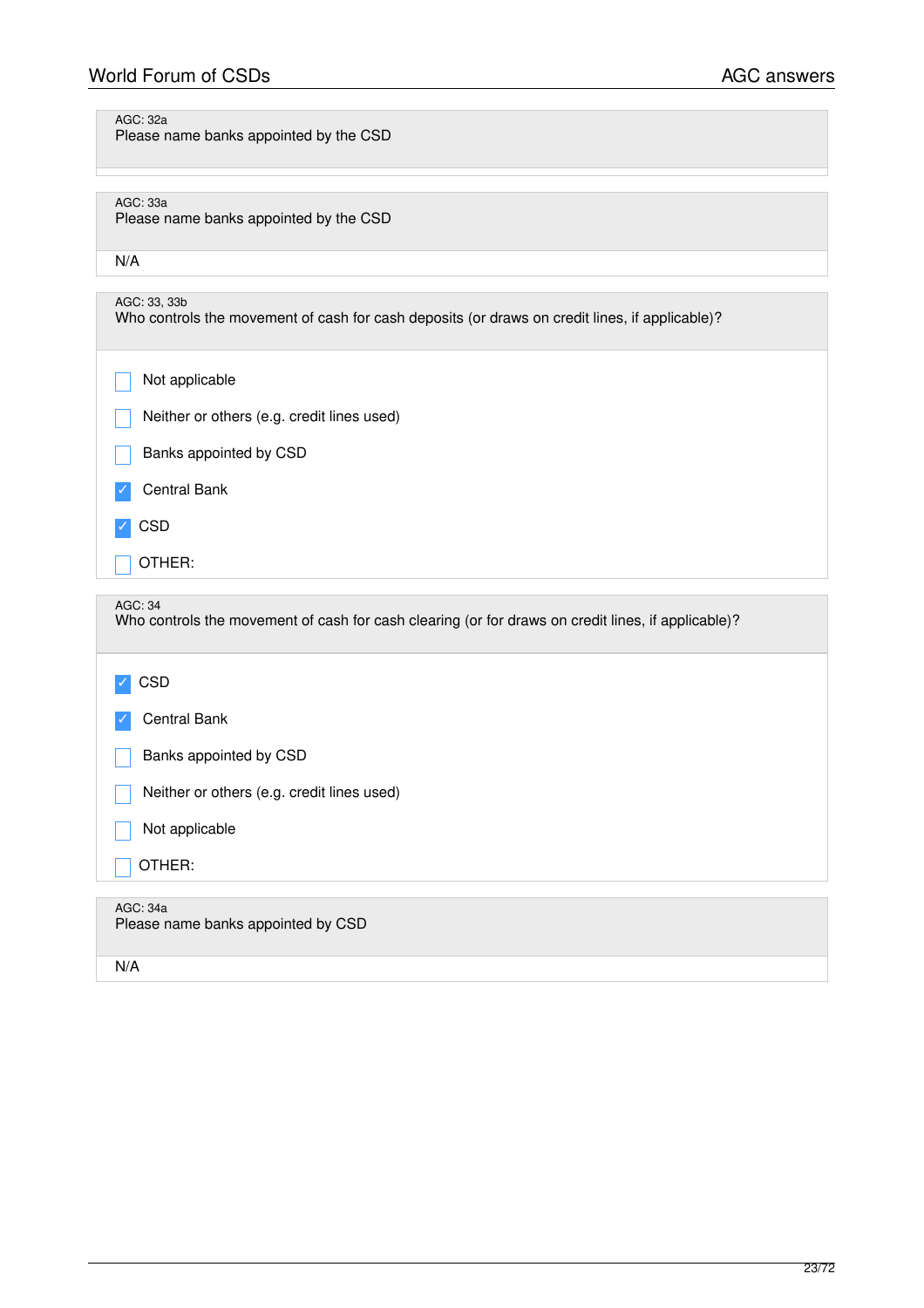| AGC: 35<br>Please indicate services you provide.                                                                                                                                                                                                                                                                                                                                                                                                                                                                                                                                |
|---------------------------------------------------------------------------------------------------------------------------------------------------------------------------------------------------------------------------------------------------------------------------------------------------------------------------------------------------------------------------------------------------------------------------------------------------------------------------------------------------------------------------------------------------------------------------------|
| Information on distribution of new issues (IPO, Privatization).                                                                                                                                                                                                                                                                                                                                                                                                                                                                                                                 |
| Same day turnaround settlements.                                                                                                                                                                                                                                                                                                                                                                                                                                                                                                                                                |
| Own list or: AGC: Information in advance on corporate (annual or special) meetings in order that<br>owners can vote.                                                                                                                                                                                                                                                                                                                                                                                                                                                            |
| Not applicable                                                                                                                                                                                                                                                                                                                                                                                                                                                                                                                                                                  |
| Tax assistance where foreign holders may be entitled to tax relief at source or through a claim.                                                                                                                                                                                                                                                                                                                                                                                                                                                                                |
| In order to avoid fails, an automatic securities lending facility - if requested - is provided for.                                                                                                                                                                                                                                                                                                                                                                                                                                                                             |
| Collateral handling in support of activities including securities lending, overdraft coverage, cash<br>management, repurchase agreements, etc.                                                                                                                                                                                                                                                                                                                                                                                                                                  |
| OTHER: NOTE: Tax assistance applies only in case when the non-domestic custodian of foreign<br>holder is direct client of KELER. OTHER SERVICES: see at G11Q129.                                                                                                                                                                                                                                                                                                                                                                                                                |
| AGC: 35a<br>Automatic securities lending facility is provided for:                                                                                                                                                                                                                                                                                                                                                                                                                                                                                                              |
|                                                                                                                                                                                                                                                                                                                                                                                                                                                                                                                                                                                 |
| Other financial institutions                                                                                                                                                                                                                                                                                                                                                                                                                                                                                                                                                    |
| <b>Banks</b>                                                                                                                                                                                                                                                                                                                                                                                                                                                                                                                                                                    |
| <b>Brokers</b>                                                                                                                                                                                                                                                                                                                                                                                                                                                                                                                                                                  |
| OTHER:                                                                                                                                                                                                                                                                                                                                                                                                                                                                                                                                                                          |
| <b>AGC: 35c</b><br>Summary narrative for PFMI Principle 5. Please provide a summary narrative disclosure with sufficient<br>detail and context, as well as any other appropriate supplementary information, to enable readers to<br>understand the CSD's approach to or method for observing the principle. Please use the following<br>questions as guidance for the points of focus and level of detail it is expected to convey in the disclosure.<br>Cross references to publicly available documents should be included, where relevant, to supplement the<br>discussion.) |
| KELER CSD does not act as a central counterparty. Clearing activity is the core service of its subsidiary,<br>KELER CCP Ltd.                                                                                                                                                                                                                                                                                                                                                                                                                                                    |
| AGC: 35c                                                                                                                                                                                                                                                                                                                                                                                                                                                                                                                                                                        |
| If collateral handling, please provide details                                                                                                                                                                                                                                                                                                                                                                                                                                                                                                                                  |
|                                                                                                                                                                                                                                                                                                                                                                                                                                                                                                                                                                                 |
| AGC: 35d<br>Other, please explain:                                                                                                                                                                                                                                                                                                                                                                                                                                                                                                                                              |
| KELER's services are described in its General Business Rules (par.2.3), which is available following the                                                                                                                                                                                                                                                                                                                                                                                                                                                                        |

link:

https://english.keler.hu/Key%20documents/Regulatory%20documents/General%20Business%20Rules/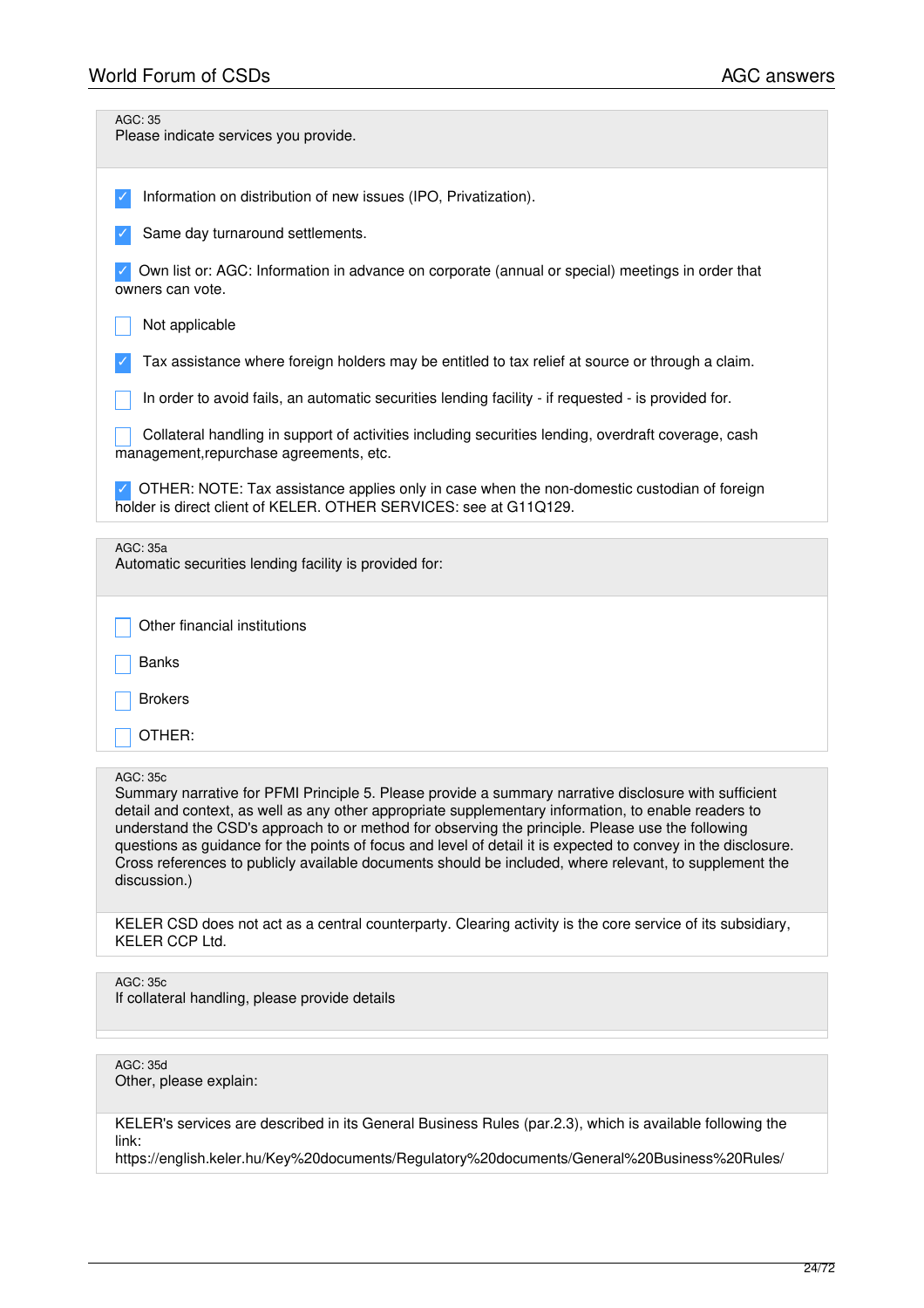| AGC: 36<br>What procedures are in place for the processing of corporate action entitlements?                                                                                                                        |
|---------------------------------------------------------------------------------------------------------------------------------------------------------------------------------------------------------------------|
| Credited to the securities account on the day indicated below regardless of whether actually collected<br>by the CSD on the scheduled date.                                                                         |
| Not applicable                                                                                                                                                                                                      |
| Corporate action entitlements are handled by an entity separate from the CSD.                                                                                                                                       |
| Credited to the securities account upon actual receipt by the CSD.                                                                                                                                                  |
| OTHER:                                                                                                                                                                                                              |
| AGC: 36a<br>Credited to the securities account:                                                                                                                                                                     |
| On pay date $+1$ .                                                                                                                                                                                                  |
| On pay date.                                                                                                                                                                                                        |
| On pay date $+2$ .                                                                                                                                                                                                  |
| OTHER:                                                                                                                                                                                                              |
| AGC: 36c<br>Name of entity:                                                                                                                                                                                         |
| No entity can be named, as it depends on the issuer's decision. Securities distribution is the responsibility<br>of the issuer based on record date positions provided by KELER and payment details provided by the |
| investor. Paying agent is appointed by the issuer, be it KELER or other entity.                                                                                                                                     |
| <b>AGC: 37a</b>                                                                                                                                                                                                     |
| Credited to the cash account:                                                                                                                                                                                       |
| On pay date +1.                                                                                                                                                                                                     |
| On pay date.                                                                                                                                                                                                        |
| On pay date $+2$ .                                                                                                                                                                                                  |
| OTHER:                                                                                                                                                                                                              |
| AGC: 37c<br>Name of entity:                                                                                                                                                                                         |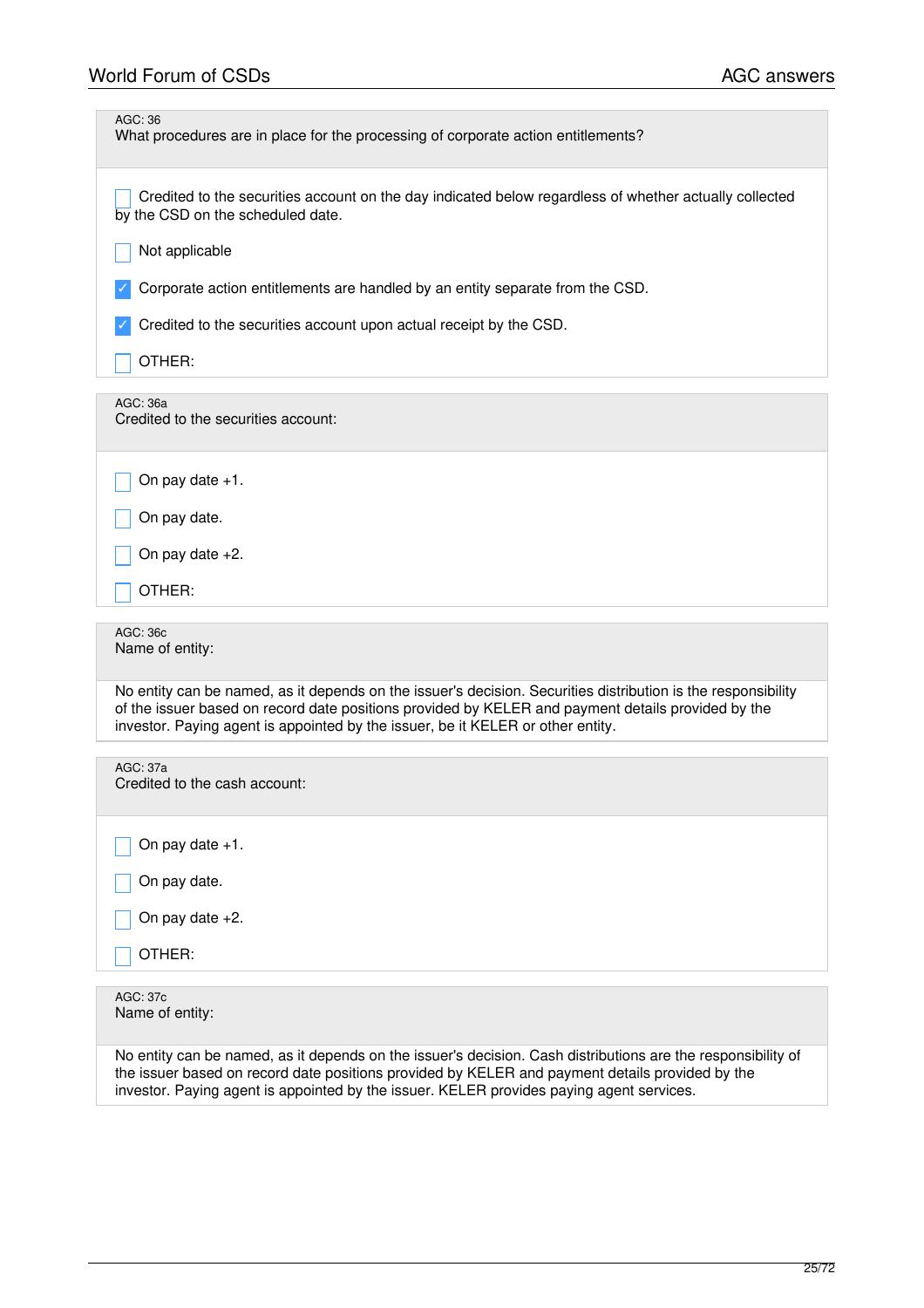| AGC: 37, 37d.<br>What procedures are in place for the processing of interest and dividends?                                                                                                                                                                                                                                                                        |
|--------------------------------------------------------------------------------------------------------------------------------------------------------------------------------------------------------------------------------------------------------------------------------------------------------------------------------------------------------------------|
| Income and dividend collection is handled by an entity separate from the CSD.<br>Not applicable                                                                                                                                                                                                                                                                    |
| Credited to the cash account on the day indicated below regardless of whether actually collected by the<br>CSD on the scheduled date.                                                                                                                                                                                                                              |
| Credited to the cash account upon actual receipt by the CSD.<br>OTHER:                                                                                                                                                                                                                                                                                             |
|                                                                                                                                                                                                                                                                                                                                                                    |
| AGC: 38<br>Please list all depositories or settlement systems to which you have an electronic link.                                                                                                                                                                                                                                                                |
| KELER Ltd has electronic links to: KDPW and SIX SIS.                                                                                                                                                                                                                                                                                                               |
| AGC: 39<br>Are procedures and controls (firewalls) in place to avoid systemic collapse or contamination if one of the<br>linked entities should experience business interruptions for whatever reason?                                                                                                                                                             |
| No                                                                                                                                                                                                                                                                                                                                                                 |
| Yes                                                                                                                                                                                                                                                                                                                                                                |
| Not applicable                                                                                                                                                                                                                                                                                                                                                     |
| AGC: 39a<br>Please explain                                                                                                                                                                                                                                                                                                                                         |
| KELER prepared its formalized Business Continuity Plans (BCP) and Disaster Recovery Plans (DRP) to<br>ensure the continuity of business operations in case of undesirable events. Redundancy has built up in<br>case of office area and data centers and network connections. In every year different tests are performed<br>to verify our BCP / DRP capabilities. |
| <b>AGC: 40</b><br>Has a business interruption recovery plan been developed in the event the linkages should become<br>inoperable for any reason?                                                                                                                                                                                                                   |
| Yes                                                                                                                                                                                                                                                                                                                                                                |
| No                                                                                                                                                                                                                                                                                                                                                                 |
| Not applicable                                                                                                                                                                                                                                                                                                                                                     |
| Other                                                                                                                                                                                                                                                                                                                                                              |
| AGC: 40a.<br>If no or other, please explain                                                                                                                                                                                                                                                                                                                        |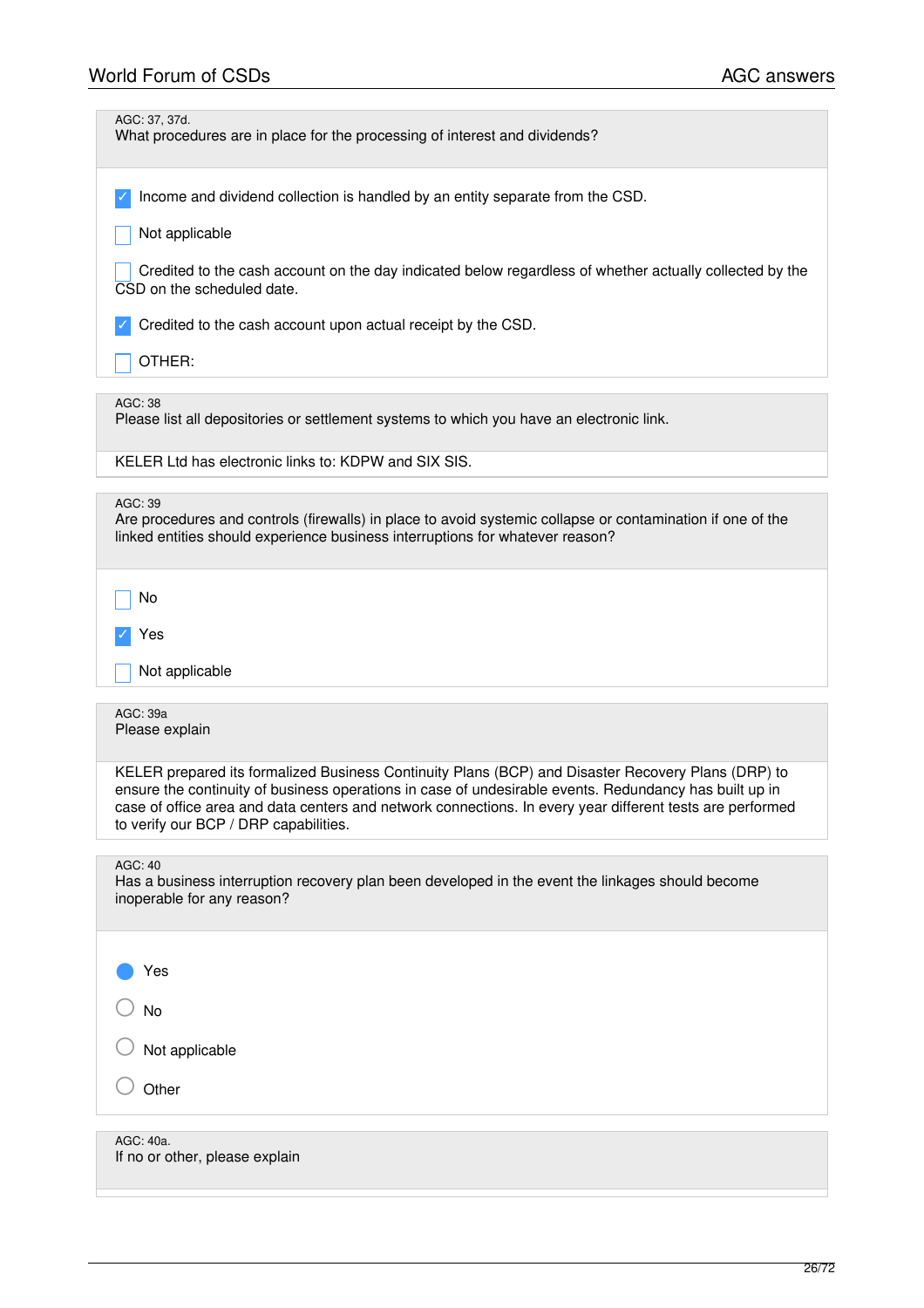| <b>AGC: 41</b><br>Are participants permitted to maintain more than one account at the CSD?                                                      |
|-------------------------------------------------------------------------------------------------------------------------------------------------|
| Yes                                                                                                                                             |
| No                                                                                                                                              |
| Not applicable                                                                                                                                  |
| AGC: 41a, 41c<br>If yes, please indicate number:                                                                                                |
| An unlimited number of accounts                                                                                                                 |
| More than one account                                                                                                                           |
| OTHER:                                                                                                                                          |
| <b>AGC: 41b</b><br>If more than one account what is the maximum?                                                                                |
| <b>AGC: 42</b><br>Are participants required/permitted to segregate assets held for their own benefit from those they hold for<br>their clients? |
| Yes                                                                                                                                             |
| No                                                                                                                                              |
| Not applicable                                                                                                                                  |
| OTHER:                                                                                                                                          |
| AGC: 42a<br>If yes, is segregation required or simply permitted?                                                                                |
| Required                                                                                                                                        |
| Permitted                                                                                                                                       |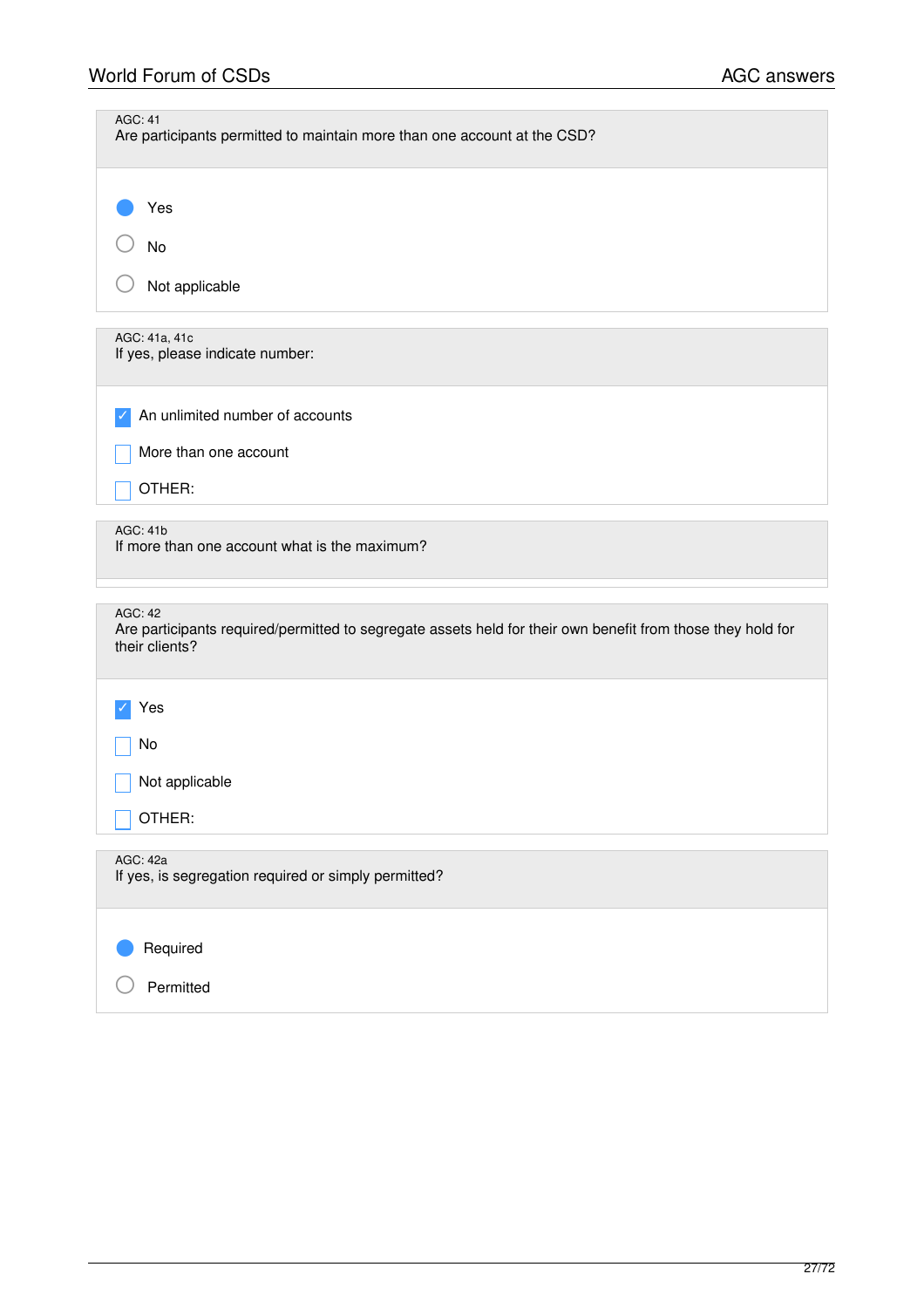| AGC: 42b, 42c<br>How does segregation occur?                                                                                                                                                                                                                                                  |
|-----------------------------------------------------------------------------------------------------------------------------------------------------------------------------------------------------------------------------------------------------------------------------------------------|
| By sub-accounts within a single participant account.                                                                                                                                                                                                                                          |
| By separately designated participant accounts.                                                                                                                                                                                                                                                |
| By separately designated beneficial owner accounts.                                                                                                                                                                                                                                           |
| OTHER:                                                                                                                                                                                                                                                                                        |
| AGC: 43, 43b<br>Does the CSD permit its participants to open accounts in the participant's own nominee name(s)?                                                                                                                                                                               |
| Yes                                                                                                                                                                                                                                                                                           |
| No                                                                                                                                                                                                                                                                                            |
| Not applicable                                                                                                                                                                                                                                                                                |
| Other: Yes, it does, in the way that main accounts within KELER must be in the participant's own                                                                                                                                                                                              |
| name, however a nominee name can be applied to any underlying subaccount.                                                                                                                                                                                                                     |
|                                                                                                                                                                                                                                                                                               |
| AGC: 43a<br>If yes, do laws exist, which define as well as protect the rights of beneficial owners with respect to<br>securities registered in nominee name?                                                                                                                                  |
|                                                                                                                                                                                                                                                                                               |
| Yes                                                                                                                                                                                                                                                                                           |
| No                                                                                                                                                                                                                                                                                            |
| <b>AGC: 44a</b><br>In the event a participant's single or main account is blocked for any reason (e.g., insolvency, penalties,<br>violations, liens), would securities held in any account or accounts on behalf of the participant's clients be<br>accessible: By the participant's clients? |
| Yes                                                                                                                                                                                                                                                                                           |
| No                                                                                                                                                                                                                                                                                            |
| Not applicable                                                                                                                                                                                                                                                                                |

If yes, please describe briefly how clients of participants would access their securities and whether there would be any delay in their ability to do so: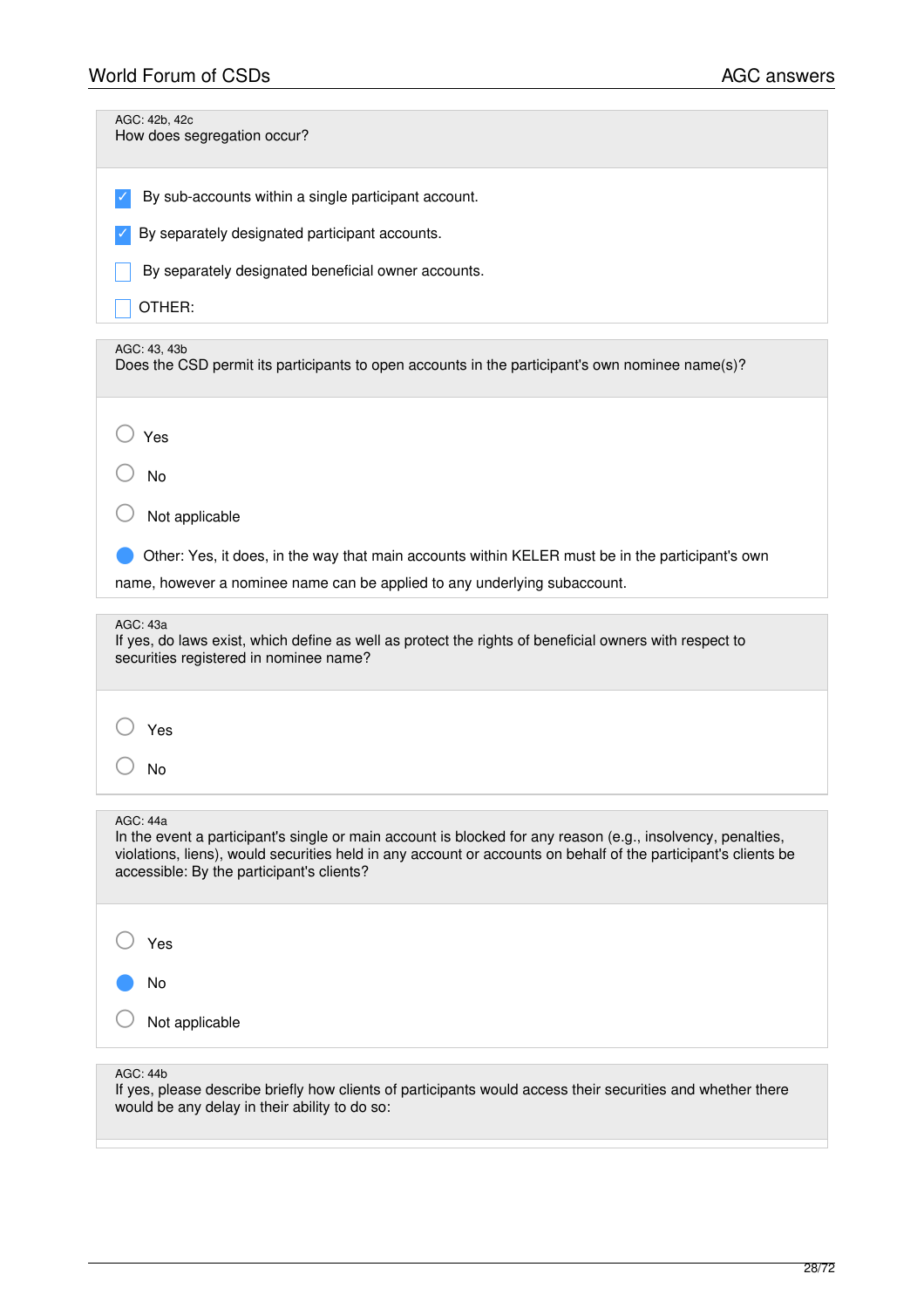| AGC: 44d.<br>By the intervening authorities controlling insolvency or other proceedings?                                         |
|----------------------------------------------------------------------------------------------------------------------------------|
| Yes                                                                                                                              |
| No                                                                                                                               |
| Not applicable                                                                                                                   |
| AGC: 44e.<br>If yes, please describe briefly under what conditions access would be granted to the intervening<br>authorities:    |
|                                                                                                                                  |
| <b>AGC: 44h</b><br>If yes, please describe briefly under what conditions access would be granted to the participant's creditors: |
|                                                                                                                                  |
| AGC: 44g, 44i<br>By the participant's creditors?                                                                                 |
| Yes                                                                                                                              |
| No                                                                                                                               |
| Not applicable                                                                                                                   |
| AGC: 44j.<br>By the CSD's creditors?                                                                                             |
| Yes                                                                                                                              |
| No                                                                                                                               |
| Not applicable                                                                                                                   |

AGC: 44k.

If yes, please describe briefly under what conditions access would be granted to the CSD's creditors: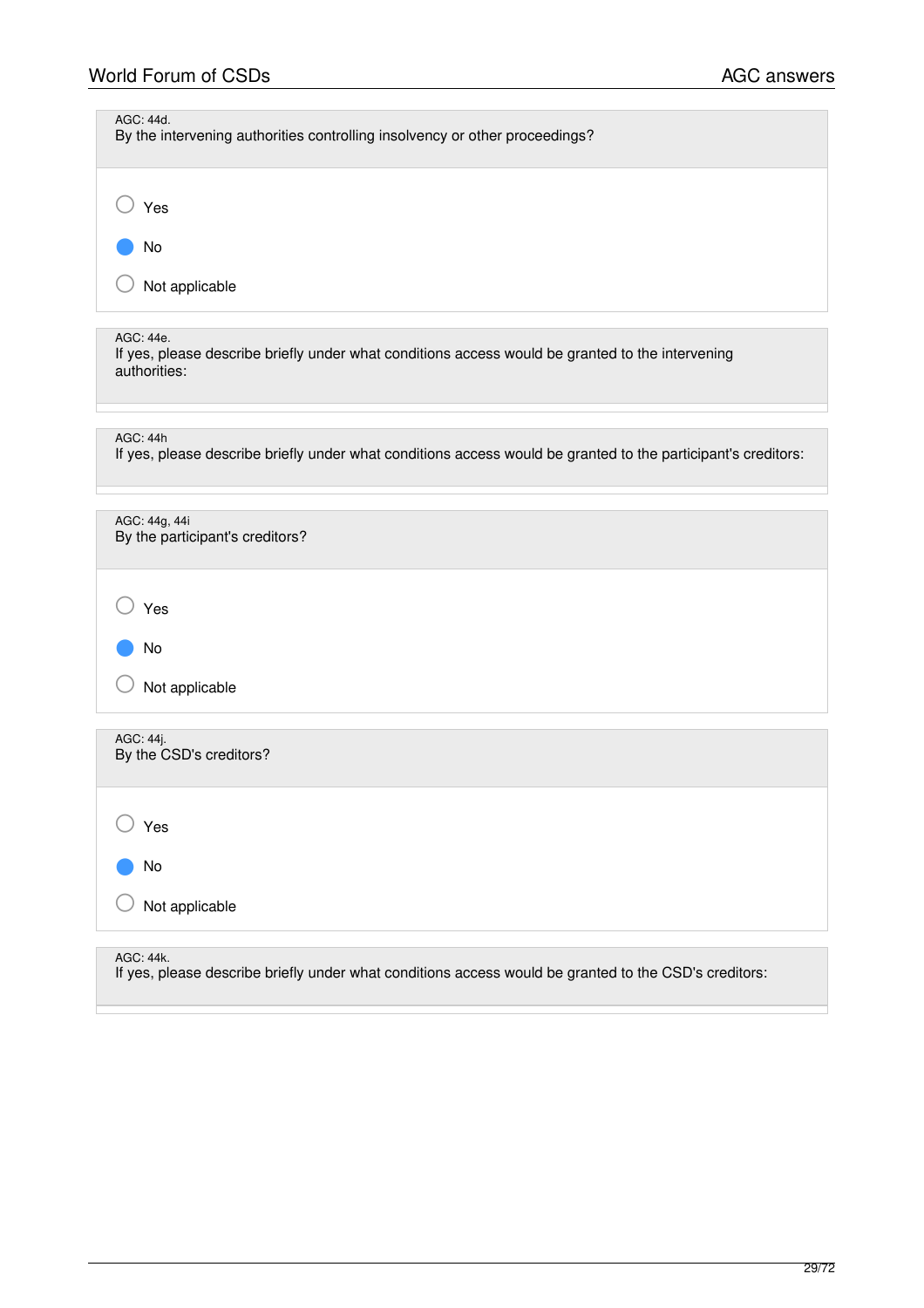| <b>AGC: 45</b><br>In what form does the CSD maintain records identifying the assets of each participant?                                                                                                                                                                                                                                                                                           |
|----------------------------------------------------------------------------------------------------------------------------------------------------------------------------------------------------------------------------------------------------------------------------------------------------------------------------------------------------------------------------------------------------|
| Computer tape                                                                                                                                                                                                                                                                                                                                                                                      |
| Computer file                                                                                                                                                                                                                                                                                                                                                                                      |
| Hard copy                                                                                                                                                                                                                                                                                                                                                                                          |
| Microfiche                                                                                                                                                                                                                                                                                                                                                                                         |
| OTHER: CD                                                                                                                                                                                                                                                                                                                                                                                          |
| AGC: 45b<br>In which format is the source data maintained?                                                                                                                                                                                                                                                                                                                                         |
| Prn file format on CD                                                                                                                                                                                                                                                                                                                                                                              |
| <b>AGC: 46</b><br>Rule 17f-7 requires that an Eligible Securities Depository provides periodic reports to its participants with<br>respect to its safekeeping of assets, including notices of transfers to or from any participant's account.<br>Does the CSD make available periodic safekeeping reports to participants, including notices of transfers to<br>or from the participant's account? |
| Yes<br><b>No</b>                                                                                                                                                                                                                                                                                                                                                                                   |
| AGC: 46a.<br>If no or other, please explain                                                                                                                                                                                                                                                                                                                                                        |
| AGC: 46b, 46c.<br>If yes, please indicate the scheduled frenquency:                                                                                                                                                                                                                                                                                                                                |
| Annually                                                                                                                                                                                                                                                                                                                                                                                           |
| Quarterly                                                                                                                                                                                                                                                                                                                                                                                          |
| Monthly                                                                                                                                                                                                                                                                                                                                                                                            |
| Weekly                                                                                                                                                                                                                                                                                                                                                                                             |
| Daily                                                                                                                                                                                                                                                                                                                                                                                              |
| Upon request                                                                                                                                                                                                                                                                                                                                                                                       |
| OTHER:                                                                                                                                                                                                                                                                                                                                                                                             |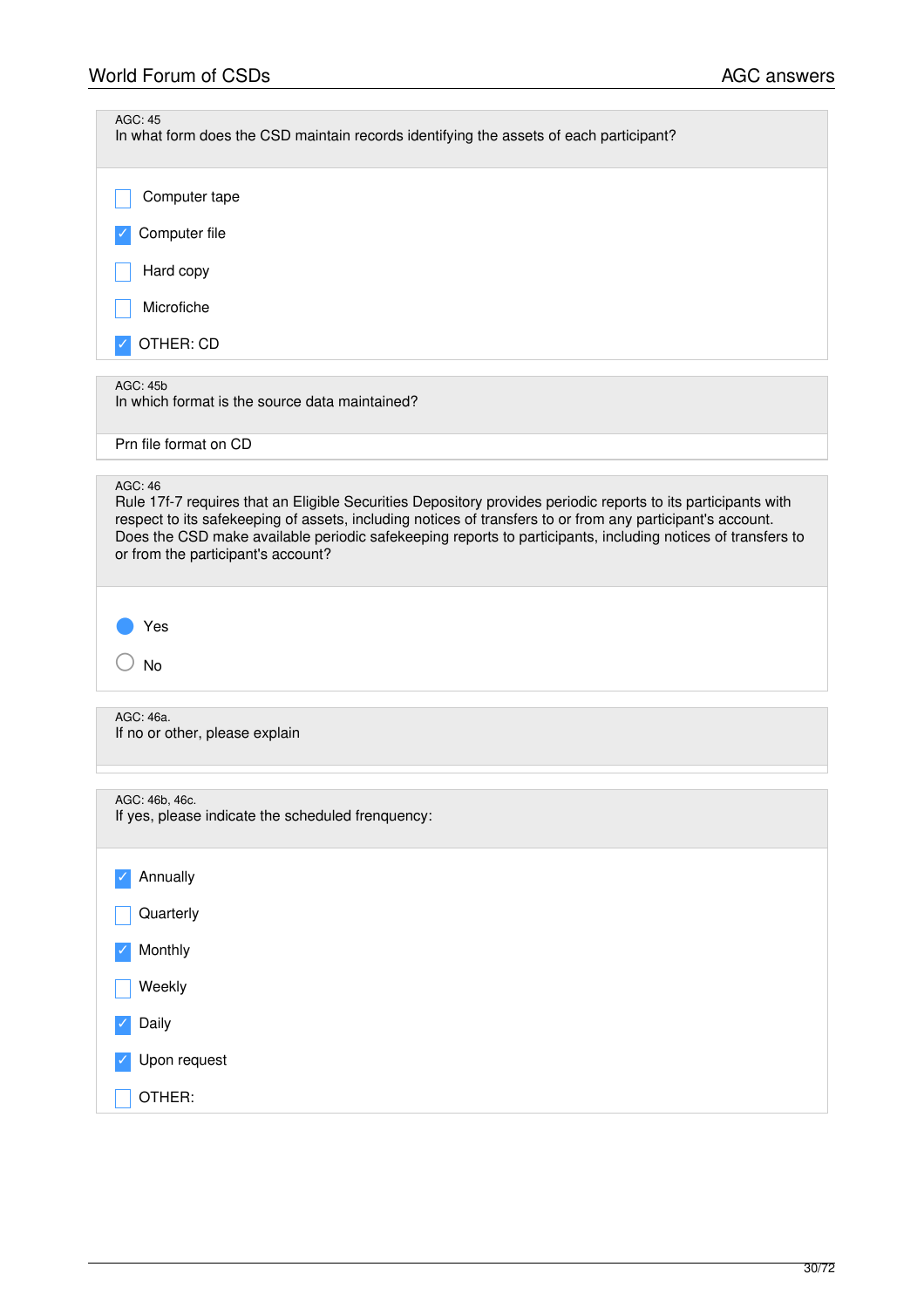| AGC: 47, 47a<br>What is your document and record retention policy for documents and records described above in this<br>section?                                                                                                                                                                          |
|----------------------------------------------------------------------------------------------------------------------------------------------------------------------------------------------------------------------------------------------------------------------------------------------------------|
| 6 months or less                                                                                                                                                                                                                                                                                         |
| 1 year                                                                                                                                                                                                                                                                                                   |
| 3 years                                                                                                                                                                                                                                                                                                  |
| 5 years                                                                                                                                                                                                                                                                                                  |
| 7 years                                                                                                                                                                                                                                                                                                  |
| Other: 10 years                                                                                                                                                                                                                                                                                          |
| <b>AGC: 48</b>                                                                                                                                                                                                                                                                                           |
| The Committee on Payment and Settlement Systems of the Bank for International Settlements (BIS) has<br>identified three common structural approaches or models for linking delivery and payment in a securities<br>settlement system. Please indicate which model your procedures most closely resemble. |
| Not applicable                                                                                                                                                                                                                                                                                           |
| Model3                                                                                                                                                                                                                                                                                                   |
| Model <sub>2</sub>                                                                                                                                                                                                                                                                                       |
| Model1                                                                                                                                                                                                                                                                                                   |
| OTHER:                                                                                                                                                                                                                                                                                                   |
| <b>AGC: 48a</b>                                                                                                                                                                                                                                                                                          |
| Please briefly describe your settlement process, including how do your settlement procedures vary from<br>the model chosen above?                                                                                                                                                                        |

No difference from standard models. Note: Model 1 for off-exchange (OTC) settlements, Model 3 for CCPcleared on-exchange cash market settlements. In case of OTC settlements CSD participants' instructions require matching and settlement occurs on a gross basis, on a trade by trade basis. The delivery of the securities requires the successful transfer of funds from buyer to the seller which triggers the immediate and unrevocable transfer of the securities. (DVP principle). In case of the CCP-cleared on-exchange trades the netted delivery and receipt settlement instructions (per ISIN) are sent by KELER CCP to KELER CSD in an already matched status. The delivery instructions should be settled first (from the participants accounts to KELER CCP) and the daily net countervalue of all trades will be debited in one sum from the clients' accounts to credit the CCP. Once the netted amounts are succesfully debited KELER CCP initiates the net credit funds transfer in favour of the participants. (All security receipts per ISIN and all amounts due.)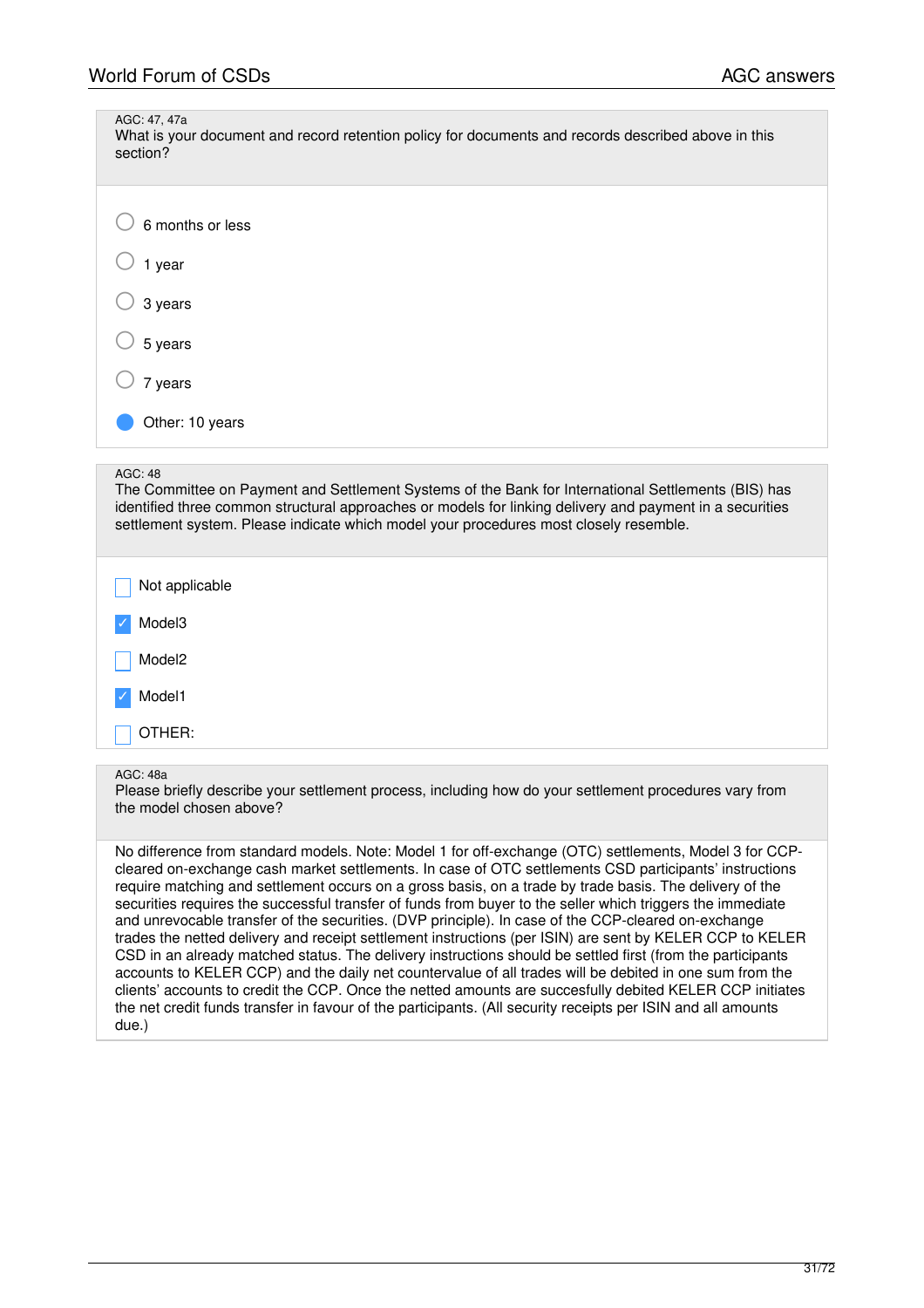| <b>AGC: 49</b><br>Are the cash and security movements simultaneous?                                             |
|-----------------------------------------------------------------------------------------------------------------|
| Yes<br><b>No</b>                                                                                                |
| Not applicable                                                                                                  |
| AGC: 49a<br>If cash and security movements are not simultaneous, please indicate the duration of the timing gap |
| 1 hour                                                                                                          |
| 2 hours                                                                                                         |
| 3 hours                                                                                                         |
| 4 hours                                                                                                         |
| 5 hours                                                                                                         |
| Overnight                                                                                                       |
| 2 days                                                                                                          |
| AGC: 50, 50a<br>How are CSD eligible securities held by the CSD?                                                |
| In dematerialized form                                                                                          |
| In certificated form                                                                                            |
| OTHER:                                                                                                          |
| AGC: 51<br>If CSD eligible securities are certificated, can CSD eligible securities be held outside of the CSD? |
| All eligible securities must be held in the CSD                                                                 |
| Securities may move freely into and out of the CSD                                                              |
| Once entered into the CSD, eligible securities must remain in the CSD                                           |
| Certain designated securities may be held outside the CSD                                                       |
| Not applicable                                                                                                  |
| Other: Only physical securities can be held outside of the CSD                                                  |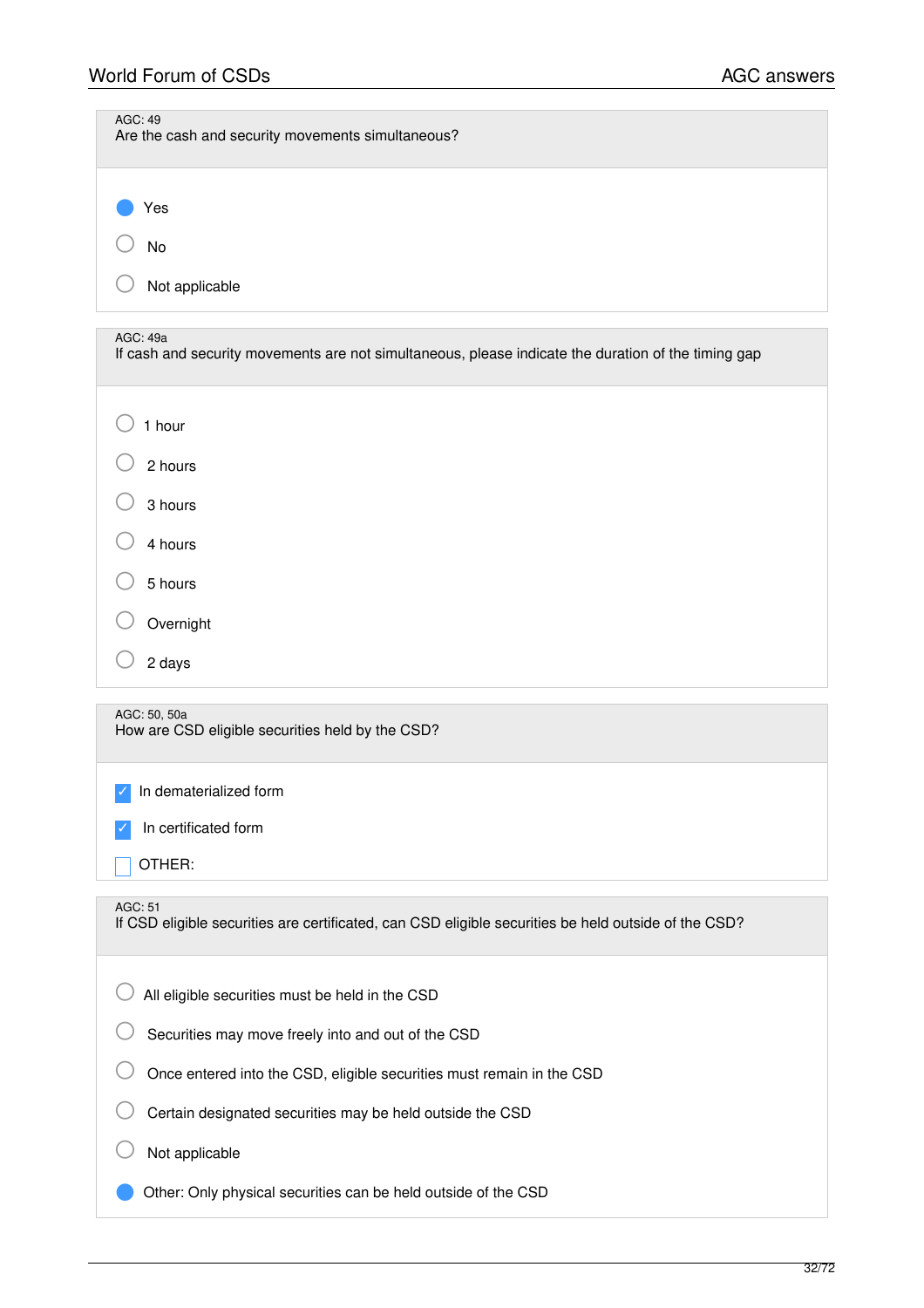### AGC: 51a

If certain designated securities are held outside the CSD, please indicate under which conditions these securities would be held outside the CSD:

AGC: 51b

If CSD eligible securities are required to be centrally immobilized at the CSD, where and with whom are the certificates safekept? (then please answer 51c)

| AGC: 51c<br>Are these certificates:                                                                |
|----------------------------------------------------------------------------------------------------|
| Bearer                                                                                             |
| Registered                                                                                         |
| OTHER:                                                                                             |
|                                                                                                    |
| AGC: 51d<br>If registered, how are the CSD eligible securities registered?                         |
| In the name of the CSD                                                                             |
| In the name of the depositing participant or its nominee                                           |
| In the name of a separate nominee of the CSD                                                       |
| OTHER: In the name of the participant, beneficiary owner or the end investor                       |
|                                                                                                    |
| <b>AGC: 51f</b><br>If in the name of a separate nominee, please identify by name the nominee used: |

AGC: 51h

If CSD eligible securities may be held either in or out of the CSD, are these certificates:

○ Bearer

**Registered** 

AGC: 51i

What are the control features for receipt of certificates to the CSD (e.g., authentication procedures, reregistration)? Please describe: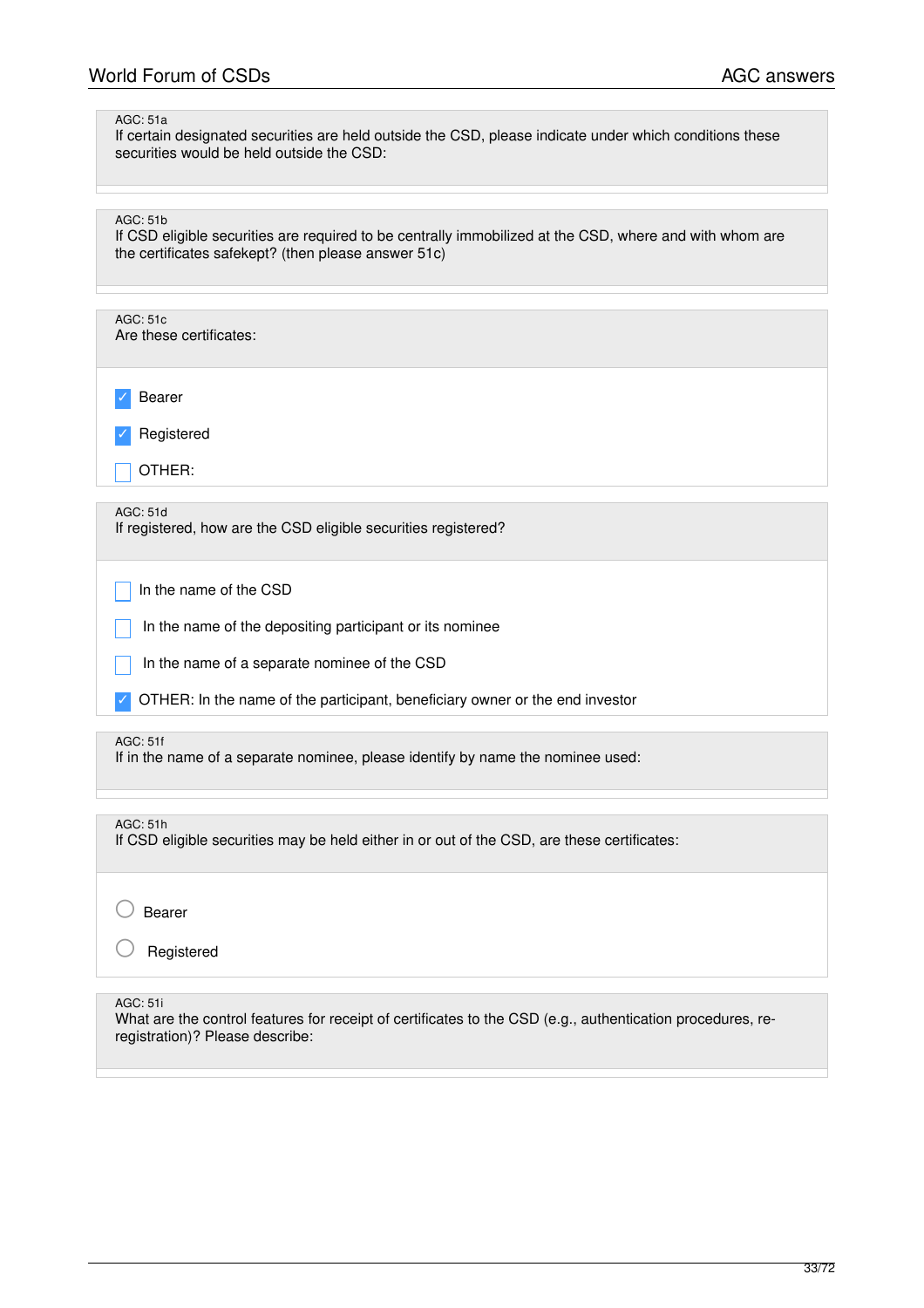| AGC: 52<br>If securities are dematerialized: May dematerialized security positions be re-certificated and held outside<br>the CSD?                                                                                                                                                                                                    |
|---------------------------------------------------------------------------------------------------------------------------------------------------------------------------------------------------------------------------------------------------------------------------------------------------------------------------------------|
| Yes                                                                                                                                                                                                                                                                                                                                   |
| No                                                                                                                                                                                                                                                                                                                                    |
| Not applicable                                                                                                                                                                                                                                                                                                                        |
| AGC: 52a, 52k<br>Are the securities held:                                                                                                                                                                                                                                                                                             |
| Through book-entry at the CSD                                                                                                                                                                                                                                                                                                         |
| Through book-entry at a registrar or issuer                                                                                                                                                                                                                                                                                           |
| OTHER:                                                                                                                                                                                                                                                                                                                                |
| AGC: 52b<br>Please identify which types of entities may act as registrars:                                                                                                                                                                                                                                                            |
| Issuers                                                                                                                                                                                                                                                                                                                               |
| Separate companies that perform registrar functions                                                                                                                                                                                                                                                                                   |
| <b>CSD</b>                                                                                                                                                                                                                                                                                                                            |
| OTHER:                                                                                                                                                                                                                                                                                                                                |
| AGC: 52d<br>If the securities held by the CSD are recorded by book entry at the registrar, are the securities registered<br>only to the CSD, with the CSD providing the function of recording ownership on a centralized basis for the<br>market?                                                                                     |
| Yes                                                                                                                                                                                                                                                                                                                                   |
| No                                                                                                                                                                                                                                                                                                                                    |
| Other: In Hungary, KELER or the Issuer itself can be the registrar for securities. The market is not                                                                                                                                                                                                                                  |
| centralized in this aspect. However, the Issuers may choose KELER as the registrar as KELER offers this<br>service. In this service, KELER collects beneficial owner data, forwards them towards the Issuers through<br>a secured communication channel, calculates entitlements and distributes financial benefits for the entitled. |
| AGC: 52e<br>If yes, how are securities held at the registrar for the account of the CSD?                                                                                                                                                                                                                                              |
| In the name of the CSD                                                                                                                                                                                                                                                                                                                |
| In the name of a separate nominee of the CSD                                                                                                                                                                                                                                                                                          |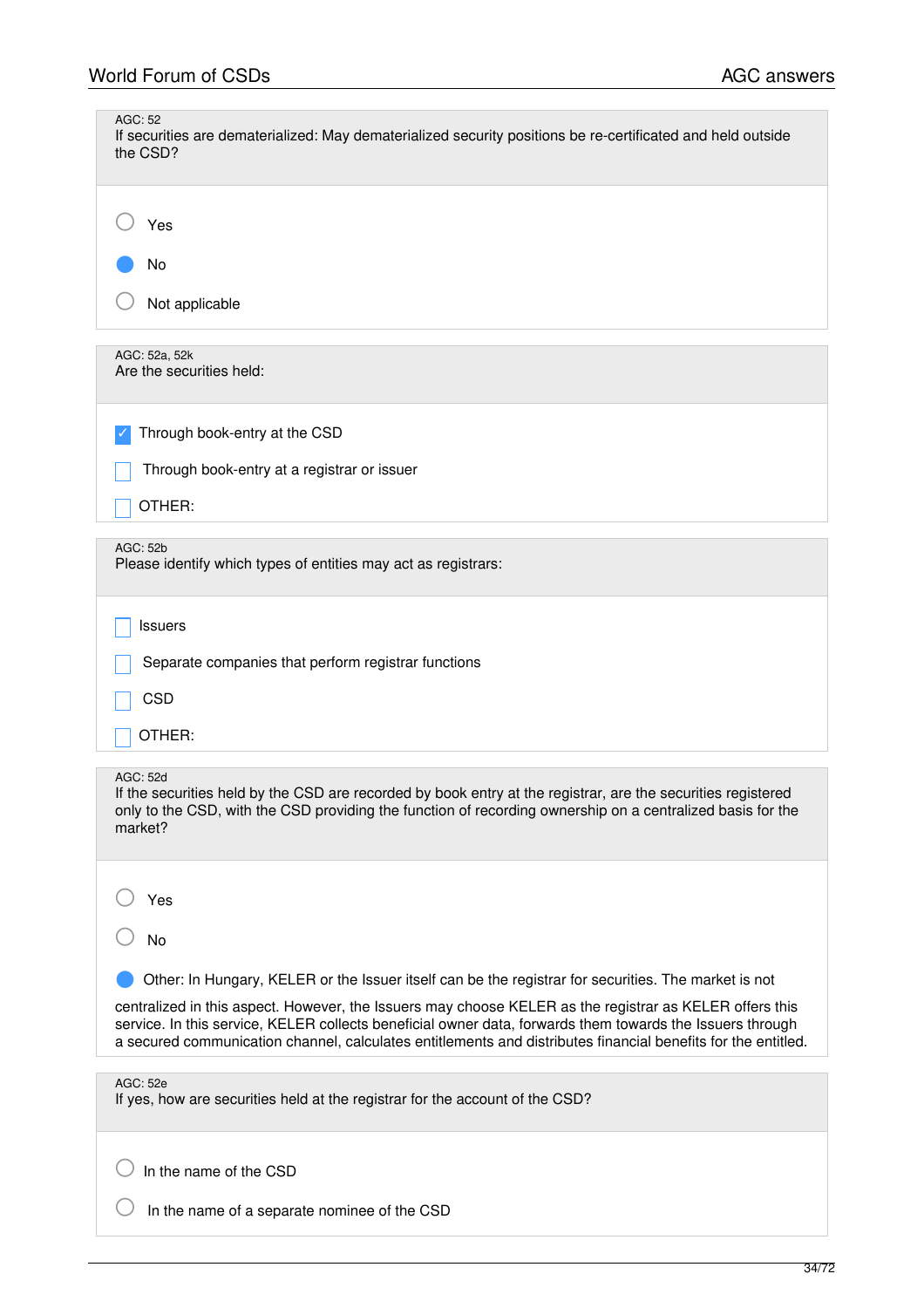| AGC: 52f<br>Please describe:                                                                                                                                                                                                                                                                                                |
|-----------------------------------------------------------------------------------------------------------------------------------------------------------------------------------------------------------------------------------------------------------------------------------------------------------------------------|
| N/A                                                                                                                                                                                                                                                                                                                         |
| AGC: 52g<br>If the securities held with the CSD are recorded by book-entry at the registrar but are not registered<br>exclusively to the CSD, may they be registered to:                                                                                                                                                    |
| The beneficial owner<br>A nominee                                                                                                                                                                                                                                                                                           |
|                                                                                                                                                                                                                                                                                                                             |
| AGC: 52h<br>Please describe:                                                                                                                                                                                                                                                                                                |
| N/A                                                                                                                                                                                                                                                                                                                         |
| <b>AGC: 52i</b><br>If the securities held with the CSD are recorded by book-entry at the registrar, what are the control<br>features at the registrar for transfer of registrar positions to and from the CSD (e.g., authentication<br>procedures, reconciliation, confirmation of position at registrar)? Please describe: |
| N/A                                                                                                                                                                                                                                                                                                                         |
| AGC: 53<br>Does the CSD maintain records that identify the assets of each participant and segregate the system's<br>own assets from the assets of participants?                                                                                                                                                             |
| No                                                                                                                                                                                                                                                                                                                          |
| Yes                                                                                                                                                                                                                                                                                                                         |
|                                                                                                                                                                                                                                                                                                                             |
| Not applicable                                                                                                                                                                                                                                                                                                              |
| OTHER:                                                                                                                                                                                                                                                                                                                      |
| AGC: 53a<br>If answer to question 'G23Q031' is other or not applicable, please explain                                                                                                                                                                                                                                      |
| <b>AGC: 54</b><br>Does the law protect participant assets from claims and liabilities of the CSD?                                                                                                                                                                                                                           |
| Yes                                                                                                                                                                                                                                                                                                                         |
| No                                                                                                                                                                                                                                                                                                                          |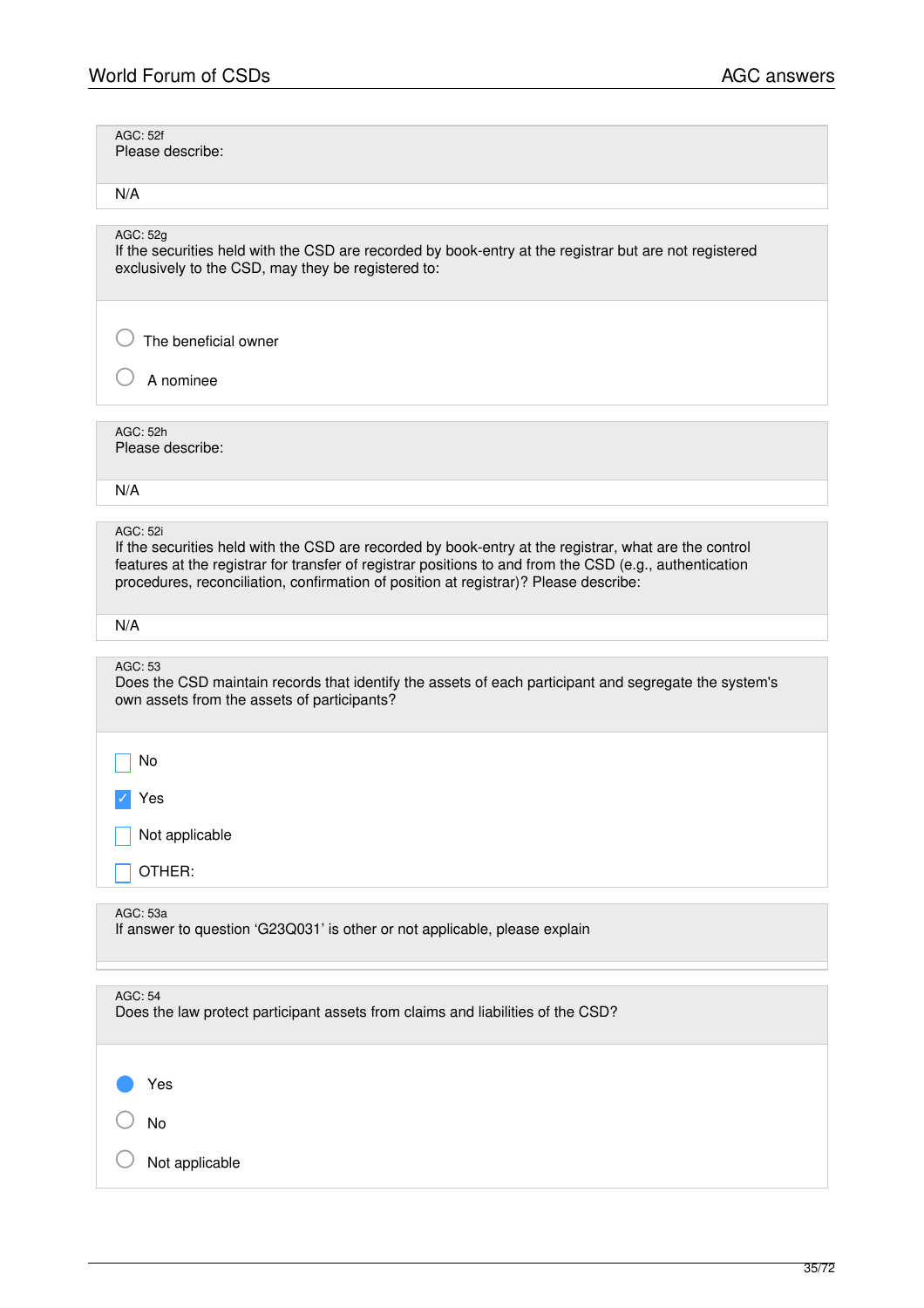| AGC: 55<br>Can the CSD assess a lien on participant accounts? (A lien would entitle the CSD to take and hold or sell<br>the securities of the participant in payment of a debt.)  |
|-----------------------------------------------------------------------------------------------------------------------------------------------------------------------------------|
| Yes<br>No<br>Not applicable                                                                                                                                                       |
| AGC: 55a<br>If yes, for what reasons are liens or similar claims imposed?                                                                                                         |
| To secure payment for purchased securities<br>Collateralization of overdrafts<br>Fees and expenses<br>OTHER:                                                                      |
| <b>AGC: 55b</b><br>Please describe:<br>N/A                                                                                                                                        |
| <b>AGC: 55c</b><br>Please indicate the limits of this lien as indicated below:<br>The lien is limited to securities in the participant's proprietary account                      |
| The lien is limited to securities in the course of purchase and sale transactio<br>The lien may extend to settled client positions                                                |
| <b>AGC: 55d</b><br>Please explain:                                                                                                                                                |
| <b>AGC: 55e</b><br>If a lien is placed on a participant's account which has been designated for its clients, will the CSD select<br>certain securities to be subject to the lien? |
| Yes<br>No                                                                                                                                                                         |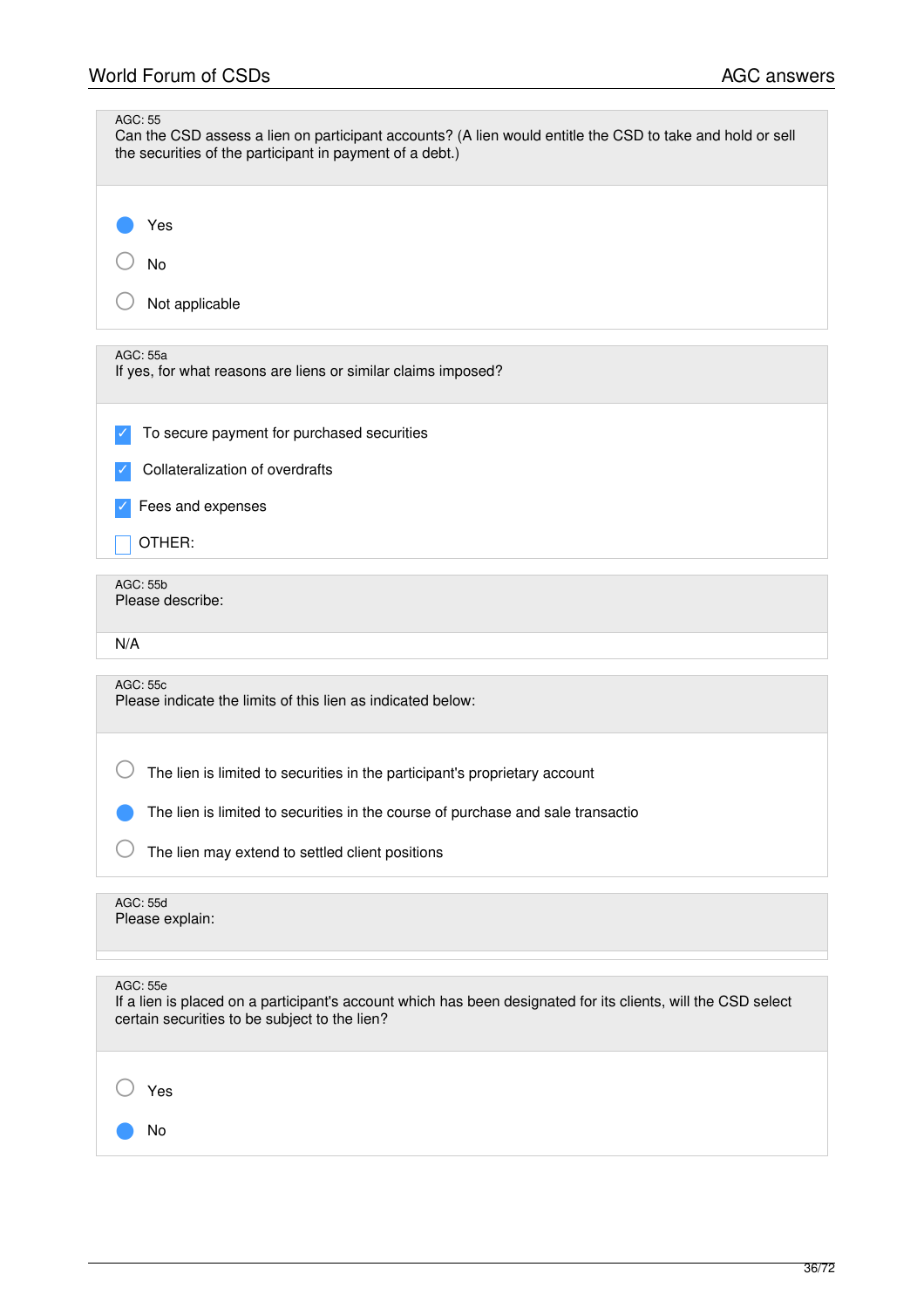| <b>AGC: 55f</b><br>If yes, please indicate whether:                                                                                                                                                   |
|-------------------------------------------------------------------------------------------------------------------------------------------------------------------------------------------------------|
| The lien is placed on the most liquid securities in the account                                                                                                                                       |
| The lien is placed on the securities with the greatest value in the account                                                                                                                           |
| AGC: 55g<br>Please explain:                                                                                                                                                                           |
| N/A                                                                                                                                                                                                   |
| <b>AGC: 55h</b><br>If no, please indicate whether the entire account will be subject to the lien.                                                                                                     |
| Yes                                                                                                                                                                                                   |
| <b>No</b>                                                                                                                                                                                             |
| Other: The lien will be placed to the proprietary account.                                                                                                                                            |
| AGC: 55j<br>For accounts designated as client accounts, do procedures exist to restrict the placement of liens only to<br>obligations arising from safe custody and administration of those accounts? |
| Yes                                                                                                                                                                                                   |
| No                                                                                                                                                                                                    |
| <b>AGC: 55k</b><br>If yes, are the restrictions accomplished by:                                                                                                                                      |
| Contract between the CSD and the participant                                                                                                                                                          |
| <b>AGC: 551</b><br>Please explain:                                                                                                                                                                    |

N/A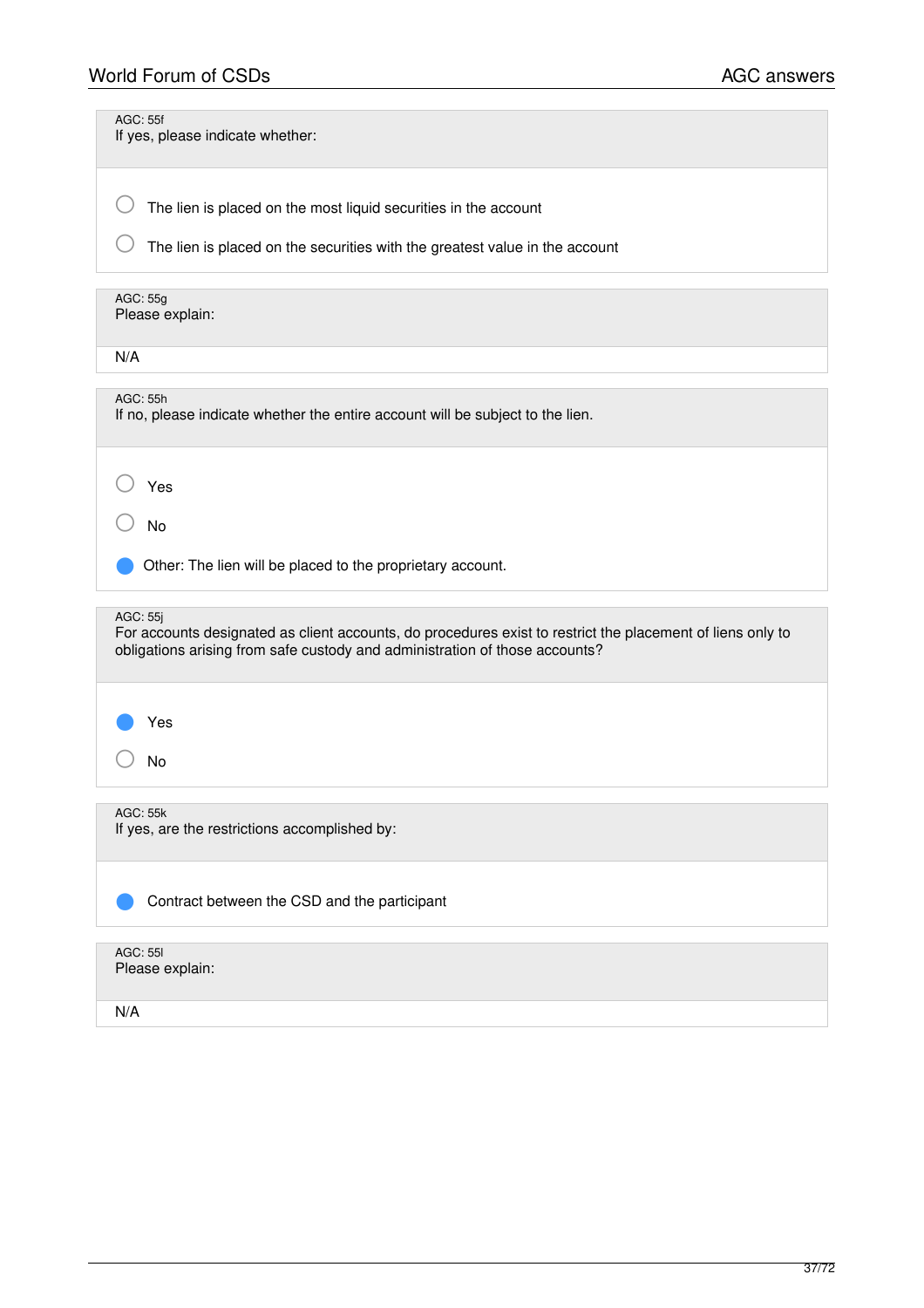| AGC: 56, 56e<br>Transfer of Legal Ownership. Does the CSD have legal authority to transfer title to securities?                                                                                                                     |
|-------------------------------------------------------------------------------------------------------------------------------------------------------------------------------------------------------------------------------------|
| Yes<br>No<br>Not applicable                                                                                                                                                                                                         |
| AGC: 56a<br>When does title or entitlement to CSD securities pass between participants?                                                                                                                                             |
| At the end of the business day on which the transfer occurs<br>When corresponding money or other consideration is transferred<br>When the transaction is processed on an intra-day basis                                            |
| <b>AGC: 56b</b><br>Please describe:                                                                                                                                                                                                 |
| N/A                                                                                                                                                                                                                                 |
| AGC: 56c<br>Where does title or entitlement to CSD securities pass between participants?                                                                                                                                            |
| On the CSD books<br>On the registrars books                                                                                                                                                                                         |
| AGC: 56d<br>Please describe:                                                                                                                                                                                                        |
| N/A                                                                                                                                                                                                                                 |
| AGC: 57, 57a<br>How are eligible securities lodged in the CSD system?                                                                                                                                                               |
| A registered certificate in the name of the CSD is delivered to the CSD.<br>A participant delivers the security with a valid transfer deed or stock power or other transfer document<br>to the CSD which then effects registration. |
| A registrar re-registers the security in the name of the CSD.                                                                                                                                                                       |
| Not applicable                                                                                                                                                                                                                      |
| OTHER: Either with a blank endorsement or in registered form.                                                                                                                                                                       |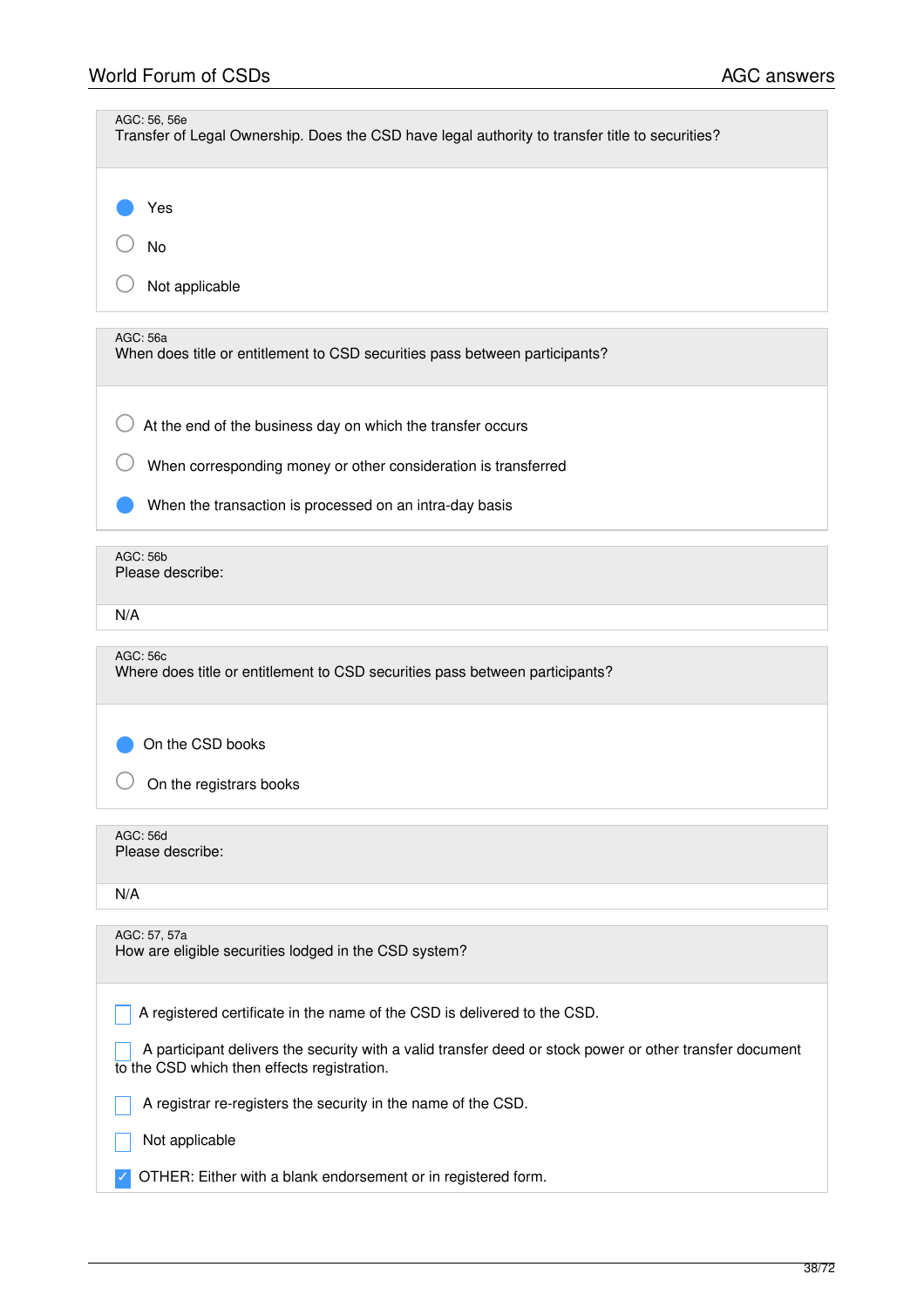| AGC: 58, 58a<br>When are securities lodged into the CSD reflected in a participant's CSD account? |
|---------------------------------------------------------------------------------------------------|
| Securities are re-registered prior to being reflected in the participant CSD account.             |
| Not applicable                                                                                    |
| Securities are reflected in the participant's CSD account immediately upon delivery to the CSD.   |
| OTHER: Same day.                                                                                  |
| AGC: 59a<br>Please specify                                                                        |
| AGC: 59, 59b<br>How long does it usually take to lodge securities with the CSD?                   |
| 1 to 2 days                                                                                       |
| 3 days to 1 week                                                                                  |
| 2 to 4 weeks                                                                                      |
| More than 4 weeks                                                                                 |
| Not applicable                                                                                    |
| AGC: 60<br>During the process of lodging securities into the CSD, can the securities be traded?   |
| Yes                                                                                               |
| No                                                                                                |
| Not applicable                                                                                    |
| AGC: 60a<br>During the process of lodging securities into the CSD, can the securities be settled? |
| Yes                                                                                               |
| No                                                                                                |
| Not applicable                                                                                    |
| Other: Physical securities can only be settled in KELER's books after the process of lodging.     |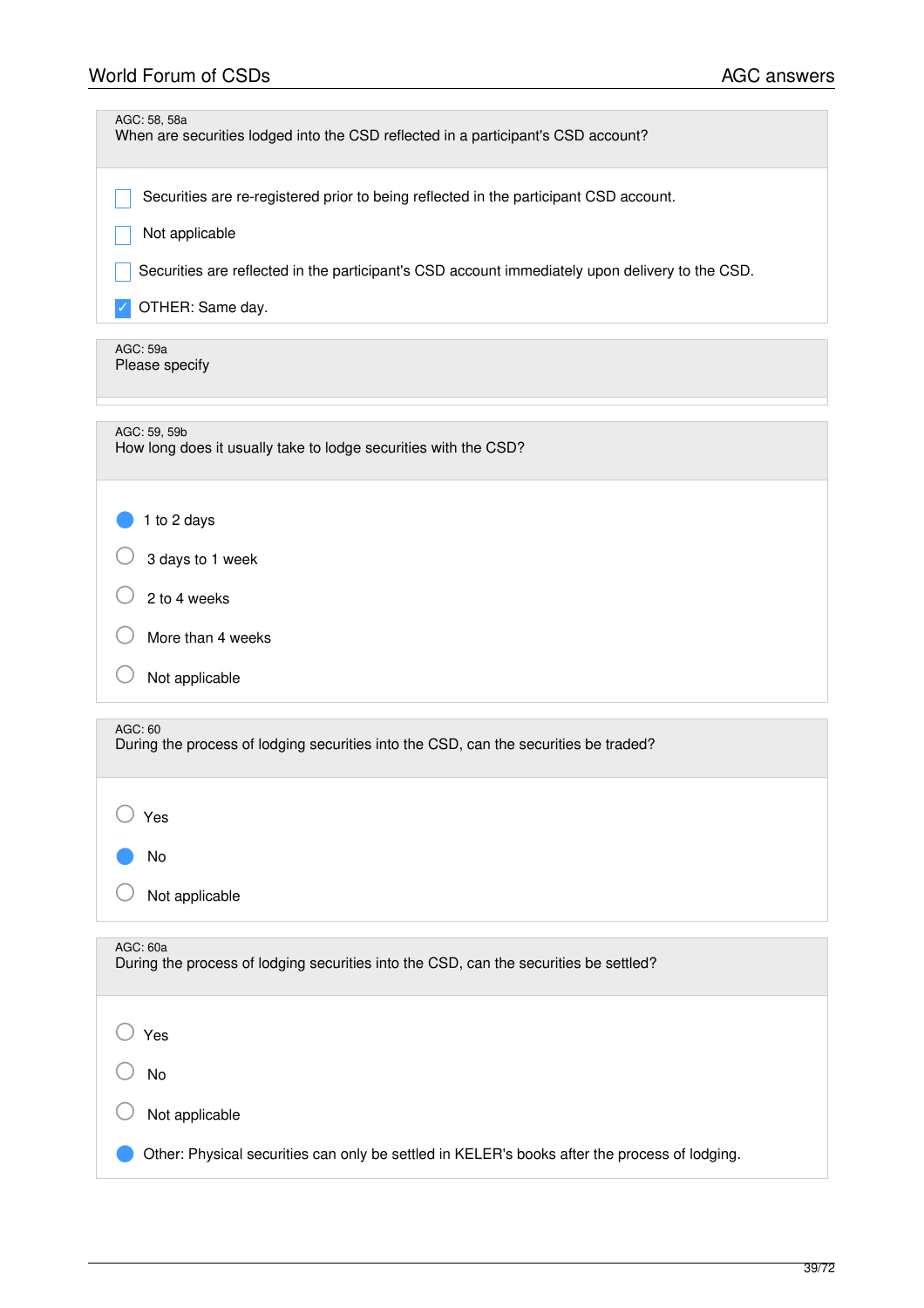| AGC: 60b<br>During the process of lodging securities into the CSD, can the securities have ownership transferred? |
|-------------------------------------------------------------------------------------------------------------------|
| Yes                                                                                                               |
| No                                                                                                                |
| Not applicable                                                                                                    |
| AGC: 60c<br>If they cannot be traded, or if you answered other, please explain                                    |
| AGC: 60d<br>If they cannot be settled, or if you answered other, please explain                                   |
| AGC: 60e                                                                                                          |

If ownership cannot be transferred, or if you answered other, please explain

It is a market practice in the Hungarian market that ownership can not be transferred during the process of lodging physical securities.

AGC: 61a

If no: Securities are unavailable for

 $\bigcirc$  1 to 2 days

 $\bigcirc$  3 days to 1 week

 $\bigcirc$  2 to 4 weeks

 $\bigcirc$  More than 4 weeks

○ Not applicable

AGC: 61b

If more than 4 weeks, please specify

AGC: 61c If not applicable, please explain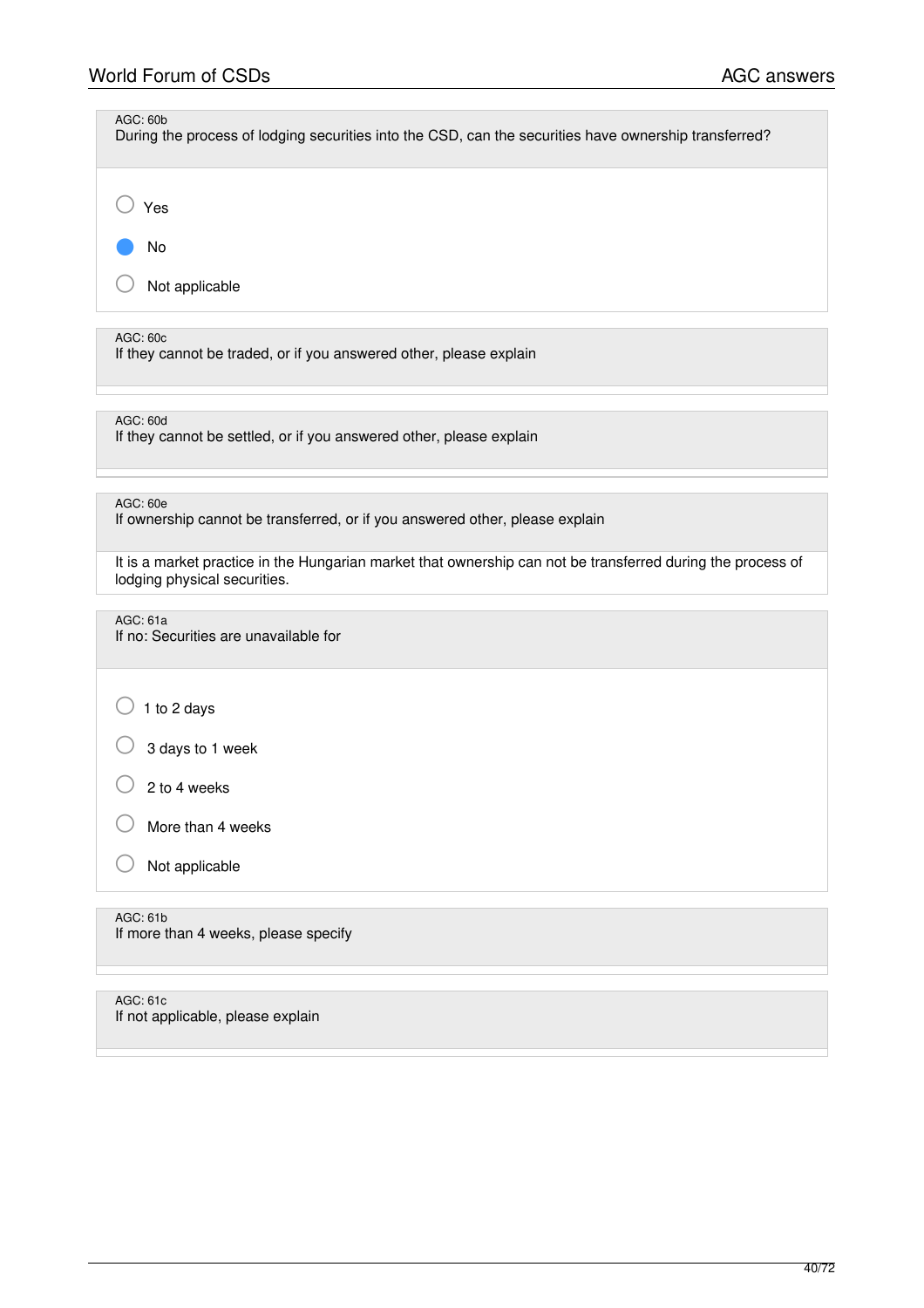| AGC: 61, 61d<br>Are securities immediately available for delivery upon transfer to the CSD?                                                                                                                                                                                                                       |
|-------------------------------------------------------------------------------------------------------------------------------------------------------------------------------------------------------------------------------------------------------------------------------------------------------------------|
| Yes                                                                                                                                                                                                                                                                                                               |
| <b>No</b>                                                                                                                                                                                                                                                                                                         |
| Not applicable                                                                                                                                                                                                                                                                                                    |
|                                                                                                                                                                                                                                                                                                                   |
| AGC: 62<br>Please describe briefly the arrangements / procedures / facilities you maintain to ensure that eligible<br>securities held at the CSD are handled at least as efficiently as compared to securities held outside the<br>CSD, particularly in relation to income, corporate actions and proxy services. |
| Annual due diligence process is carried out by KELER on the respective partners and services provided<br>based on the CSDR requirements.                                                                                                                                                                          |
|                                                                                                                                                                                                                                                                                                                   |
| AGC: 63, 63a<br>What transfer process steps are involved when eligible securities are withdrawn from the CSD for<br>safekeeping?                                                                                                                                                                                  |
|                                                                                                                                                                                                                                                                                                                   |
| Securities are re-registered into the name of the beneficial owner or a nominee.                                                                                                                                                                                                                                  |
| Securities are re-certificated and re-registered into the name of the beneficia                                                                                                                                                                                                                                   |
| Securities are re-certificated and delivered as bearer instruments.                                                                                                                                                                                                                                               |
| Securities are transferred as is any physical delivery in the market.                                                                                                                                                                                                                                             |
| Not applicable                                                                                                                                                                                                                                                                                                    |
| Other: Physical securities can only be delivered out or destroyed, no withdrawal process is available.                                                                                                                                                                                                            |
| In case of delivery out signature check of the instruction is performed, the provision check follows, finally a<br>debit entry is getting booked. Before physical securities are destroyed KELER checks if the security rigths<br>are expired and the company had been deleted from the Company Register.         |
|                                                                                                                                                                                                                                                                                                                   |

AGC: 64a If more than 4 weeks, please specify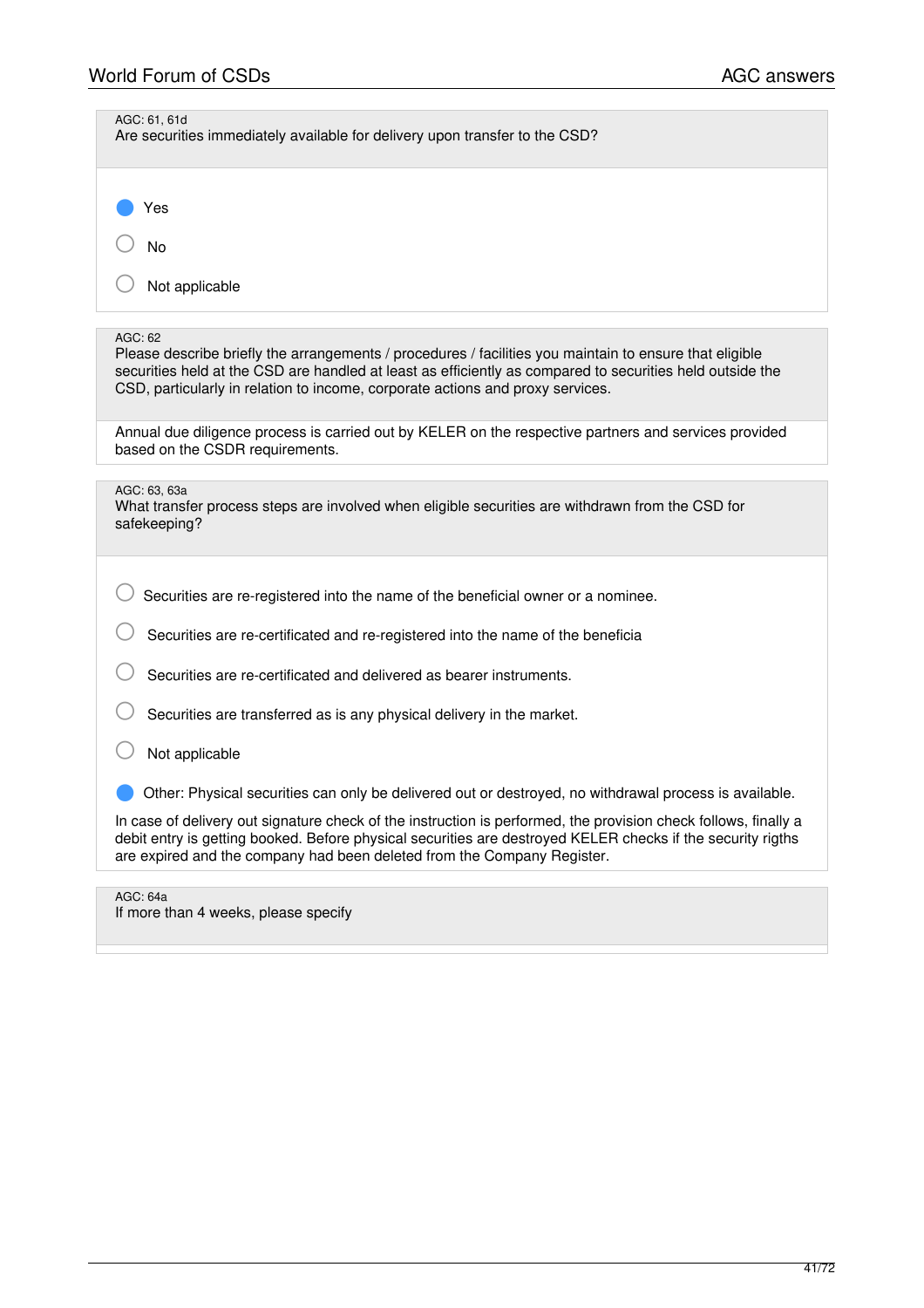| AGC: 64, 64b<br>How long does it usually take to remove securities from the CSD?                   |
|----------------------------------------------------------------------------------------------------|
| 1 to 2 days<br>3 days to 1 week<br>2 to 4 weeks<br>More than 4 weeks<br>Not applicable             |
|                                                                                                    |
| AGC: 65a<br>While the securities are being removed from the CSD, can they be traded? (Choose one)  |
| No<br>Not applicable<br>Yes                                                                        |
| AGC: 65b<br>If they cannot be traded please explain                                                |
| AGC: 65c<br>While the securities are being removed from the CSD, can they be settled? (Choose one) |
| No<br>Not applicable<br>Yes                                                                        |
| AGC: 65d<br>If they cannot be settled, please explain                                              |

Technically impossible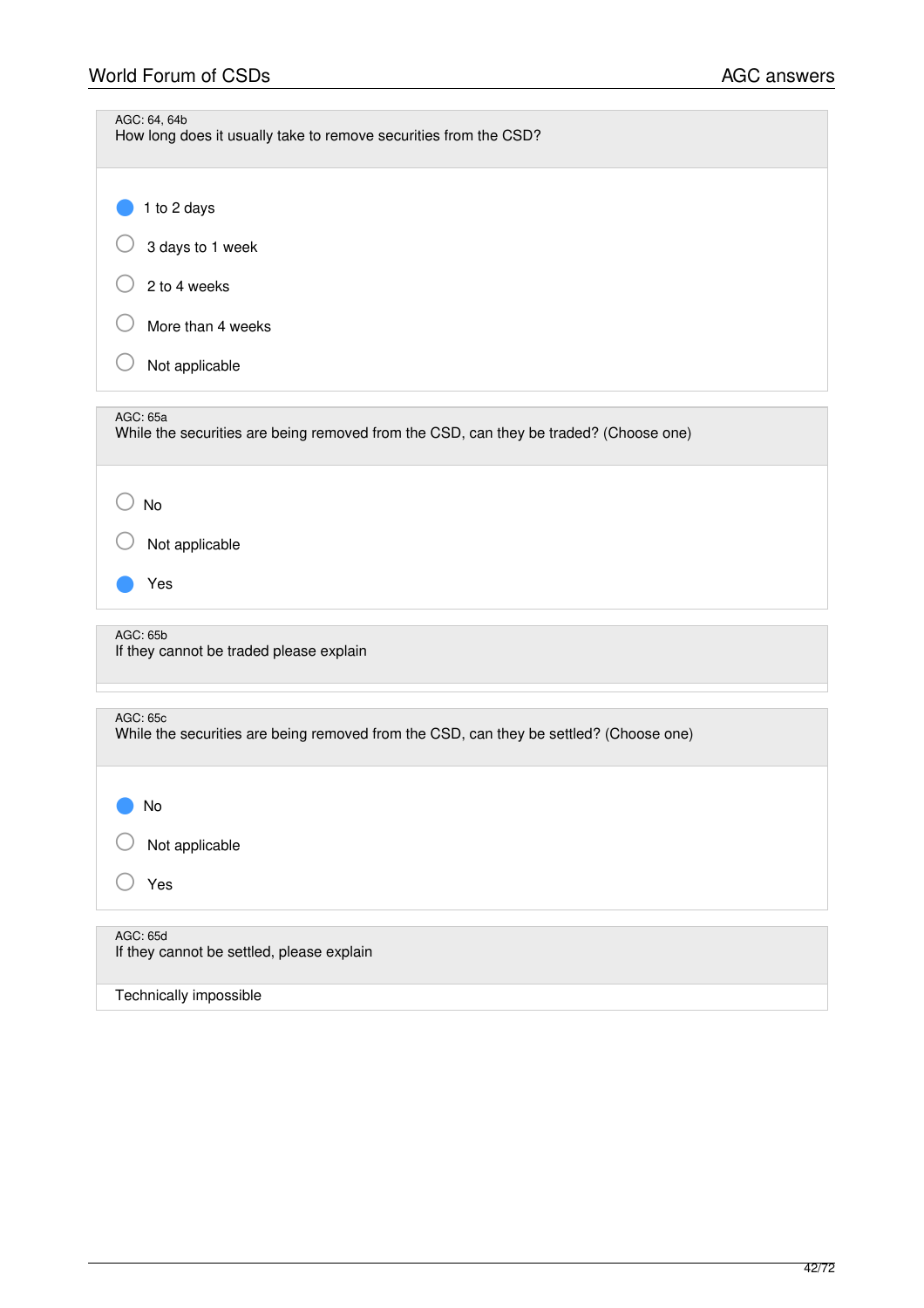| AGC: 65e<br>While the securities are being removed from the CSD, can they have ownership transferred? (Choose<br>one)                                                                                                                |
|--------------------------------------------------------------------------------------------------------------------------------------------------------------------------------------------------------------------------------------|
| No<br>Not applicable                                                                                                                                                                                                                 |
| Yes                                                                                                                                                                                                                                  |
| <b>AGC: 65f</b><br>If ownership cannot be transferred, please explain                                                                                                                                                                |
| Technically impossible.                                                                                                                                                                                                              |
| AGC: 66, 66a, 66d<br>Does the CSD accept liability (independent of any insurance coverage) for the following: Reconciliation<br>errors with the registrar and/or the issuer that result in direct damages or losses to participants? |
| <b>No</b><br>Not applicable<br>Yes                                                                                                                                                                                                   |
| AGC: 66b 66c<br>If yes, please check all of the following that apply:                                                                                                                                                                |
| Financial limits are imposed on the amount of liability assumed by the CSD                                                                                                                                                           |
| The CSD assumes liability for indirect or consequential losses                                                                                                                                                                       |
| The CSD assumes liability for direct losses                                                                                                                                                                                          |
| OTHER:                                                                                                                                                                                                                               |
| AGC: 66e, 66g, 66h<br>Theft of securities (either physical certificate or electronically from accounts at the CSD) from the CSD that<br>results in direct damages or losses to participants?                                         |
| No                                                                                                                                                                                                                                   |
| Yes                                                                                                                                                                                                                                  |
| Not applicable                                                                                                                                                                                                                       |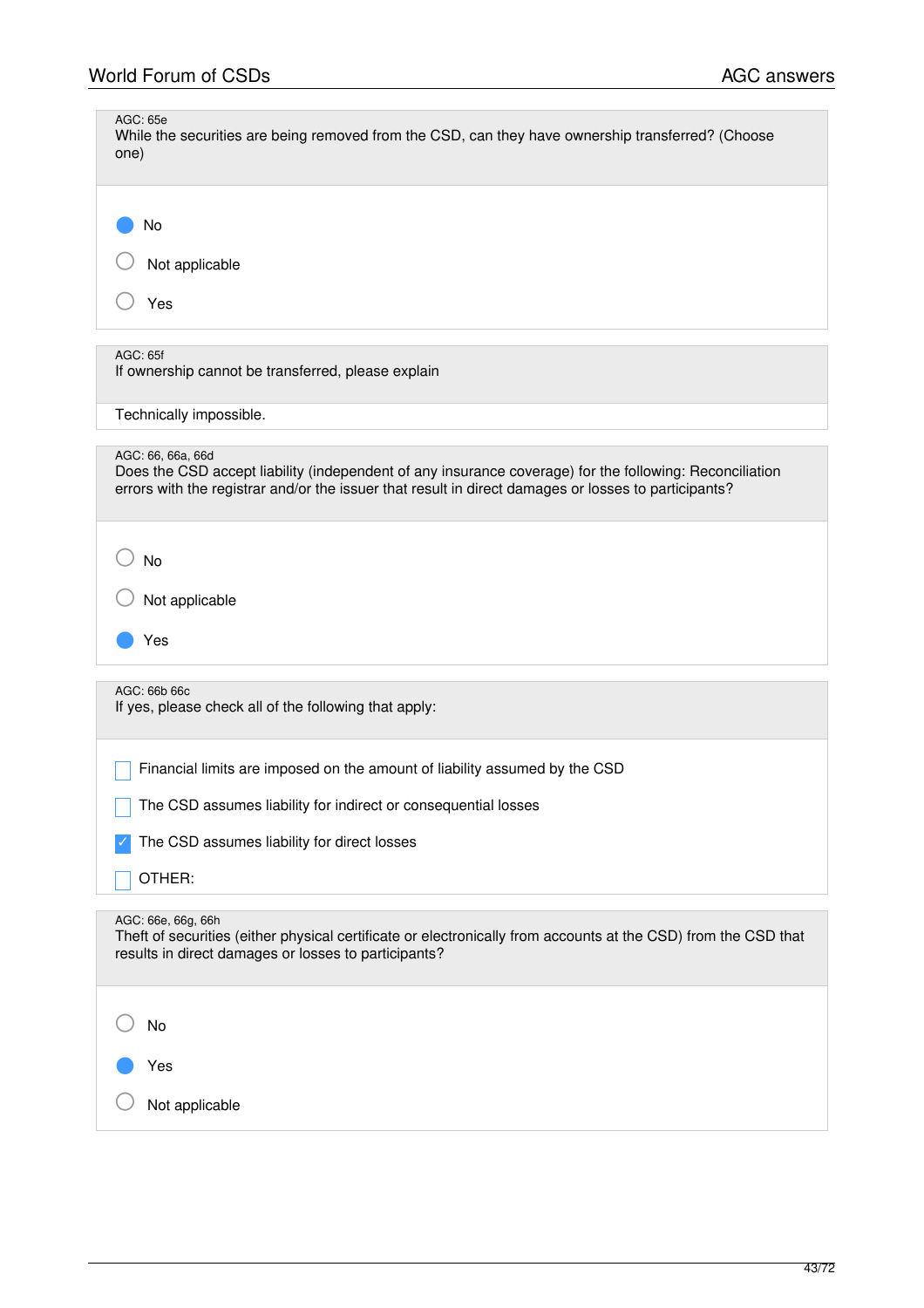# World Forum of CSDs **AGC** answers

| <b>AGC: 66f</b><br>If yes, please check all of the following that apply:                                                                                      |
|---------------------------------------------------------------------------------------------------------------------------------------------------------------|
| Financial limits are imposed on the amount of liability assumed by the CSD                                                                                    |
| The CSD assumes liability for direct losses                                                                                                                   |
| The CSD assumes liability for indirect or consequential losses                                                                                                |
| OTHER:                                                                                                                                                        |
| AGC: 66i, 66l.<br>Failure of the CSD's systems that result in direct damages or losses to participants because they cannot<br>use either securities or funds? |
| No                                                                                                                                                            |
| Yes                                                                                                                                                           |
| Not applicable                                                                                                                                                |
|                                                                                                                                                               |
| AGC: 66j, 66k<br>If yes, please check all of the following that apply:                                                                                        |
| Financial limits are imposed on the amount of liability assumed by the CSD                                                                                    |
| The CSD assumes liability for indirect or consequential losses                                                                                                |
| The CSD assumes liability for direct losses                                                                                                                   |
| OTHER:                                                                                                                                                        |
| AGC: 66m, 66p.<br>Any direct damages or losses to participants caused by the CSD due to its errors, omissions or fraud?                                       |
| Yes                                                                                                                                                           |
| No                                                                                                                                                            |
| Not applicable                                                                                                                                                |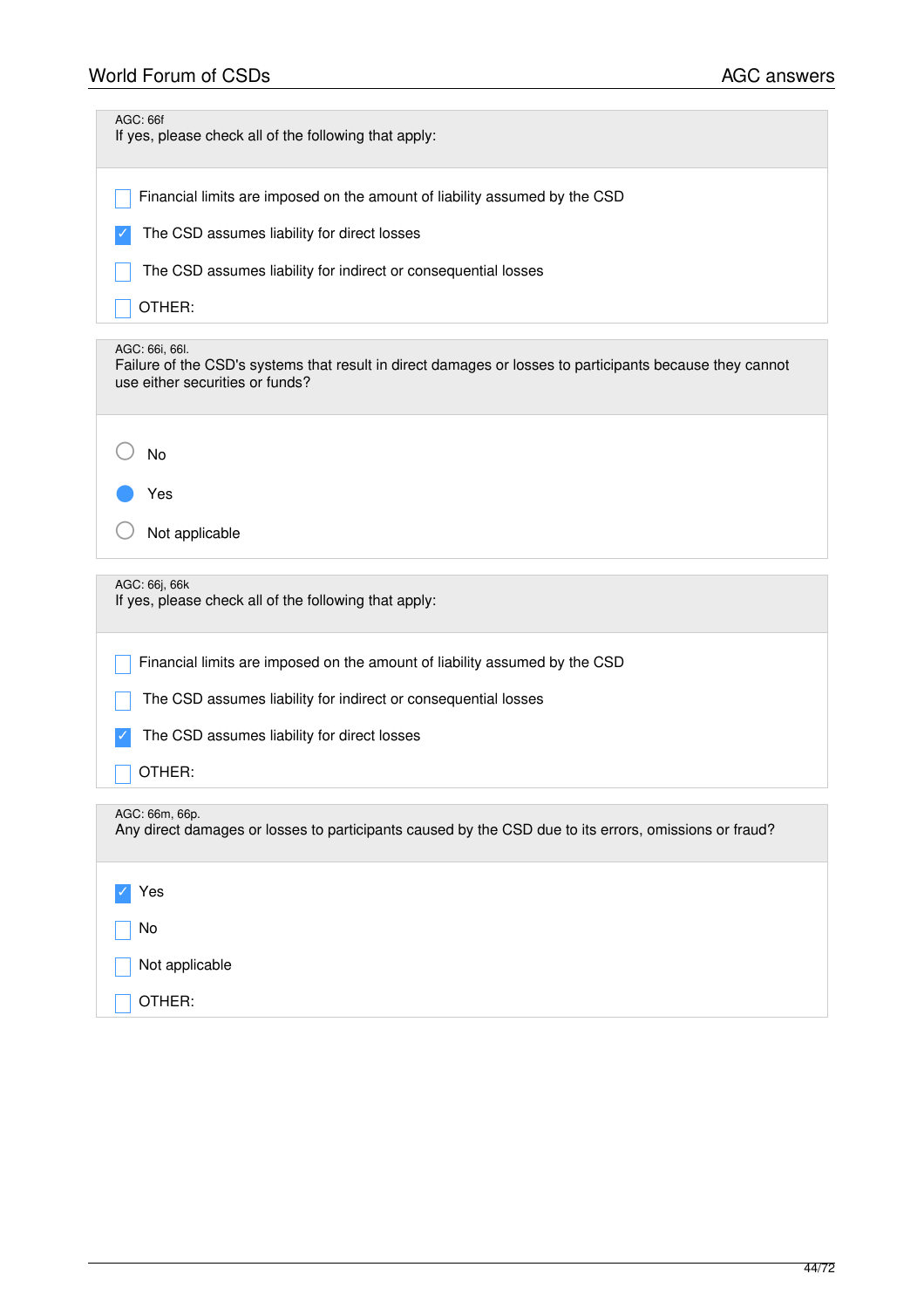| AGC: 66n.<br>If yes, please check all of the following that apply:                                                                                                                                                 |
|--------------------------------------------------------------------------------------------------------------------------------------------------------------------------------------------------------------------|
| Financial limits are imposed on the amount of liability assumed by the CSD                                                                                                                                         |
| The CSD assumes liability for direct losses                                                                                                                                                                        |
| The CSD assumes liability for indirect or consequential losses                                                                                                                                                     |
| OTHER:                                                                                                                                                                                                             |
| AGC: 66q.<br>Does the CSD accept liability (independent of any insurance coverage) for the following: Any direct<br>damages or losses to participants caused by the CSD in its capacity as a central counterparty? |
| Yes                                                                                                                                                                                                                |
| <b>No</b>                                                                                                                                                                                                          |
| Not applicable                                                                                                                                                                                                     |
| Other: KELER CSD does not act as a central counetrparty. Clearing activity is the core service of its                                                                                                              |
| subsidiary, KELER CCP Ltd.                                                                                                                                                                                         |
| AGC: 66r.<br>If yes, please check all of the following that apply:                                                                                                                                                 |
| Financial limits are imposed on the amount of liability assumed by the CSD                                                                                                                                         |
| The CSD assumes liability for direct losses                                                                                                                                                                        |
| The CSD assumes liability for indirect or consequential losses                                                                                                                                                     |
| OTHER:                                                                                                                                                                                                             |
| AGC: 66u.<br>Does the CSD guaranty settlement?                                                                                                                                                                     |
| No                                                                                                                                                                                                                 |
| Yes                                                                                                                                                                                                                |
| Not applicable                                                                                                                                                                                                     |
| AGC: 66v.<br>Please explain how this is accomplished. What are the procedures and safeguards that permit the CSD to                                                                                                |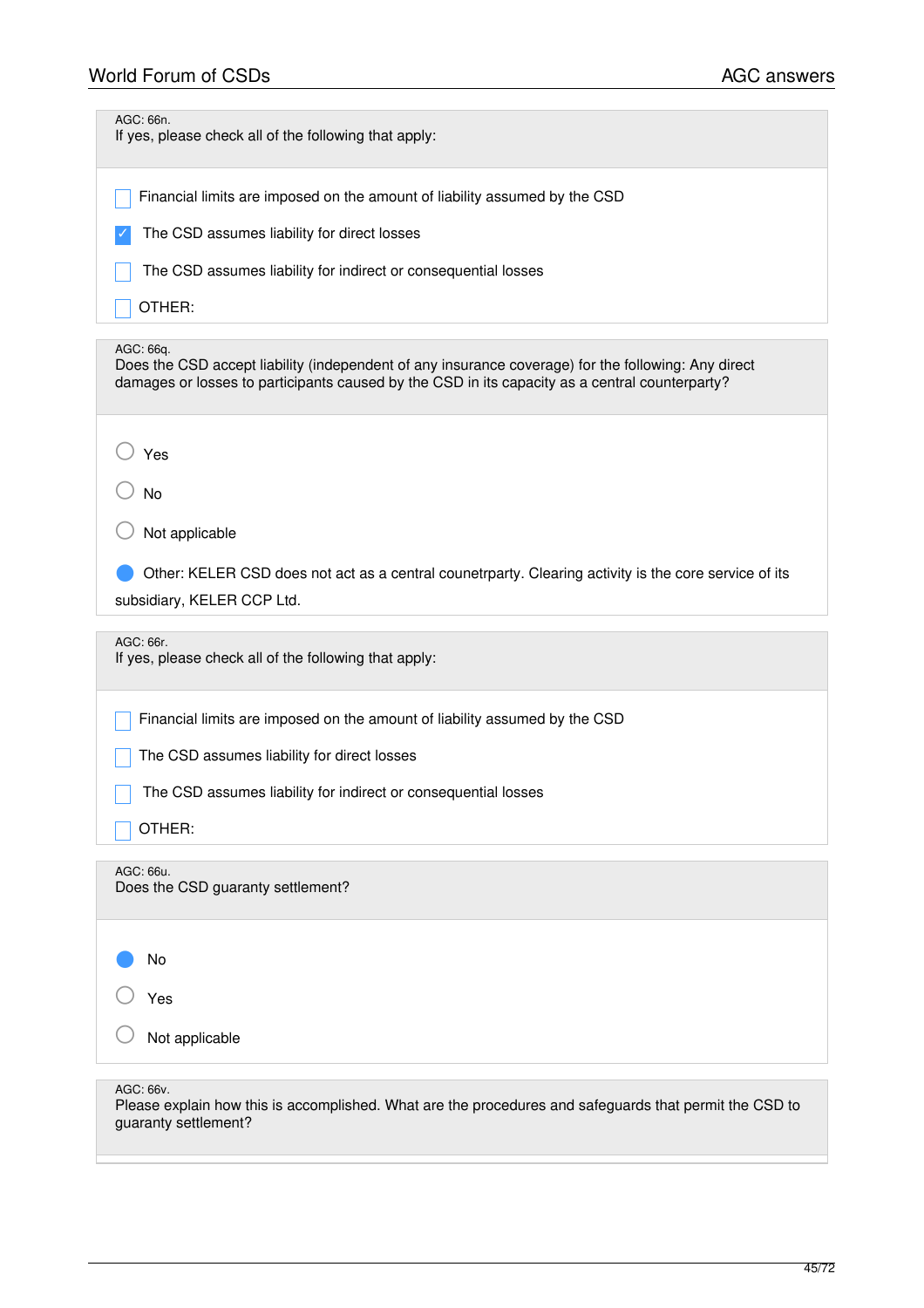| AGC: 66x.<br>Any direct damages or losses to participants caused by the CSD as a result of force majeure events, acts<br>of God, or political events, etc.?                                                                                                                                                                                                                                                                                                                                                                   |
|-------------------------------------------------------------------------------------------------------------------------------------------------------------------------------------------------------------------------------------------------------------------------------------------------------------------------------------------------------------------------------------------------------------------------------------------------------------------------------------------------------------------------------|
| Yes                                                                                                                                                                                                                                                                                                                                                                                                                                                                                                                           |
| No                                                                                                                                                                                                                                                                                                                                                                                                                                                                                                                            |
| Not applicable                                                                                                                                                                                                                                                                                                                                                                                                                                                                                                                |
| AGC: 66y.<br>If yes, please check all of the following that apply:                                                                                                                                                                                                                                                                                                                                                                                                                                                            |
| The CSD assumes liability for indirect or consequential losses                                                                                                                                                                                                                                                                                                                                                                                                                                                                |
| The CSD assumes liability for direct losses                                                                                                                                                                                                                                                                                                                                                                                                                                                                                   |
| Financial limits are imposed on the amount of liability assumed by the CSD                                                                                                                                                                                                                                                                                                                                                                                                                                                    |
| OTHER:                                                                                                                                                                                                                                                                                                                                                                                                                                                                                                                        |
| $AGC: 66+$<br>In all cases where the CSD assumes responsibility for direct or indirect or consequential losses, is the<br>CSD's liability limited by a standard of care determination?                                                                                                                                                                                                                                                                                                                                        |
| Yes                                                                                                                                                                                                                                                                                                                                                                                                                                                                                                                           |
| No                                                                                                                                                                                                                                                                                                                                                                                                                                                                                                                            |
| Not applicable                                                                                                                                                                                                                                                                                                                                                                                                                                                                                                                |
| AGC: 66*<br>Please define the standard of care applied:                                                                                                                                                                                                                                                                                                                                                                                                                                                                       |
| According to the GBR of KELER, KELER shall compensate its Clients for any direct material damage that<br>may be caused by KELER's fault by evidence of the Client which damage occurs within the scope of<br>KELER's activity. KELER shall not be liable for any damage, financial loss, loss of profit and damage of a<br>non-material nature which does not arise in the course of KELER's activities under the law or under the<br>Business Rules or for which the Client or a third party is at least partly responsible. |
| AGC: 67a, 67b.<br>Do the CSD's written contracts, rules, or established practices and procedures provide protection against<br>risk of loss of participant assets by the CSD in the form of indemnification?                                                                                                                                                                                                                                                                                                                  |
| Not applicable                                                                                                                                                                                                                                                                                                                                                                                                                                                                                                                |
| Yes                                                                                                                                                                                                                                                                                                                                                                                                                                                                                                                           |
| No                                                                                                                                                                                                                                                                                                                                                                                                                                                                                                                            |
| OTHER:                                                                                                                                                                                                                                                                                                                                                                                                                                                                                                                        |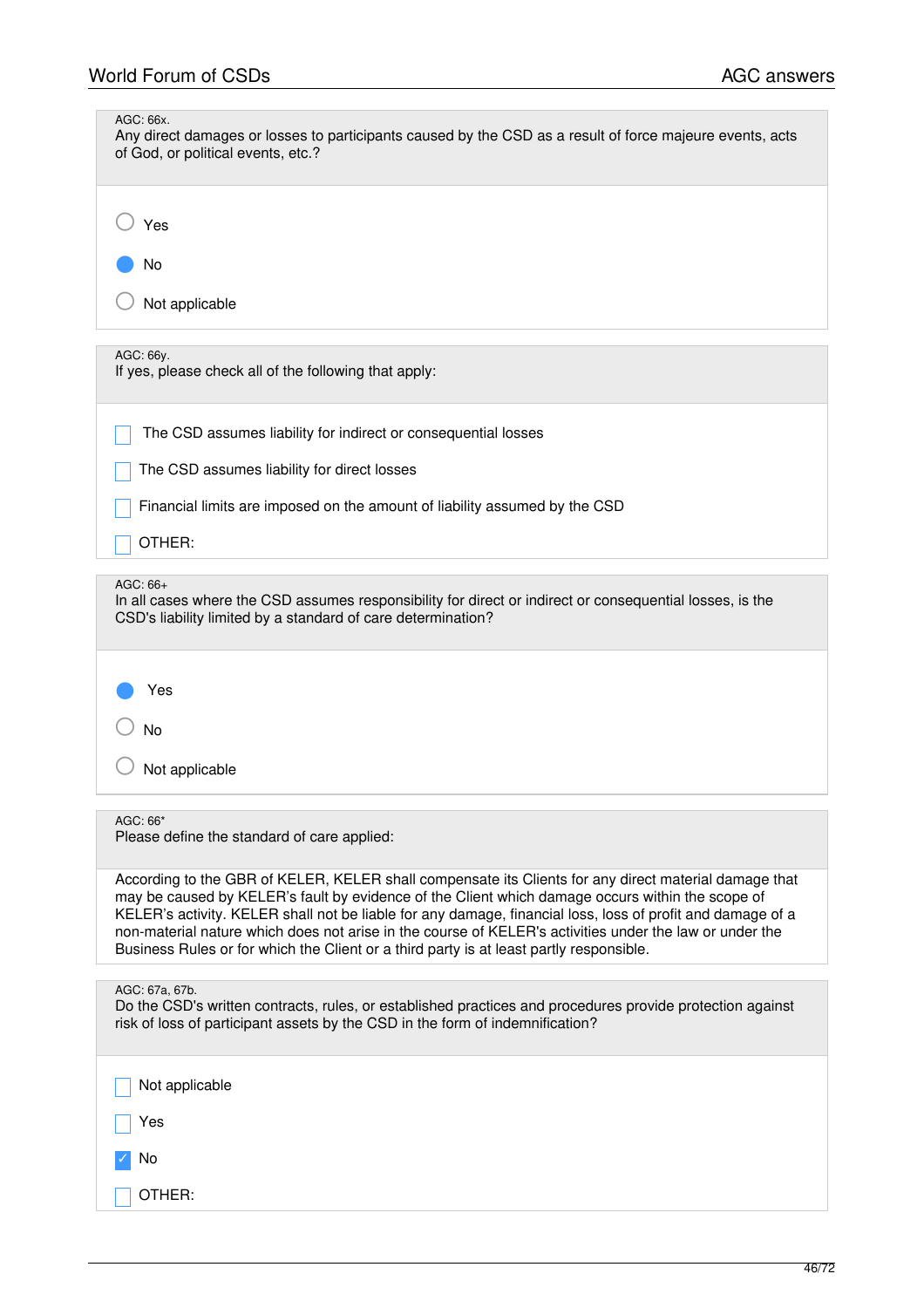AGC: 67b.

Please explain (then please answer 67c):

AGC: 67c.

Please provide details of the relevant sections of the contracts, rules or practices where this information is found

N/A

| AGC: 67d.<br>Insurance              |
|-------------------------------------|
|                                     |
| $\vee$ Yes                          |
| No                                  |
|                                     |
| $\sqrt{\phantom{a}}$ Not applicable |
| OTHER:                              |
|                                     |

AGC: 67e.

Please explain (then please answer 67f):

Act CXX of 2001 on Capital Market

AGC: 67f.

Please provide details of the relevant sections of the contracts, rules or practices where this information is found

Para. 344, para. 336 (1) section and para. 335 points b,c,e,h,j and para. 411 of Act CXX of 2001 on Capital Market.

AGC: 67g.

Acknowledgement of liability for losses caused by CSD's own actions.

Yes

○ No

Not applicable

AGC: 67h.

Please explain (then please answer 67i):

General Business Rules of KELER Ltd. detail rules regarding acknowledgement of liability.

AGC: 67i.

Please provide details of the relevant sections of the contracts, rules or practices where this information is found.

KELER General Business Rules 10.4.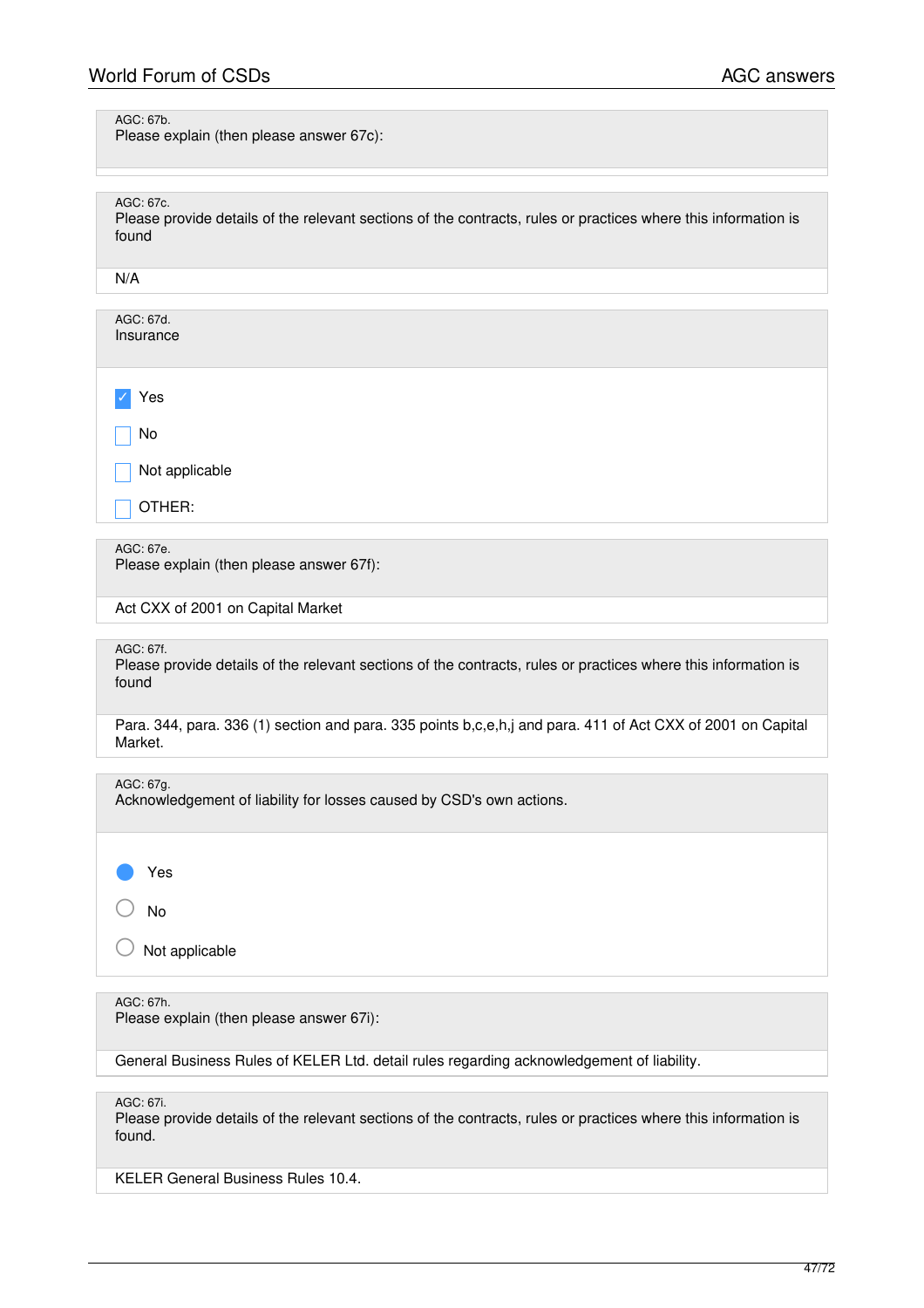| AGC: 67j.<br>Other                                                                                                                                                                               |
|--------------------------------------------------------------------------------------------------------------------------------------------------------------------------------------------------|
| Yes                                                                                                                                                                                              |
| No                                                                                                                                                                                               |
| AGC: 67k.<br>Please explain (then please answer 67I:                                                                                                                                             |
| AGC: 67I.<br>Please provide details of the relevant sections of the contracts, rules or practices where this information is<br>found.                                                            |
| N/A                                                                                                                                                                                              |
| AGC: 68<br>Is the CSD immune from legal action in its own jurisdiction?                                                                                                                          |
| Yes<br>No                                                                                                                                                                                        |
| AGC: 69<br>Security Control. How do participants receive information (view actual settlement of trades, movement of<br>securities on their accounts, etc.) and see the status of their accounts? |
| Not applicable                                                                                                                                                                                   |
| By receipt of physical account holding statements                                                                                                                                                |
| By direct electronic link                                                                                                                                                                        |
| <b>OTHER: SWIFT</b>                                                                                                                                                                              |
| AGC: 69a.<br>Please explain:                                                                                                                                                                     |
| Via KELER's proprietary communication system and through SWIFT messages.                                                                                                                         |
| AGC: 70<br>Do participants have access to affect their holdings, including confirming and affirming trades, movement<br>of securities on their accounts, etc.?                                   |
| Yes                                                                                                                                                                                              |
| No                                                                                                                                                                                               |
| Not applicable                                                                                                                                                                                   |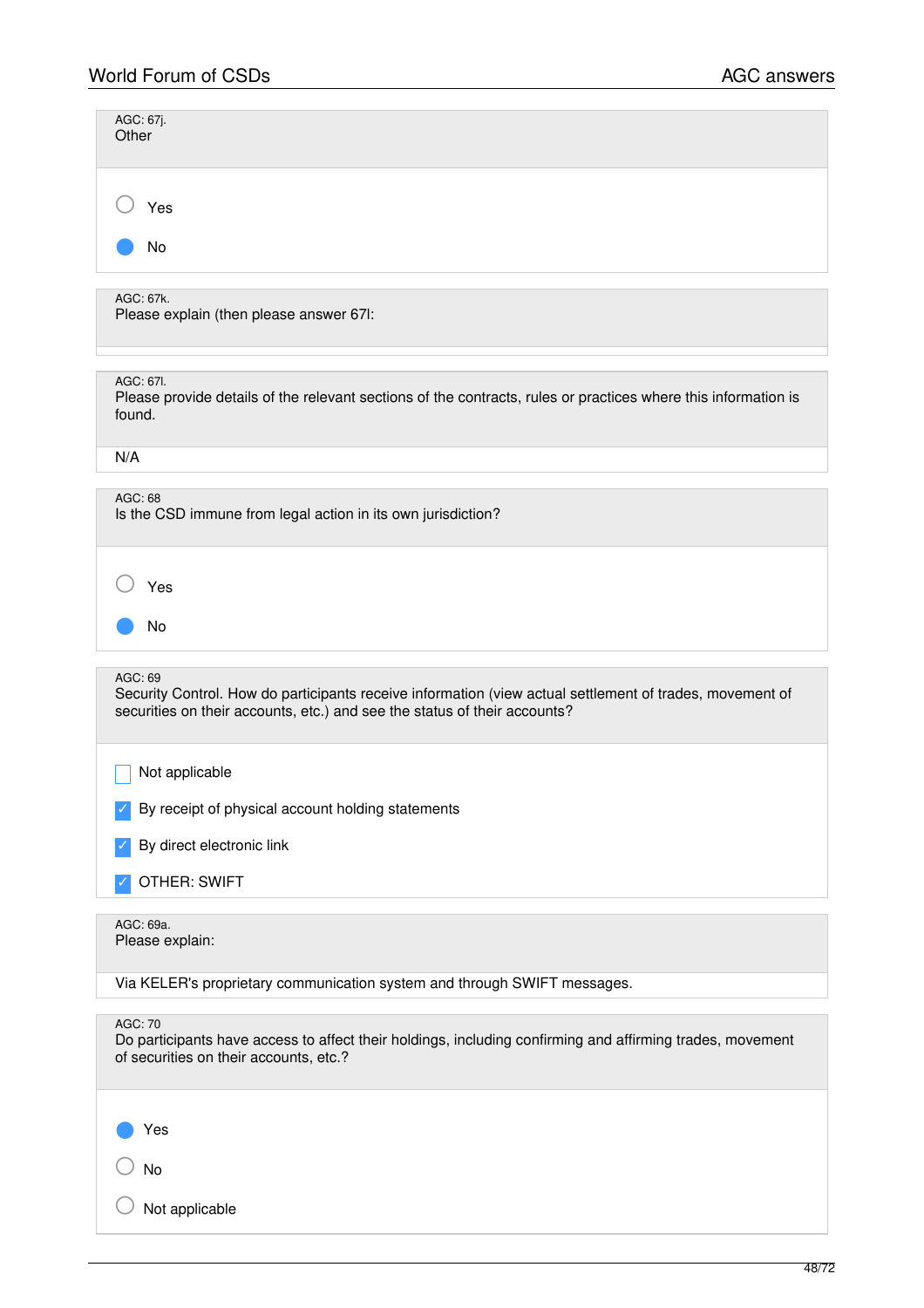| AGC: 70a.<br>How is access given to participants?                                                     |
|-------------------------------------------------------------------------------------------------------|
| By direct electronic link                                                                             |
| OTHER: Paper-based instructions                                                                       |
| AGC: 70b.<br>Please select type of electronic link:                                                   |
| Secured, leased, dedicated telephone line                                                             |
| Dial-up modem                                                                                         |
| Internet                                                                                              |
| Fax                                                                                                   |
| AGC: 70c.<br>Please explain:                                                                          |
| N/A                                                                                                   |
| AGC: 71 71a.<br>Regarding data security: Are passwords used by participants to access their accounts? |
| Yes                                                                                                   |
| No                                                                                                    |
| Not applicable                                                                                        |
| AGC: 71c.<br>Does each user have a unique user ID?                                                    |
| Yes                                                                                                   |
| No                                                                                                    |
| Not applicable                                                                                        |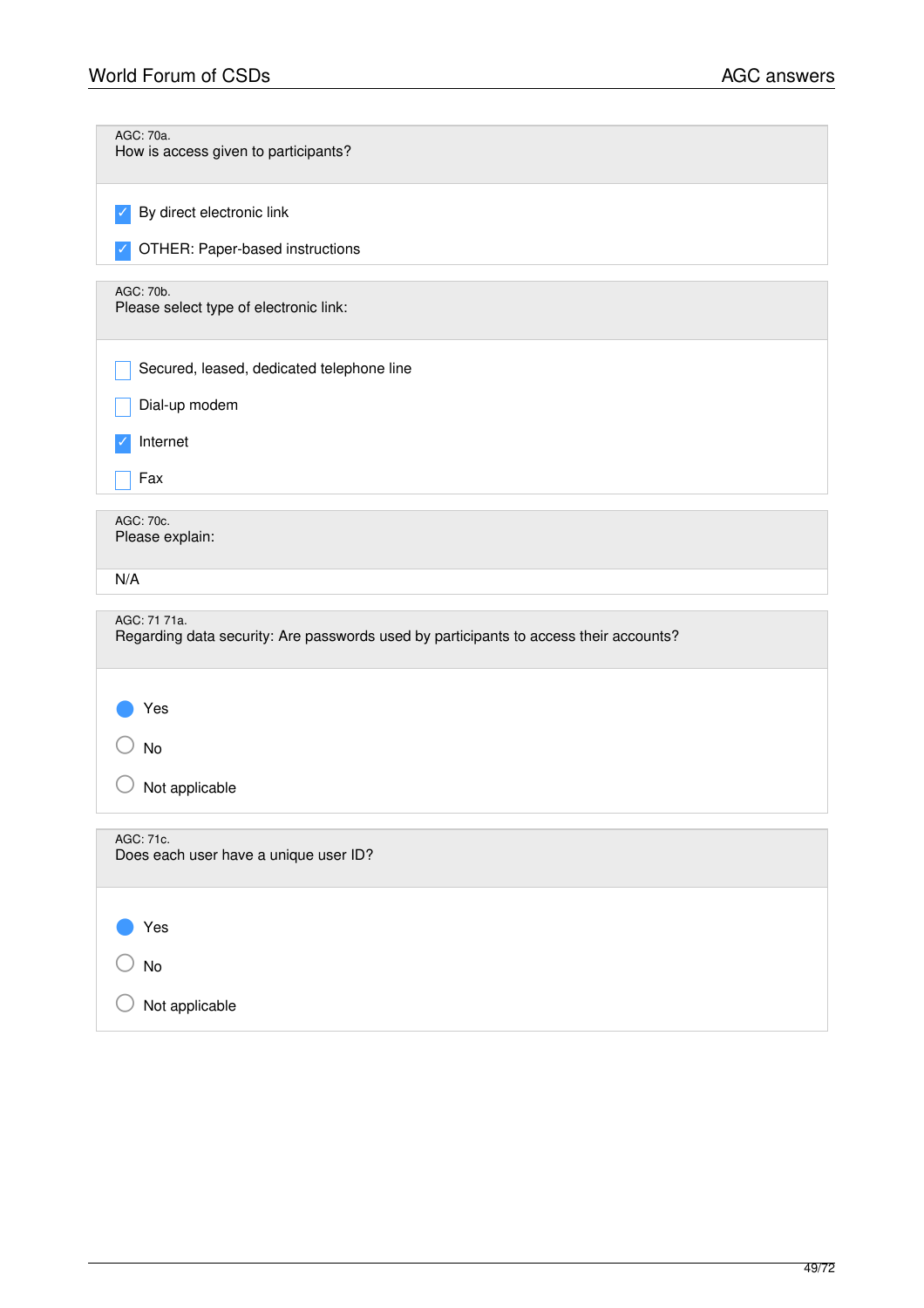| AGC: 71e.<br>Are passwords regularly changed?                                                                                                                  |
|----------------------------------------------------------------------------------------------------------------------------------------------------------------|
| Yes<br>No                                                                                                                                                      |
| Not applicable                                                                                                                                                 |
| AGC: 71f.<br>How often?                                                                                                                                        |
| KELER requires users to change their passwords every 31 days.                                                                                                  |
| AGC: 71h.<br>Is there a user lock-out after a pre-set number of unsuccessful User ID attempts?                                                                 |
| Yes                                                                                                                                                            |
| No                                                                                                                                                             |
| Not applicable                                                                                                                                                 |
| AGC: 71i.<br>How many?                                                                                                                                         |
| 5                                                                                                                                                              |
| <b>AGC: 72</b><br>Does the CSD communicate with other market entities such as stock exchanges, payment systems,<br>clearing houses, etc., by secured linkages? |
| Yes                                                                                                                                                            |
| No                                                                                                                                                             |
| Not applicable                                                                                                                                                 |
| <b>AGC: 72a</b><br>Please explain:                                                                                                                             |
| 1. Exchange - leased line 2. Payment system - SWIFT 3. MTS-Hungary - SWIFT                                                                                     |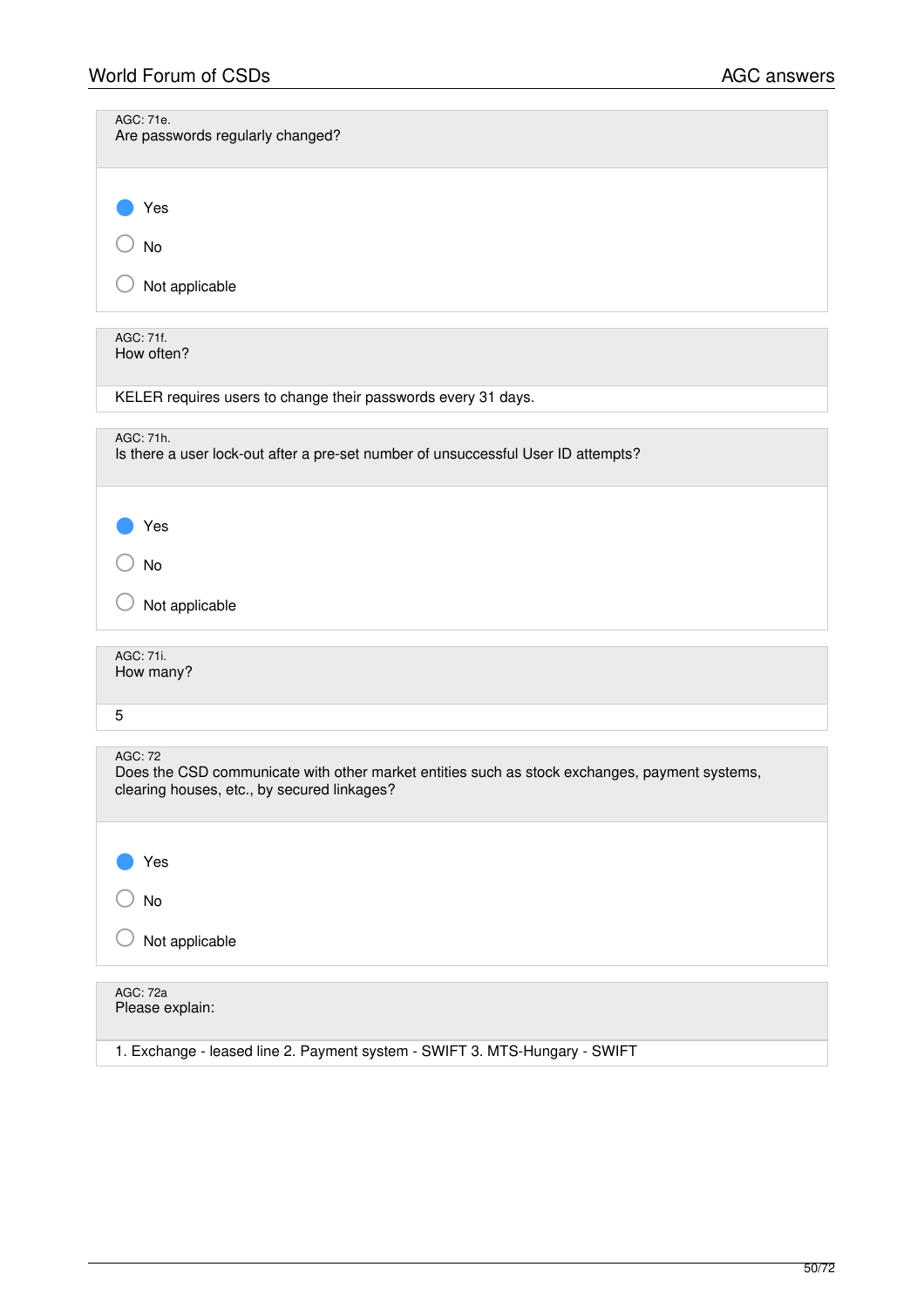| AGC: 73 73a<br>How does the CSD communicate with Stock Exchanges? |
|-------------------------------------------------------------------|
| Dial-up modem                                                     |
| other                                                             |
| Paper                                                             |
| Fax                                                               |
| Not applicable                                                    |
| Secured, leased, dedicated telephone line                         |
| Internet                                                          |
| OTHER:                                                            |
| AGC: 73b<br>How does the CSD communicate with Payment Systems?    |
| Dial-up modem                                                     |
| Secured, leased, dedicated telephone line                         |
| Internet                                                          |
| Fax                                                               |
| Paper                                                             |
| other                                                             |
| Not applicable                                                    |
| OTHER: Through SWIFT messages.                                    |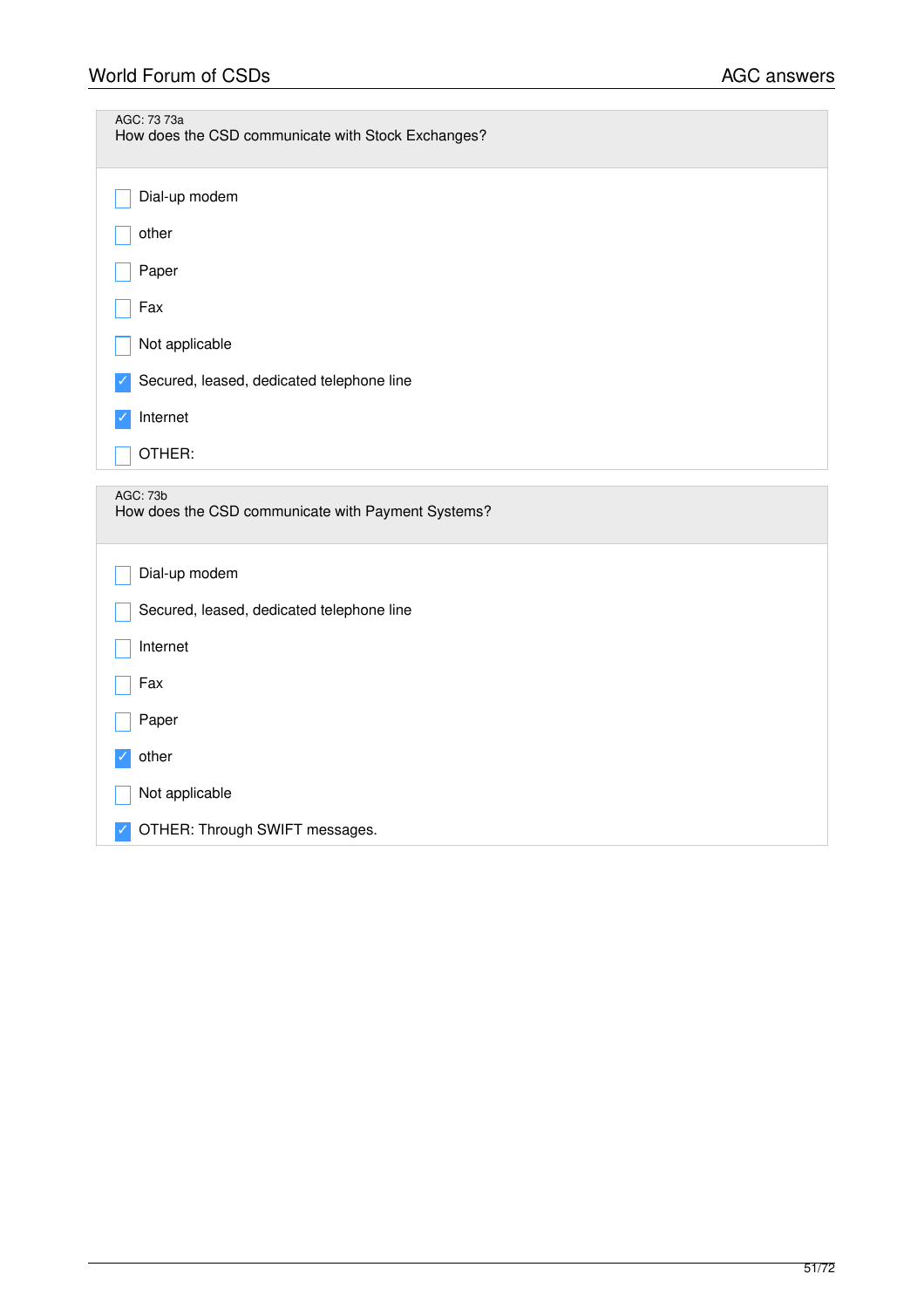| <b>AGC: 73c</b><br>How does the CSD communicate with Clearing Houses?                                                                                                                                                                               |
|-----------------------------------------------------------------------------------------------------------------------------------------------------------------------------------------------------------------------------------------------------|
| Dial-up modem                                                                                                                                                                                                                                       |
| Secured, leased, dedicated telephone line                                                                                                                                                                                                           |
| Internet                                                                                                                                                                                                                                            |
| Fax                                                                                                                                                                                                                                                 |
| Paper                                                                                                                                                                                                                                               |
| other                                                                                                                                                                                                                                               |
| Not applicable                                                                                                                                                                                                                                      |
| OTHER: KELER CCP, the clearing house for Hungarian capital market trading venues is the subsidiary<br>of KELER. Therefore KELER and KELER CCP has common IT infrastructure, KELER CCP's systems are<br>communicating directly with KELER's systems. |
| <b>AGC: 73d</b><br>How does the CSD communicate with Registrars?                                                                                                                                                                                    |
| Dial-up modem                                                                                                                                                                                                                                       |
| Secured, leased, dedicated telephone line                                                                                                                                                                                                           |
| Internet                                                                                                                                                                                                                                            |
| Fax                                                                                                                                                                                                                                                 |
| Paper                                                                                                                                                                                                                                               |
| other                                                                                                                                                                                                                                               |
| Not applicable                                                                                                                                                                                                                                      |
| OTHER: KELER may act as registrar based on the instructions of the issuer; if other player acts as<br>registrar, KELER provides the data prepared for registrars in file or on paper                                                                |
| <b>AGC: 74</b><br>How is access to the physical building controlled?                                                                                                                                                                                |
| By guards                                                                                                                                                                                                                                           |
| By alarm system                                                                                                                                                                                                                                     |
| personal ID card                                                                                                                                                                                                                                    |
| By electronic keys                                                                                                                                                                                                                                  |
| OTHER:                                                                                                                                                                                                                                              |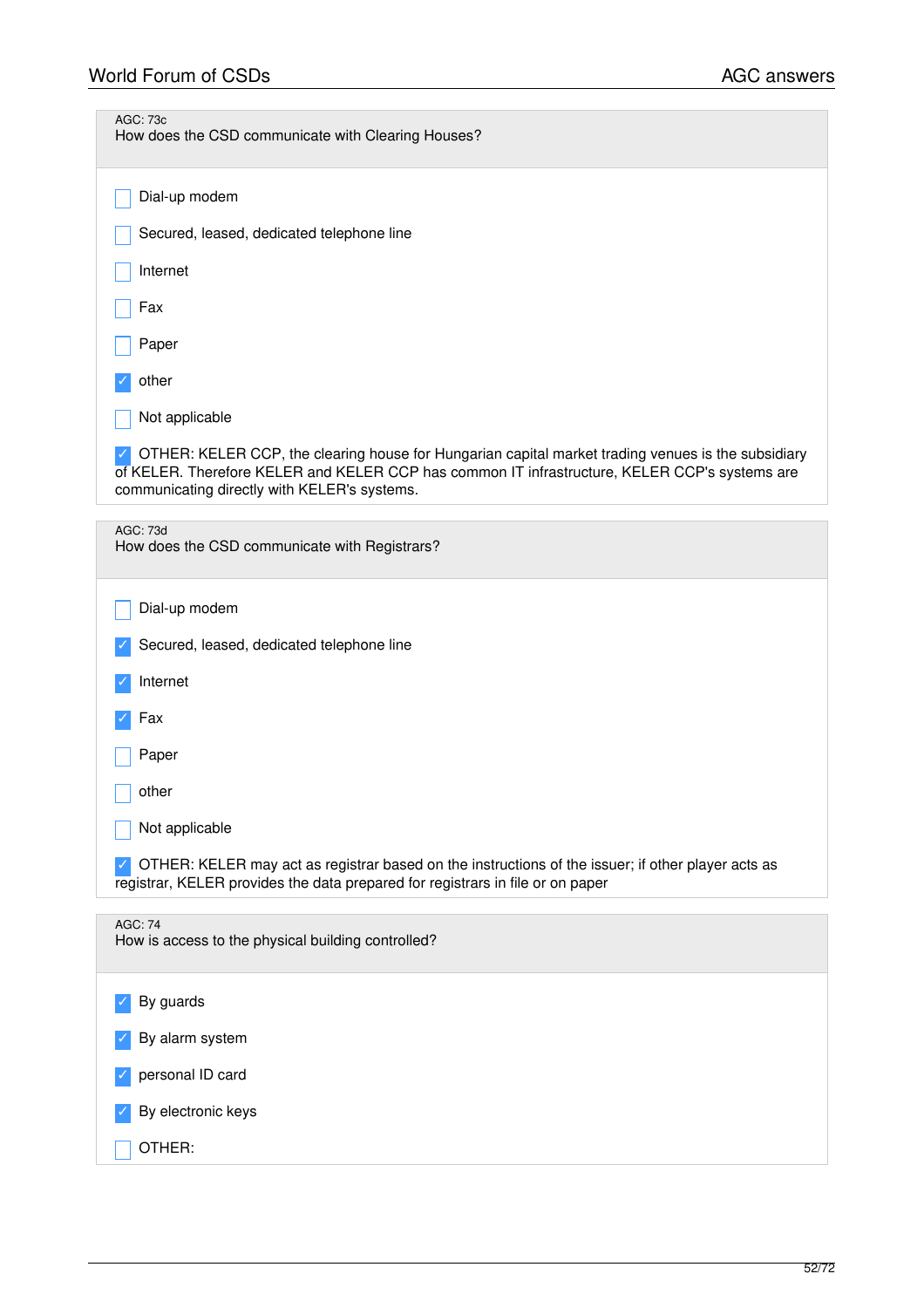| AGC: 74a.<br>Please explain:                                                                                                                                                                                                                  |
|-----------------------------------------------------------------------------------------------------------------------------------------------------------------------------------------------------------------------------------------------|
| N/A                                                                                                                                                                                                                                           |
| <b>AGC: 75</b><br>What are the vault security procedures for the safekeeping of physical paper?                                                                                                                                               |
| Fire alarms                                                                                                                                                                                                                                   |
| Intrusion alarms                                                                                                                                                                                                                              |
| Vault counts                                                                                                                                                                                                                                  |
| Visitor logs                                                                                                                                                                                                                                  |
| Dual access control                                                                                                                                                                                                                           |
| Electronic keys or combinations                                                                                                                                                                                                               |
| Not applicable, no vault is maintained                                                                                                                                                                                                        |
| Guards                                                                                                                                                                                                                                        |
| OTHER:                                                                                                                                                                                                                                        |
| AGC: 75a.<br>Please indicate frequency of vault counts:                                                                                                                                                                                       |
| Full inventory on a yearly basis and random checks.                                                                                                                                                                                           |
| <b>AGC: 75b</b><br>Please explain:                                                                                                                                                                                                            |
| AGC: 76, 76d<br>Participant Default Protections Resulting from a Participant Failure. If a participant defaults, how is the loss<br>covered? (Choose all that apply?)                                                                         |
| CSD insurance covers the loss                                                                                                                                                                                                                 |
| The CSD guaranty fund covers the loss                                                                                                                                                                                                         |
| Loss is shared among participants                                                                                                                                                                                                             |
| Not applicable                                                                                                                                                                                                                                |
| OTHER: The CCP within the KELER Group does have loss sharing mechanism and KELER Ltd. takes<br>part in the CCP's default procedures as a CSD. However it does not guarantee any transactions and does<br>not have own loss sharing mechanism. |
| <b>AGC: 76a</b><br>Please explain the process:                                                                                                                                                                                                |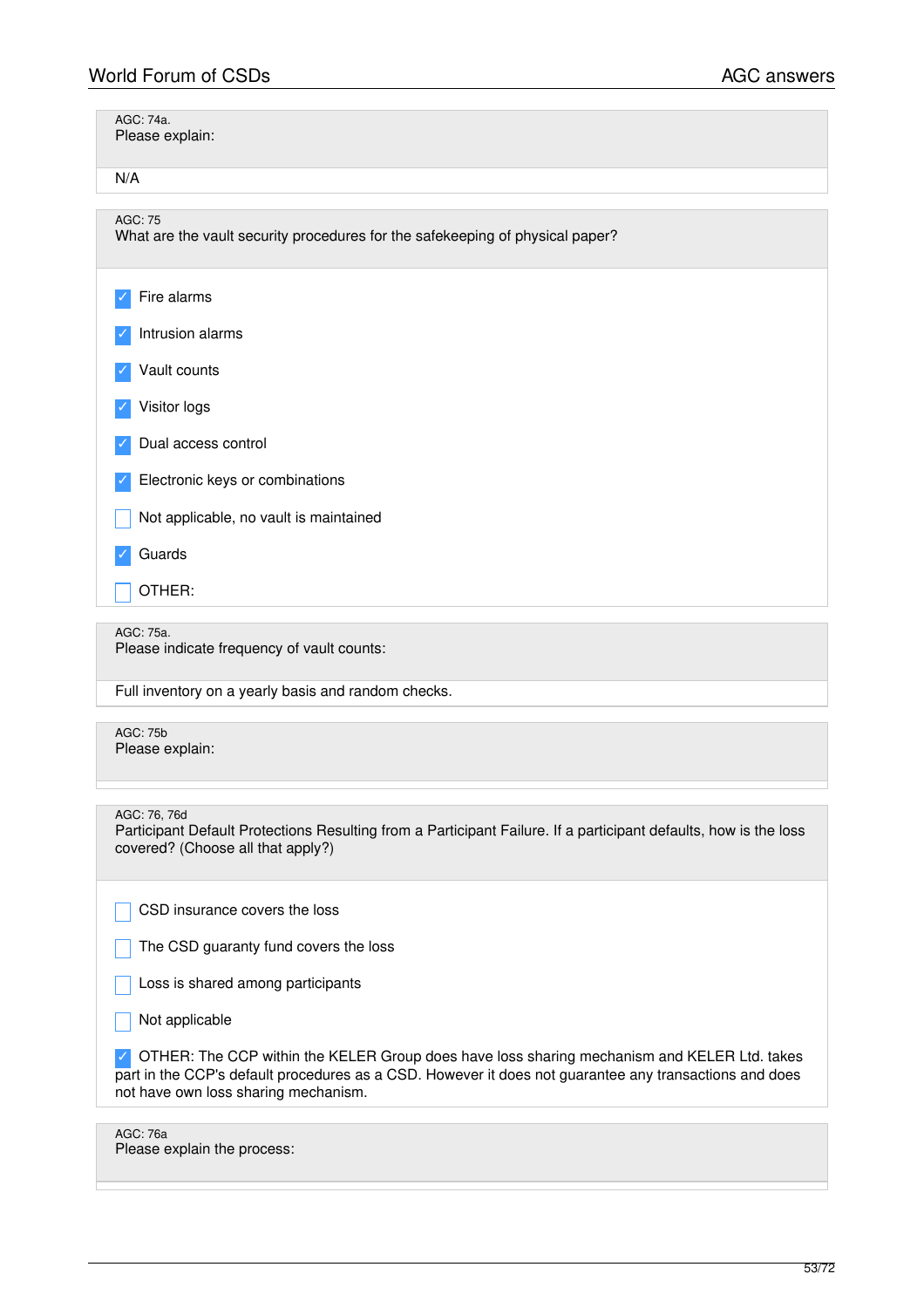# World Forum of CSDs **AGC** answers

| AGC: 76b<br>Please explain the process of how the loss is shared:                                                                                |
|--------------------------------------------------------------------------------------------------------------------------------------------------|
| Equally, among participants<br>Pro-rata based on participant's volume                                                                            |
| Limited to participants with transactions with failing counterparty                                                                              |
| <b>AGC: 76d</b><br>Please explain:                                                                                                               |
| N/A                                                                                                                                              |
| <b>AGC: 77</b><br>During the past three years, has there been a situation where a participant defaulted which resulted in a<br>significant loss? |
| Yes                                                                                                                                              |
| No<br>Not applicable                                                                                                                             |
| AGC: 77a<br>How was the situation resolved? Or if you answered "Other," then please explain:                                                     |
| <b>AGC: 78</b><br>Does the CSD have a guaranty fund independent of stock exchange or other market guarantees?                                    |
| Yes                                                                                                                                              |
| No                                                                                                                                               |
| Not applicable                                                                                                                                   |
| AGC: 78a.                                                                                                                                        |
| If yes, please respond to the following questions: What is the size of the fund?                                                                 |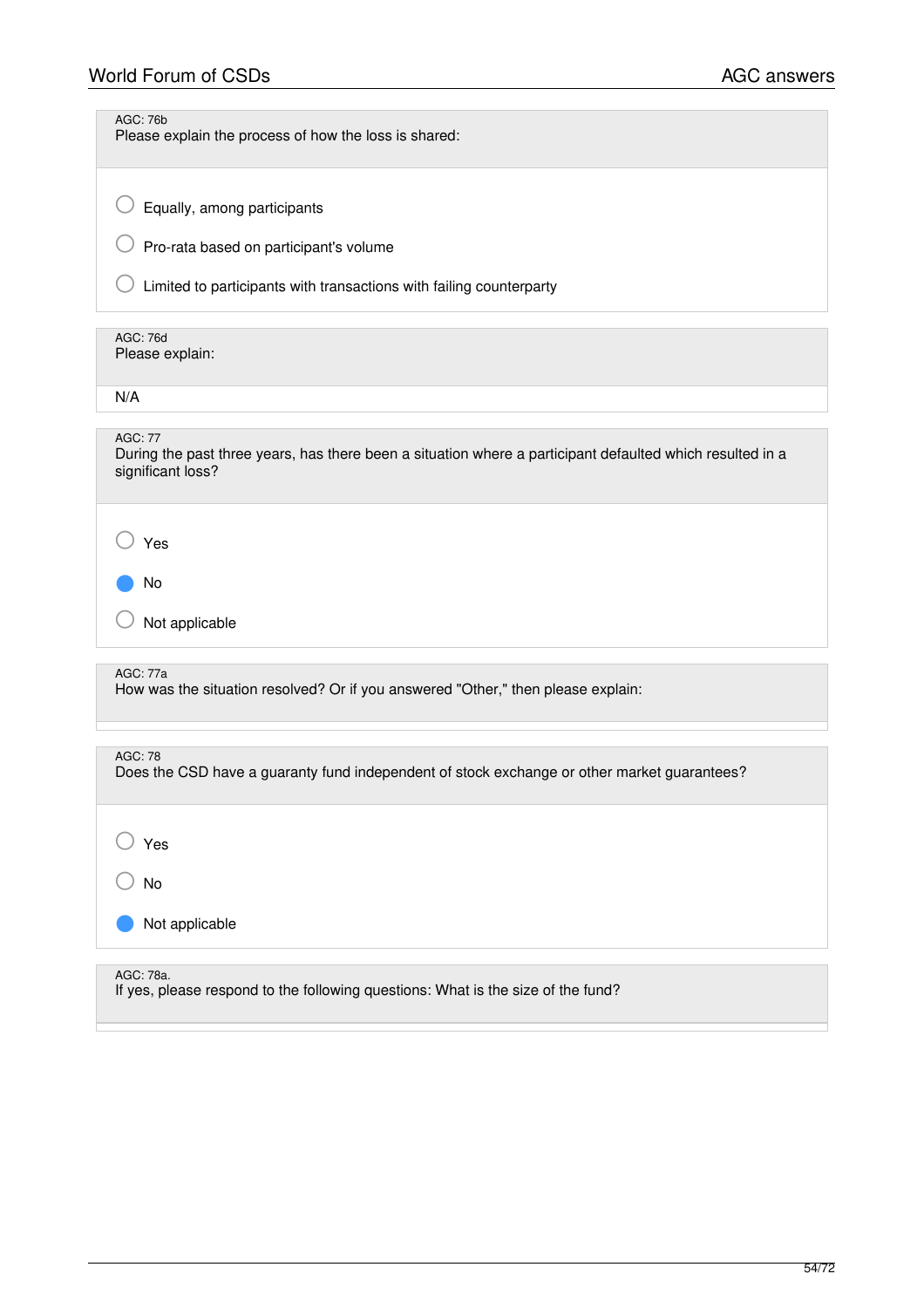| AGC: 78b.<br>How is the size of the fund determined?                  |
|-----------------------------------------------------------------------|
| By participant volume                                                 |
| By asset value                                                        |
| A fixed amount                                                        |
| AGC: 78d.<br>How is the fund financed?                                |
| Contributions from owner                                              |
| Contributions from participants                                       |
| Funding from retained earnings                                        |
| Other: Not applicable                                                 |
| AGC: 78e.<br>If so, what is the amount or percentage per owner?       |
| AGC: 78f.<br>If so, what is the amount or percentage per participant? |
| AGC: 78h.<br>Who is covered by the fund?                              |
| Direct CSD participants only                                          |
| The beneficial owner also                                             |
| OTHER: Not applicable                                                 |
| AGC: 78j.<br>When is the guaranty fund used?                          |
| When a broker defaults                                                |
| When a direct participant defaults                                    |
| OTHER: Not applicable                                                 |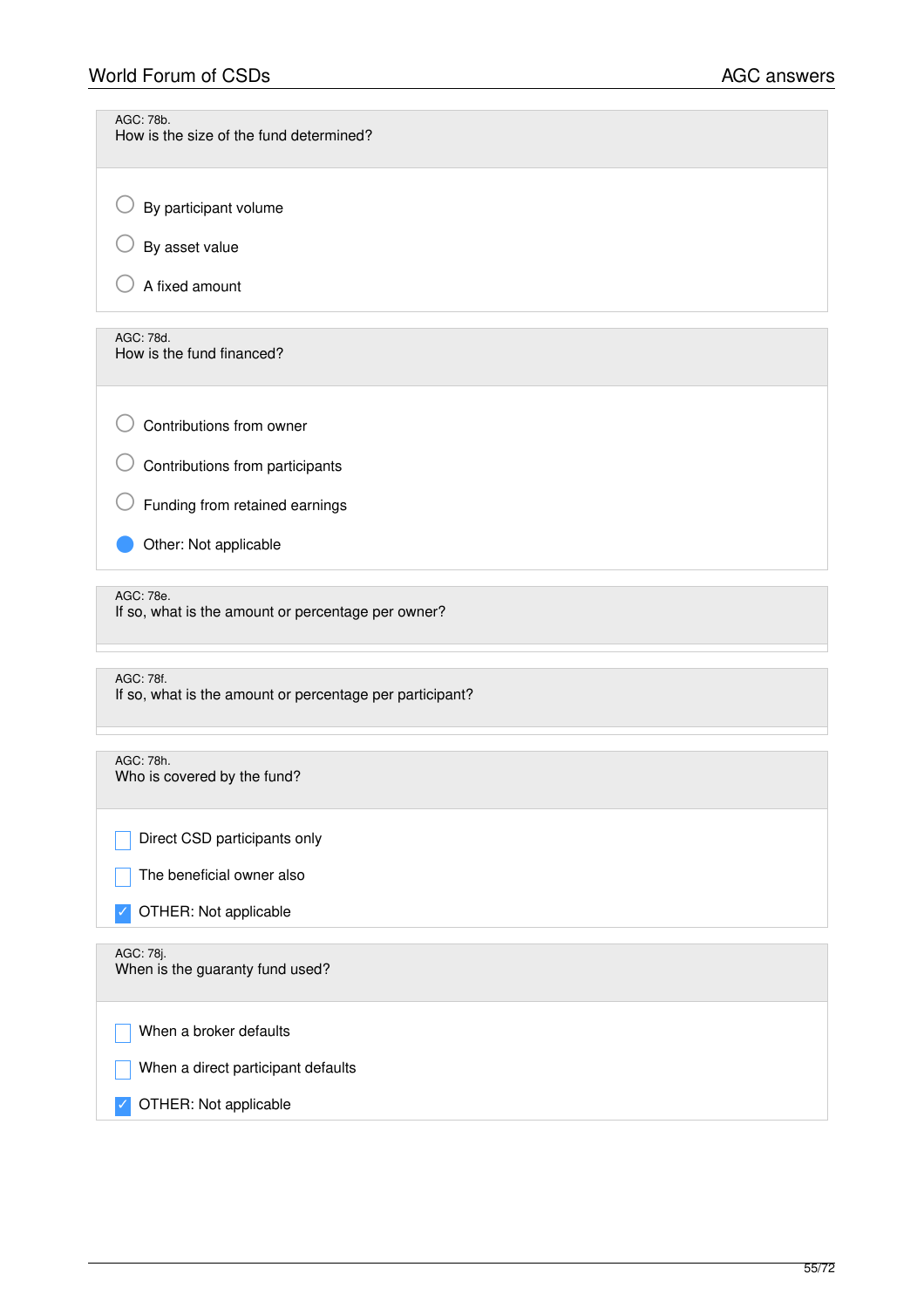| <b>AGC: 79</b><br>Does the CSD have forms of oversight management for assessing and monitoring of the following? |
|------------------------------------------------------------------------------------------------------------------|
| Collateral requirements for participants                                                                         |
| Blocking of securities movement before receipt of payment                                                        |
| Other loss or default protections the CSD maintains                                                              |
| Settlement controls that minimize or eliminate the risk of default by a participant                              |
| Participant financial strength                                                                                   |
| Blocking payment until securities are moved                                                                      |
| Not applicable                                                                                                   |
| Debit caps for participants                                                                                      |
| Participant volumes                                                                                              |
| Participant eligibility requirements                                                                             |
| OTHER:                                                                                                           |
| <b>AGC: 79a</b><br>Please explain other loss or default protections:                                             |
| <b>AGC: 79a</b><br>Please explain other loss or default protections:                                             |
| N/A                                                                                                              |
| <b>AGC: 79b</b><br>Please explain the requirements:                                                              |
| AGC: 79c<br>Please explain how these debit caps work:                                                            |
| AGC: 79d.<br>What type or types of settlement controls                                                           |

Blocking or freezing of securities positions

Controlling DVP settlement

✓ Simultaneous DVP

 $\overline{\phantom{a}}$  OTHER:

AGC: 79e. Please explain: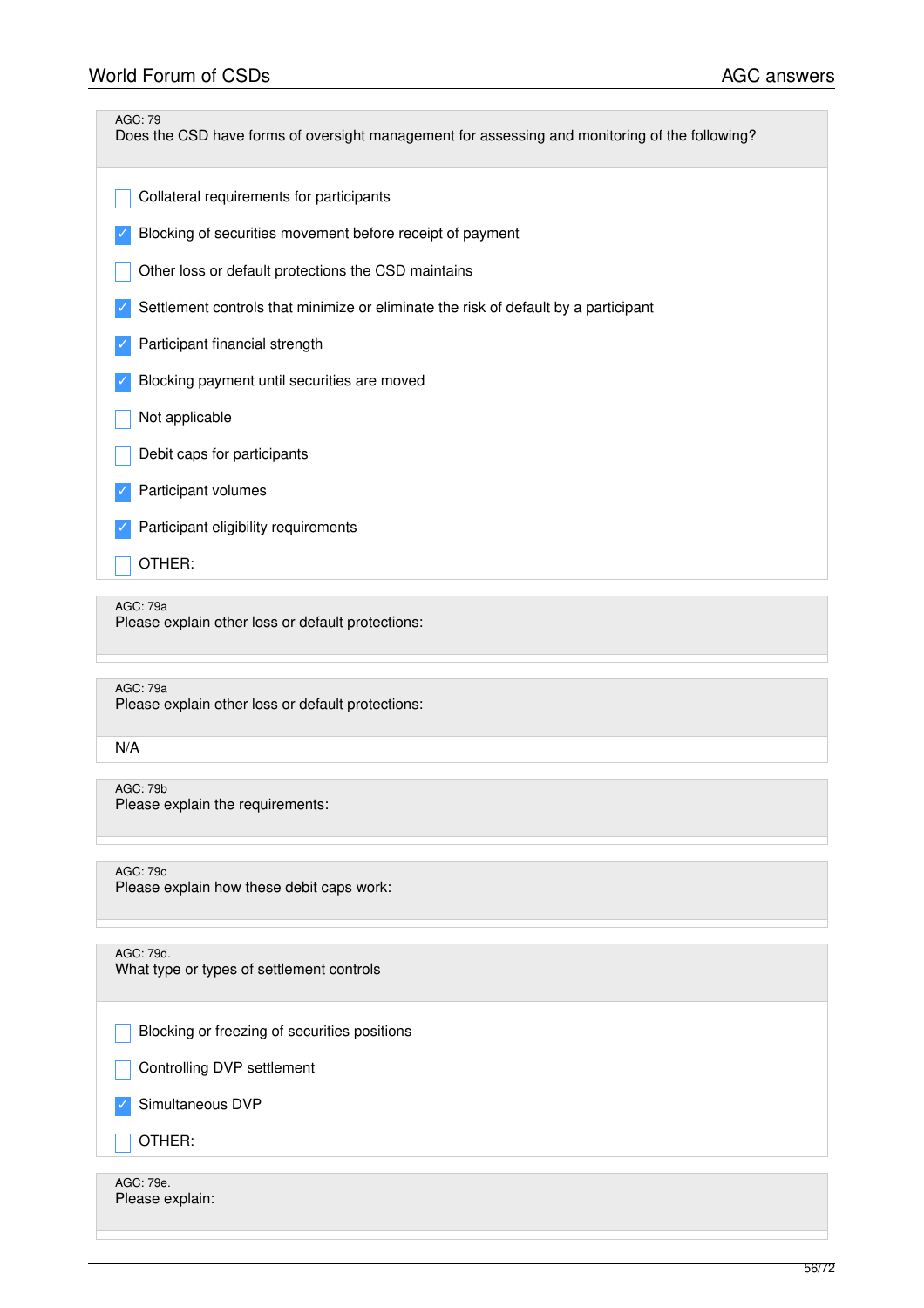○ No

| AGC: 79f.<br>Please explain:                                                                                                                                                                                                                                                                                                         |
|--------------------------------------------------------------------------------------------------------------------------------------------------------------------------------------------------------------------------------------------------------------------------------------------------------------------------------------|
| AGC: 79g.<br>Please explain:                                                                                                                                                                                                                                                                                                         |
| N/A                                                                                                                                                                                                                                                                                                                                  |
| AGC: 79h<br>Please identify and explain:                                                                                                                                                                                                                                                                                             |
| Multilaterally netted positions (Budapest Stock Exchange spot, BSE MTS and MTS Hungary trades) are<br>settled on a DVP basis in batch processing, other DVP transactions are executed in real-time environment<br>on a gross basis.                                                                                                  |
| <b>AGC: 79i</b><br>Please explain briefly how these work:                                                                                                                                                                                                                                                                            |
| AGC: 80<br>Does the stock exchange have default protections that extend to the CSD, such as the following?                                                                                                                                                                                                                           |
| Margin requirements for stock exchange members                                                                                                                                                                                                                                                                                       |
| Guaranty fund for stock exchange members                                                                                                                                                                                                                                                                                             |
| Financial requirements for stock exchange membership                                                                                                                                                                                                                                                                                 |
| No                                                                                                                                                                                                                                                                                                                                   |
| Not applicable                                                                                                                                                                                                                                                                                                                       |
| OTHER:                                                                                                                                                                                                                                                                                                                               |
| AGC: 80a<br>Please explain:                                                                                                                                                                                                                                                                                                          |
| AGC: 81<br>BUSINESS RECOVERY PLAN. This section is intended to identify key aspects of the CSD's Business<br>Recovery Plan (BRP), including testing requirements and past results, expected recovery time periods,<br>and the independent review and validation (if any) of the BRP. Do you have a formal business recovery<br>plan? |
| Yes                                                                                                                                                                                                                                                                                                                                  |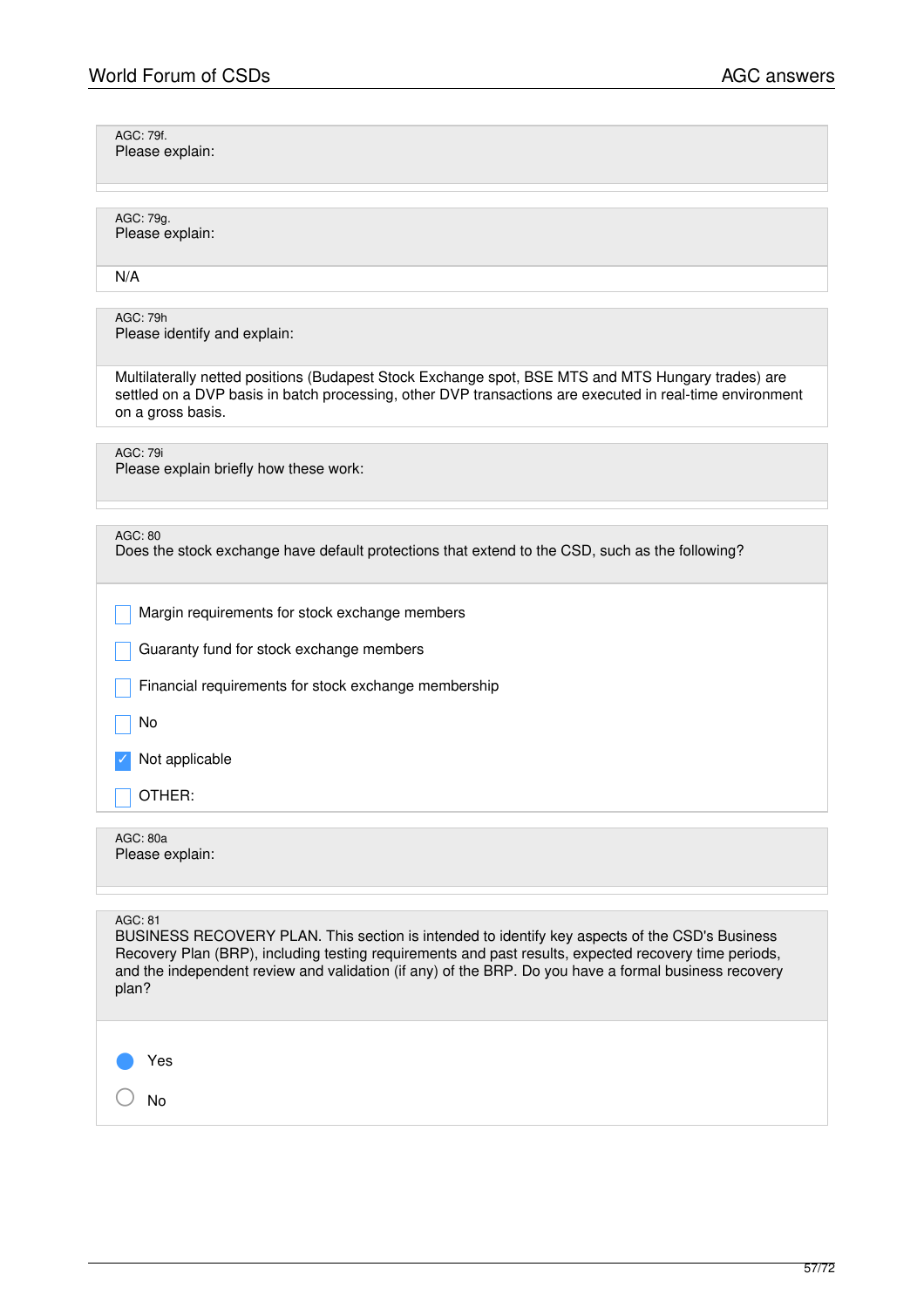### AGC: 81b.

Please identify both the frequency and the last date of testing for the following third party: CSD participants/members

Live BCP test is carried out yearly. Last date: 30 November 2021 live testing of contingency operation on backup location.

### AGC: 81c.

Please identify both the frequency and the last date of testing for the following third party: Stock exchange

Live BCP test is carried out yearly. Last date: 30 November 2021 live testing of contingency operation on backup location.

AGC: 81d.

Please identify both the frequency and the last date of testing for the following third party: Central bank

Live BCP test is carried out yearly. Last date: 30 November 2021 live testing of contingency operation on backup location.

## AGC: 81e.

Please identify both the frequency and the last date of testing for the following third party: Local brokers

Live BCP test is carried out yearly. Last date: 30 November 2021 live testing of contingency operation on backup location.

AGC: 81f.

Please identify both the frequency and the last date of testing for the following third party: Any other third party

Live BCP test is carried out yearly. Last date: 30 November 2021 live testing of contingency operation on backup location.

# AGC: 81a, 81h.

Does your Business Recovery Plan include:

Back-up of all computer files

Back-up files stored and locked

Off-site operations facility

Off-site data storage

\_ OTHER: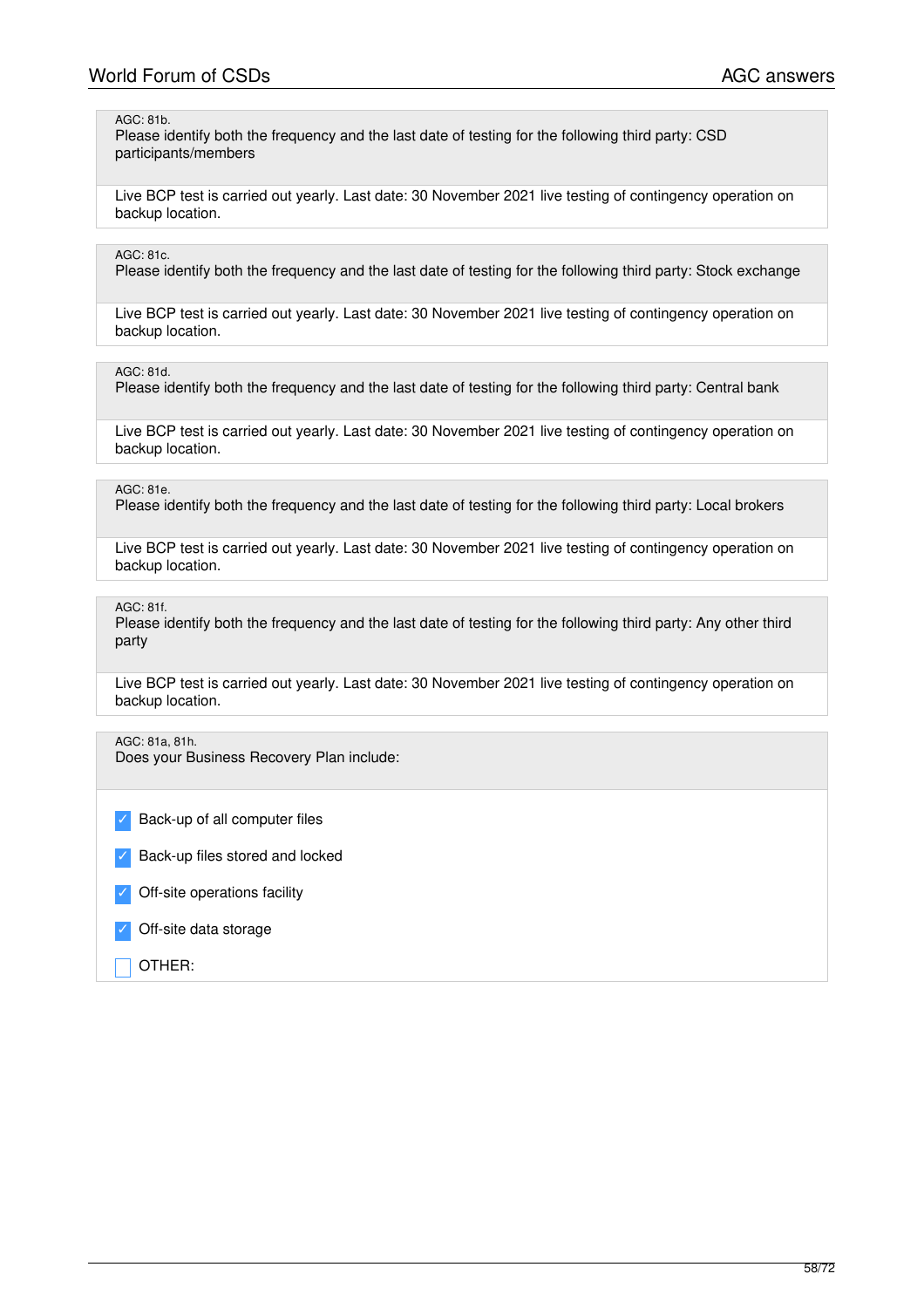| AGC: 82<br>How quickly can the main system be reactivated in the event of an outage?                                               |
|------------------------------------------------------------------------------------------------------------------------------------|
| $1 - 4$ hours                                                                                                                      |
| $4 - 8$ hours                                                                                                                      |
| 8 - 24 hours                                                                                                                       |
| Longer than 24 hours                                                                                                               |
| Not applicable                                                                                                                     |
| AGC: 83<br>If a back-up system exists, how quickly can the back-up system be activated in the event of the main<br>system failing? |
| $1 - 4$ hours                                                                                                                      |
| $4 - 8$ hours                                                                                                                      |
| 8 - 24 hours                                                                                                                       |
| Longer than 24 hours                                                                                                               |
| Not applicable                                                                                                                     |
| AGC: 84<br>Will the CSD publicly announce any system interruption?                                                                 |
| Yes                                                                                                                                |
| No                                                                                                                                 |
| Not applicable                                                                                                                     |
| AGC: 84a.<br>To whom will the CSD disclose any system interruptions?                                                               |
| To all direct participants                                                                                                         |
| To the CSD regulators                                                                                                              |
| To direct and indirect participants                                                                                                |
| To the public via the internet                                                                                                     |
| In the press                                                                                                                       |
| OTHER:                                                                                                                             |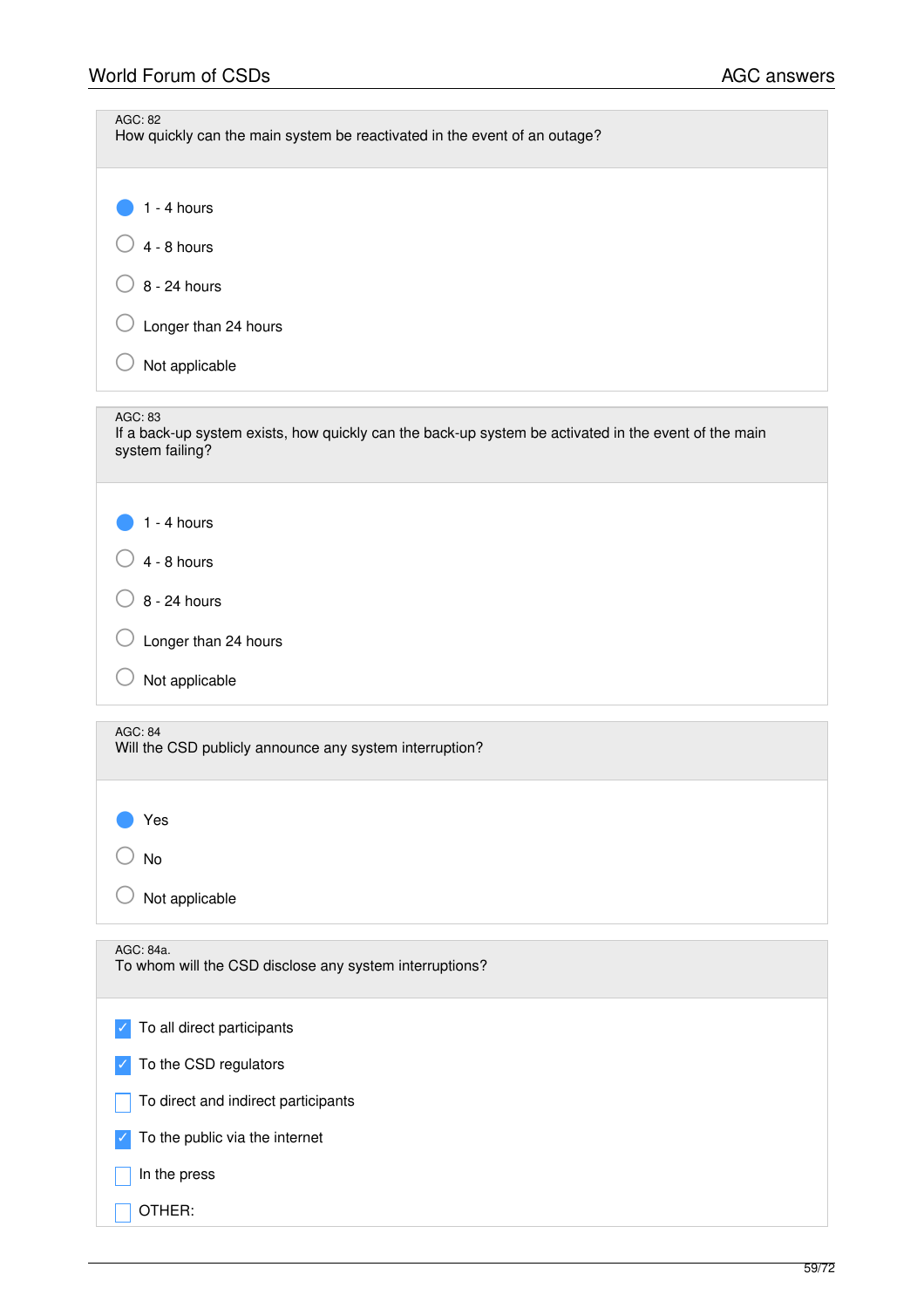AGC: 84b.

| If so, please list webpage address:                                                                          |
|--------------------------------------------------------------------------------------------------------------|
| www.keler.hu                                                                                                 |
| AGC: 84c.<br>If so, please list all publications:                                                            |
| AGC: 84d.<br>Please explain:                                                                                 |
| AGC: 84e.<br>How will the CSD disclose any system interruptions?                                             |
| Public announcement                                                                                          |
| By e-mail                                                                                                    |
| By telephone                                                                                                 |
| Press release                                                                                                |
| OTHER: Via KELER's proprietary communication system and its website (www.keler.hu)                           |
| AGC: 84f.<br>Please explain:                                                                                 |
| Via KELER's proprietary communication system and its website (www.keler.hu)                                  |
| AGC: 85<br>In the past three years, has it been necessary to activate the recovery plan in a live situation? |
| Yes                                                                                                          |
| No                                                                                                           |
| Not applicable                                                                                               |
| AGC: 85a.<br>If yes, how much time was needed to implement the recovery plan?                                |
| Less than 1 hour                                                                                             |
| $1 - 2$ hours                                                                                                |
| $2 - 4$ hours                                                                                                |
| Longer than 4 hours                                                                                          |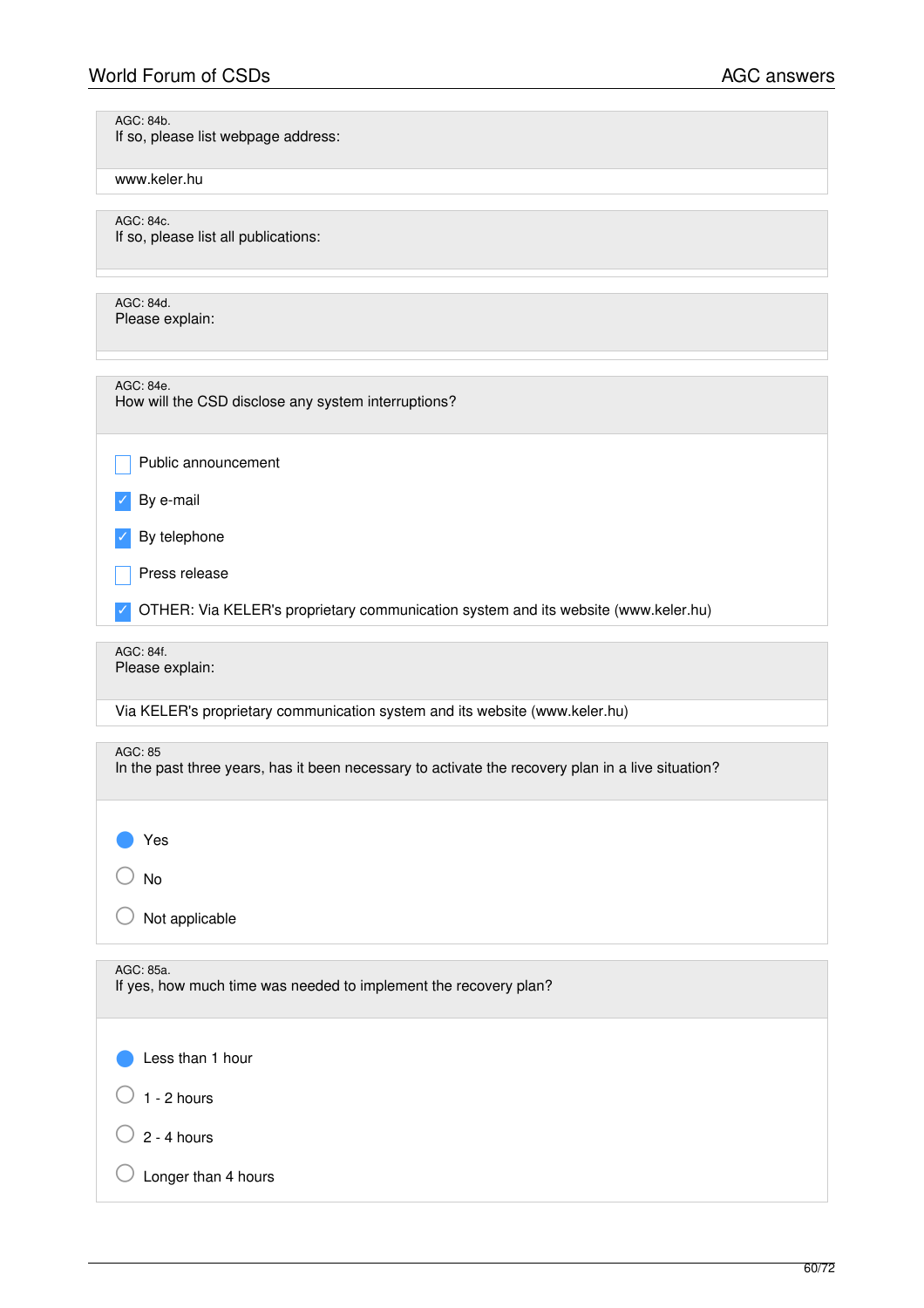| AGC: 85b.<br>How much time was needed to recover and restore business to normal operations?                                         |
|-------------------------------------------------------------------------------------------------------------------------------------|
| $1 - 4$ hours                                                                                                                       |
|                                                                                                                                     |
| $4 - 8$ hours                                                                                                                       |
| 8 - 24 hours                                                                                                                        |
| Longer than 24 hours                                                                                                                |
| AGC: 85c, 85d.<br>What was the impact to the market?                                                                                |
| As a result of the system failure, all fines and penalties for late settlements were waived                                         |
| All cash settlements took place more than one business day late                                                                     |
| All securities settlements took place more than one business day late                                                               |
| All cash settlements took place one business day late with value one day late                                                       |
| All securities settlements took place one business day late with value one day late                                                 |
| All cash settlements took place one business day late with good value                                                               |
| All securities settlements took place one business day late with good value                                                         |
| Even though there was a system failure, all fines and penalties for late settlements were still assessed                            |
| All cash settlements took place as scheduled on the same day with good value                                                        |
| All securities settlements took place as scheduled on the same day with good value                                                  |
| OTHER:                                                                                                                              |
| AGC: 86<br>Has there been any material loss by the CSD during the past three years?                                                 |
| Yes                                                                                                                                 |
| No                                                                                                                                  |
| Not applicable                                                                                                                      |
| Other: Operational losses are strictly confidential; therefore we cannot provide these figures and                                  |
| related impact or actions due to confidentiality reasons.                                                                           |
| AGC: 86a.<br>If there has been a loss, please describe the cause, the final impact and the action taken to prevent a<br>recurrence: |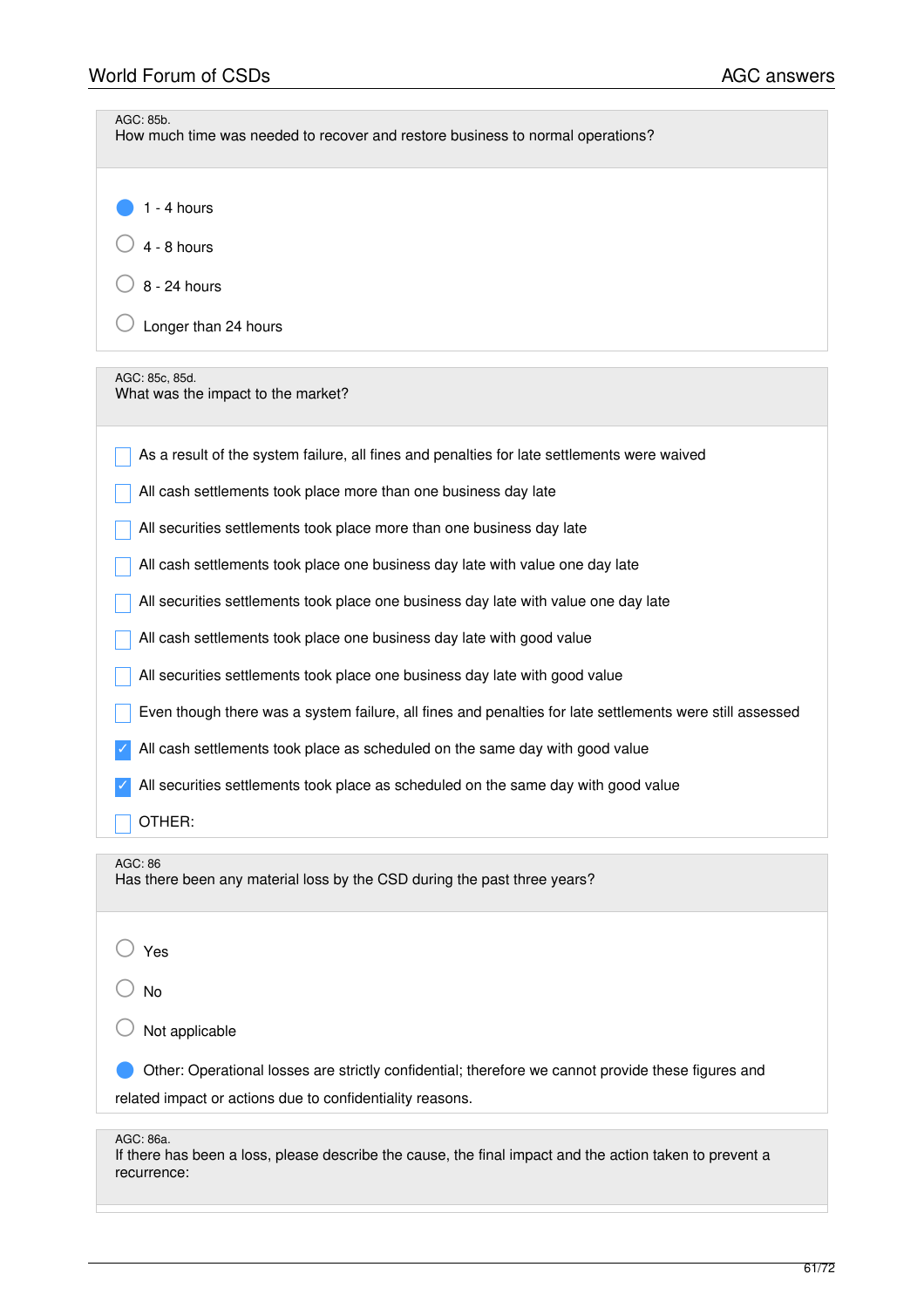| <b>AGC: 87</b><br>Has the CSD been subject to any litigation involving a participant during the past three years? |
|-------------------------------------------------------------------------------------------------------------------|
| Yes                                                                                                               |
| No                                                                                                                |
| Not applicable                                                                                                    |
| AGC: 87a.<br>Please explain the circumstances and resolution:                                                     |
| AGC: 88, 88a<br>Has the CSD realized revenues sufficient to cover expenses during the past three years?           |
| Yes for all three years                                                                                           |
| Yes for two of the last three years                                                                               |
| Yes for one of the last three years                                                                               |
| None of the last three years                                                                                      |
| Not applicable                                                                                                    |
| AGC: 89, 89b<br>Does the CSD maintain a reserve for operating losses?                                             |
| Yes                                                                                                               |
| No                                                                                                                |
| Not applicable                                                                                                    |
| AGC: 89a.<br>Please describe and indicate reserve (for operating losses) amount:                                  |

Based on audited data of financial year 2021, capital requirement for operational risk under pillar I. is approximately USD 3,2 million (USD/HUF exchange rate at 31 December 2021: 325,71).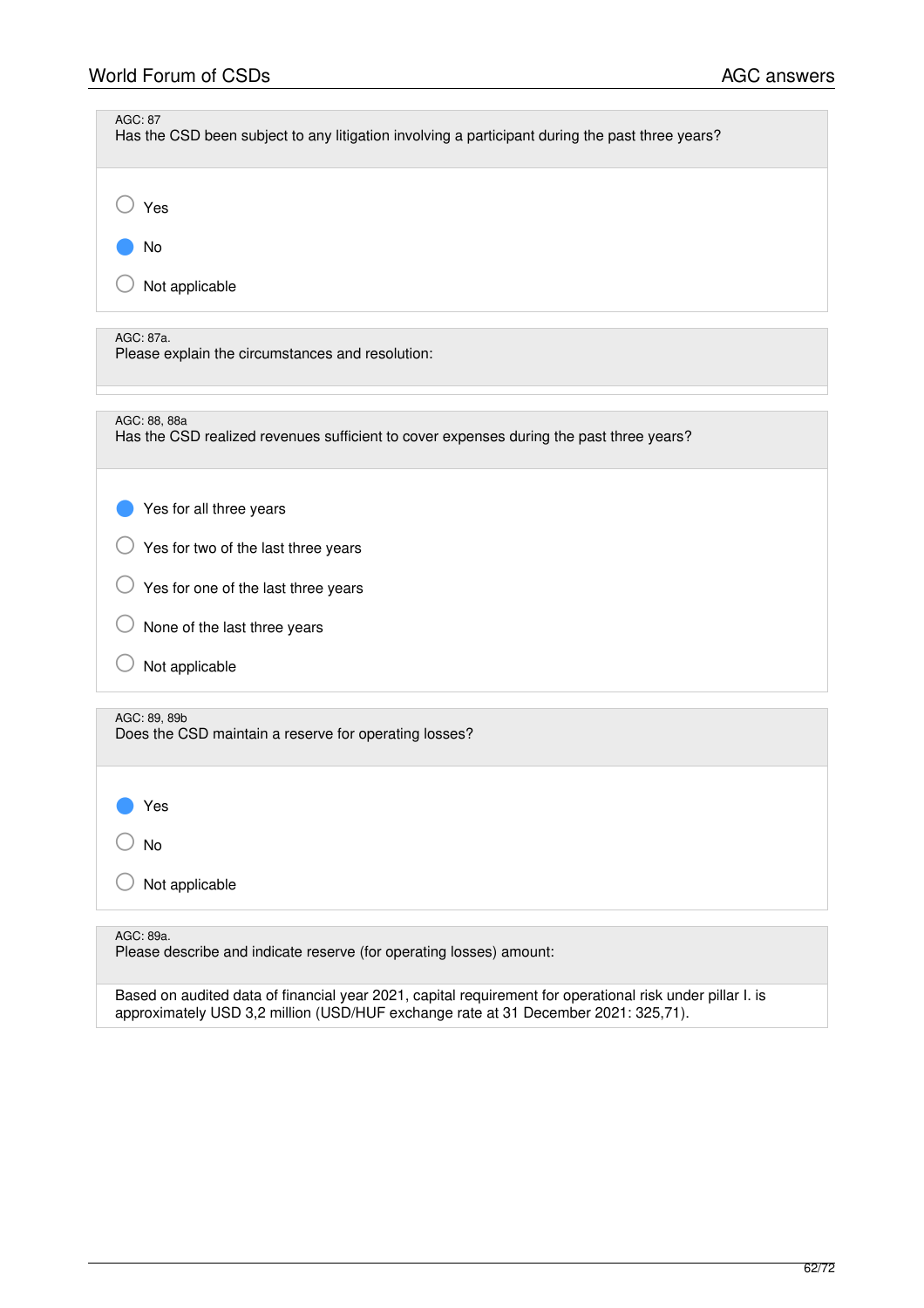H

| AGC: 90<br>Has the regulatory body with oversight responsibility for the CSD issued public notice that the CSD is not<br>in current compliance with any capital, solvency, insurance or similar financial strength requirements<br>imposed by such regulatory body? |
|---------------------------------------------------------------------------------------------------------------------------------------------------------------------------------------------------------------------------------------------------------------------|
| Yes<br>No                                                                                                                                                                                                                                                           |
| Not applicable<br>AGC: 90a.<br>Please describe:                                                                                                                                                                                                                     |
| AGC: 90b.<br>In the case of such a notice having been issued, has such notice been withdrawn, or, has the remedy of<br>such noncompliance been publicly announced by the CSD?                                                                                       |
| Yes<br><b>No</b><br>Other: N/A                                                                                                                                                                                                                                      |
| AGC: 90c.<br>If yes, please describe:                                                                                                                                                                                                                               |
| AGC: 90d.<br>If no, why not?                                                                                                                                                                                                                                        |
| AGC: 91<br>Does the CSD have insurance to cover losses in the event of Default on settlement commitments by the<br>CSD or a participant?                                                                                                                            |
| Yes                                                                                                                                                                                                                                                                 |
| No<br>Not applicable                                                                                                                                                                                                                                                |
| AGC: 91a<br>What is the amount of the coverage?                                                                                                                                                                                                                     |
| <b>AGC: 91b</b><br>What is the amount of the deductible?                                                                                                                                                                                                            |

÷.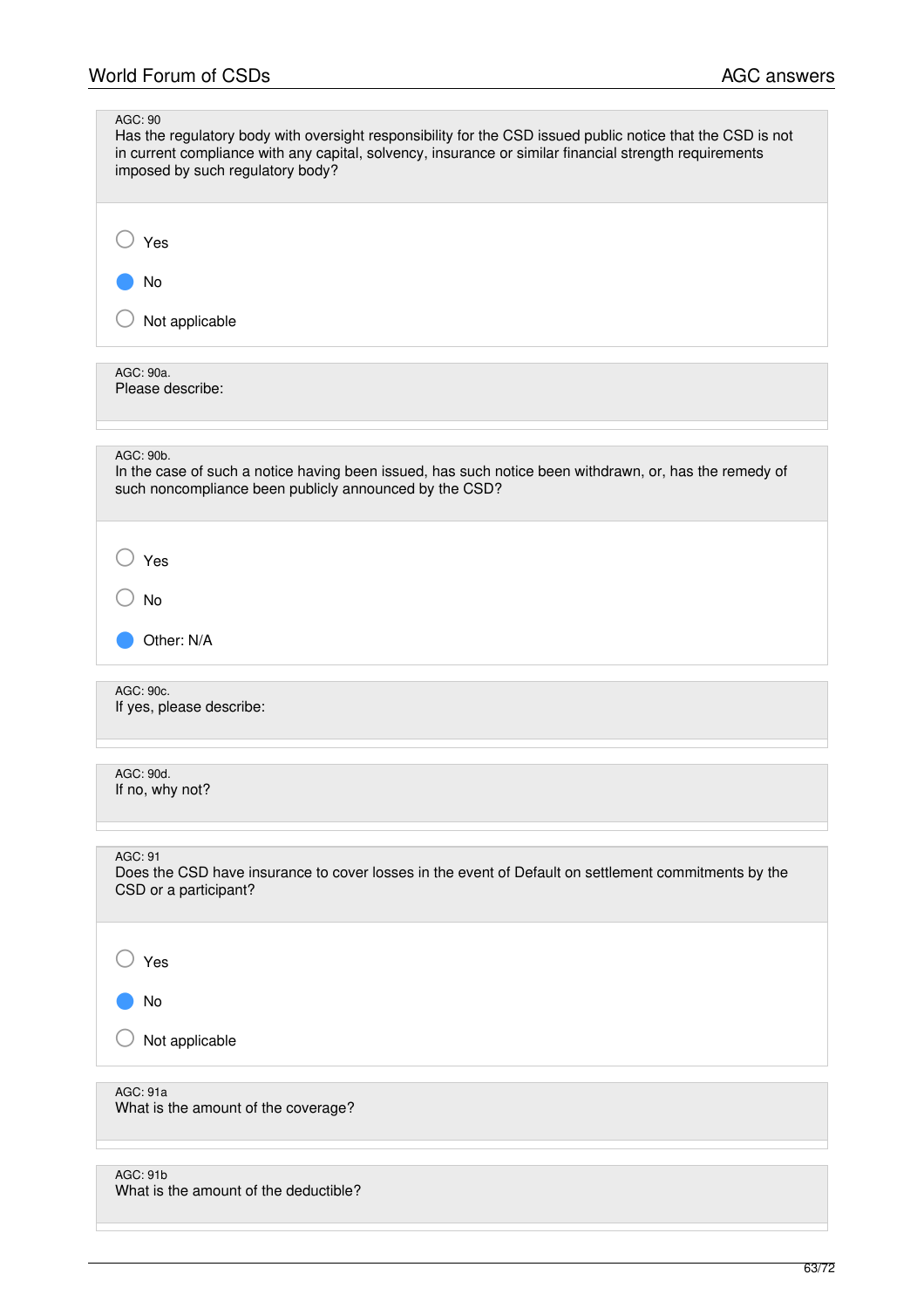| AGC: 92<br>Does the CSD have Fidelity insurance (that is, insurance to cover loss of securities or money resulting, for<br>example, from acts such as forgery, theft, fraud and/or employee dishonesty)? |
|----------------------------------------------------------------------------------------------------------------------------------------------------------------------------------------------------------|
| Yes<br>No                                                                                                                                                                                                |
| Not applicable                                                                                                                                                                                           |
| AGC: 92a.<br>What is the amount of the coverage?                                                                                                                                                         |
| HUF 100 million per event and HUF 150 million per year                                                                                                                                                   |
| AGC: 92b.<br>What is the amount of the deductible?                                                                                                                                                       |
| HUF 5 million per event                                                                                                                                                                                  |
| AGC: 93<br>Does the CSD have insurance for Operational Errors?                                                                                                                                           |
| Yes                                                                                                                                                                                                      |
| No                                                                                                                                                                                                       |
| Not applicable                                                                                                                                                                                           |
| AGC: 93a.<br>What is the amount of the coverage?                                                                                                                                                         |
| HUF 100 million per event and HUF 150 million per year                                                                                                                                                   |
| AGC: 93b.<br>What is the amount of the deductible?                                                                                                                                                       |
| HUF 5 million per event                                                                                                                                                                                  |
| AGC: 94<br>Does the CSD have Errors and Omissions insurance?                                                                                                                                             |
| Yes                                                                                                                                                                                                      |
| <b>No</b>                                                                                                                                                                                                |
| Not applicable                                                                                                                                                                                           |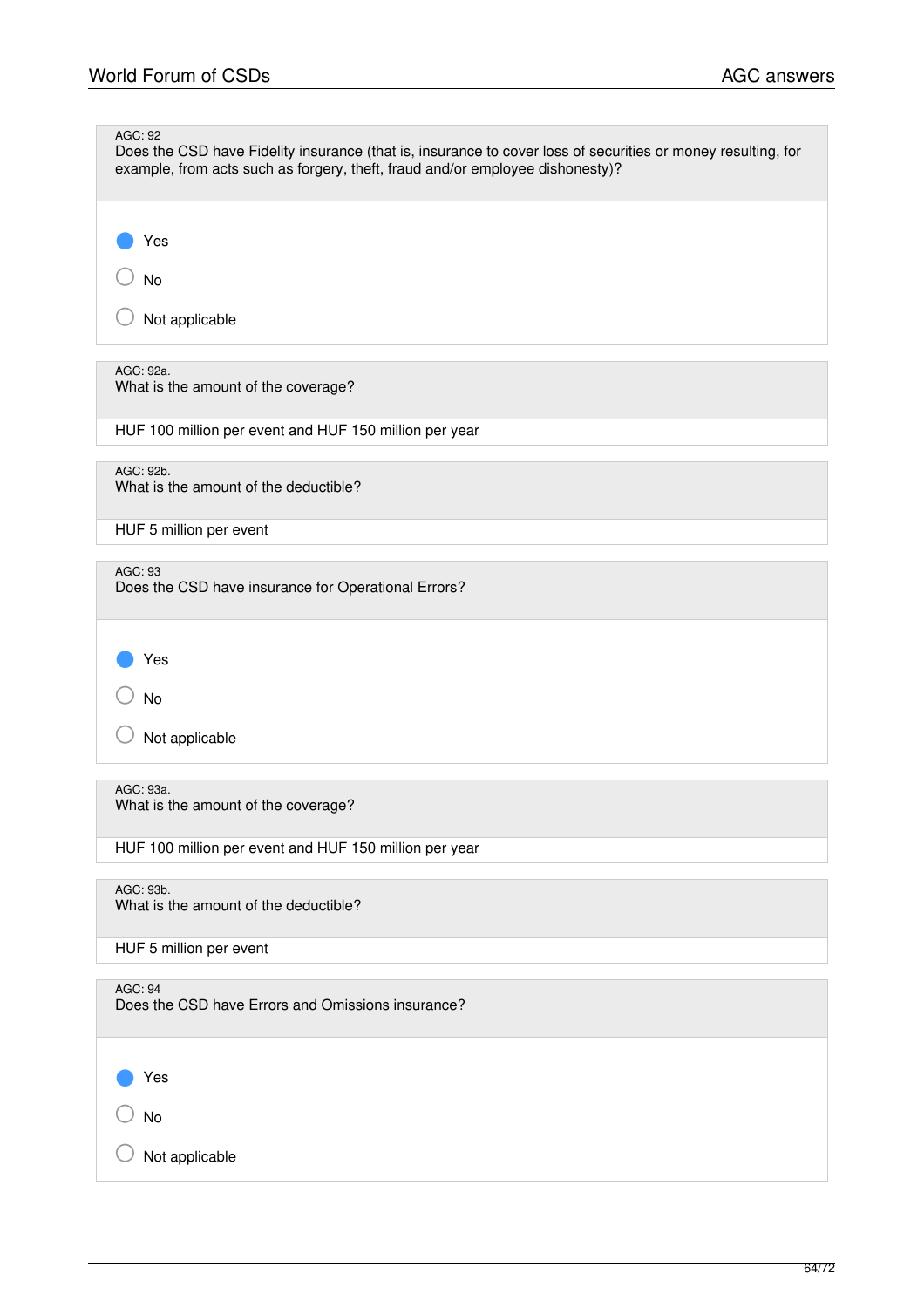# World Forum of CSDs **AGC** answers

AGC: 94a.

What is the amount of the coverage?

HUF 100 million per event and HUF 150 million per year

AGC: 94b.

What is the amount of the deductible?

HUF 5 million per event

AGC: 95

Does the CSD have insurance for the Premises?

● Yes

○ No

Not applicable

AGC: 95a. What is the amount of the coverage?

HUF 100 million per event and HUF 250 million per year

AGC: 95b. What is the amount of the deductible?

10 %, but min.HUF 50.000 per event

AGC: 96a. If so, what is it for?

1. Property insurance including robbery 2. Employers liability 3. Chief officers liability insurance

AGC: 96b.

What is the amount of the coverage?

No answer.

AGC: 96c. What is the amount of the deductible?

No answer

AGC: 96, 96d Does the CSD have any other insurance?

Yes

○ No

 $\bigcirc$  Not applicable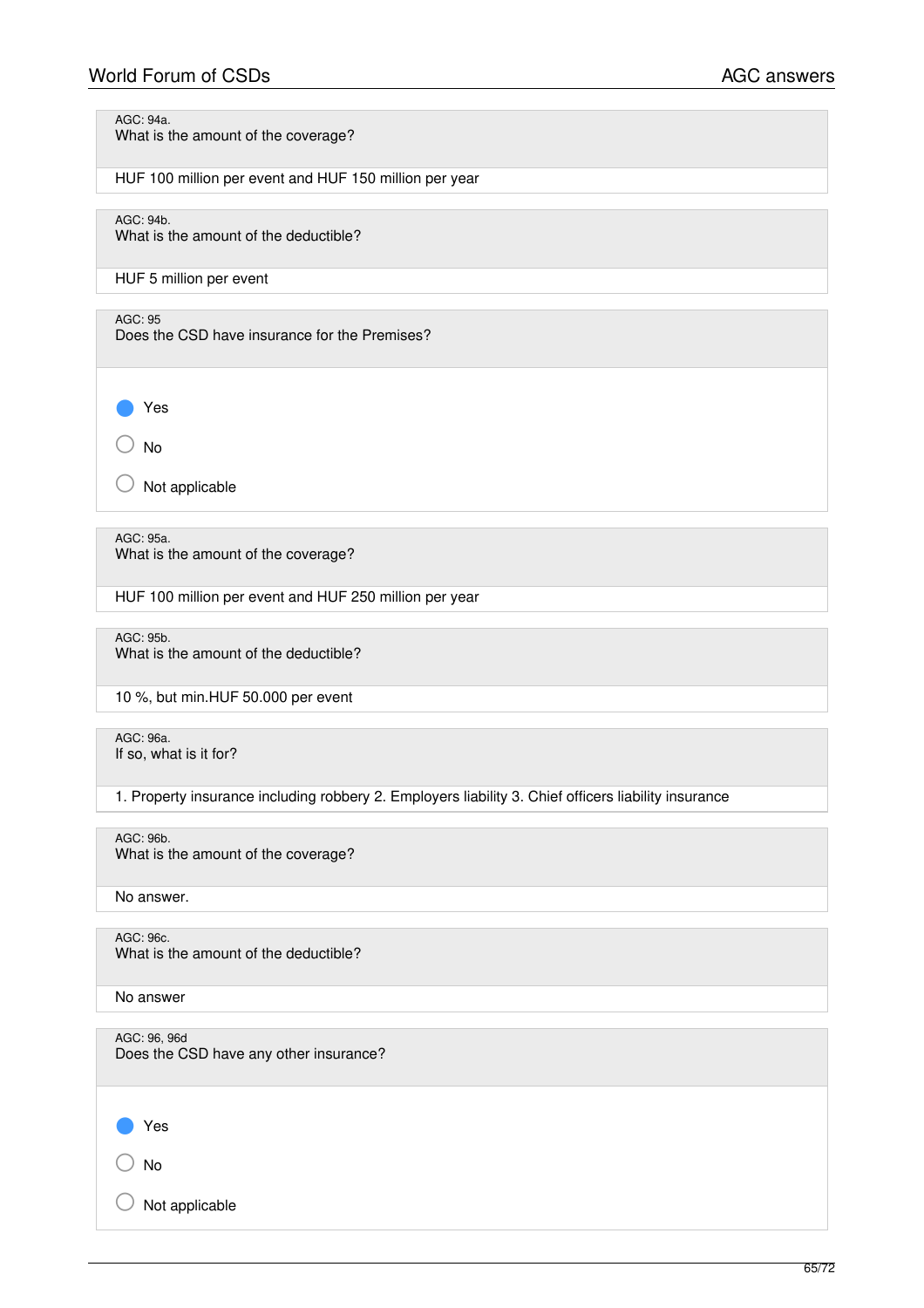#### AGC: 97

Who is the insurance carrier? If more than one insurance carrier, please list each carrier here and provide your responses to questions 97a and 97b in corresponding order.

Allianz Hungaria Ins. Co. (Professional liability insurance, D&O liability insurance), UNION Vienna Insurance Group (Third party liability insurance; Property insurance; Electronic equipment insurance;Employer's liability insurance) Colonnade Insurance S.A. (Cyber insurance)

#### AGC: 97a.

Who is the insurance carrier's parent company, if applicable? (If inapplicable, simply type n/a.)

Allianz Versicherungs AG, Germany UNION Vienna Insurance Group

AGC: 97b. What is the term of the policy?

No answer.

AGC: 97c, 97d Who does the insurance cover?

✓ CSD

Direct CSD participants

Final investors

Not applicable

\_ OTHER:

#### AGC: 98

If you feel that you would like to provide additional details on any of the given answers, feel free to provide any additional comments here (maximum of 5,000 characters) or prepare an additional document identifying the question(s) you are commenting on and upload the document under 98a:

AGC: 98a. filecount - Upload document here:

 $\Omega$ 

### AGC: 99

The WFC, the AGC, CPMI and IOSCO encourage respondents to make their disclosure reports publicly available. Do you agree to make your response publicly available?

 $\bigcirc$  Yes, my full response will be publicly available. I agree that my response can be published on the

website of the WFC and on the website of the regional CSD association(s) which my CSD is a member of.

Yes, my response will be public, but only for my answers to AGC questions.

Yes, my response will be public, but only for my answers to PFMI questions.

No, I do not wish my response to be publicly available.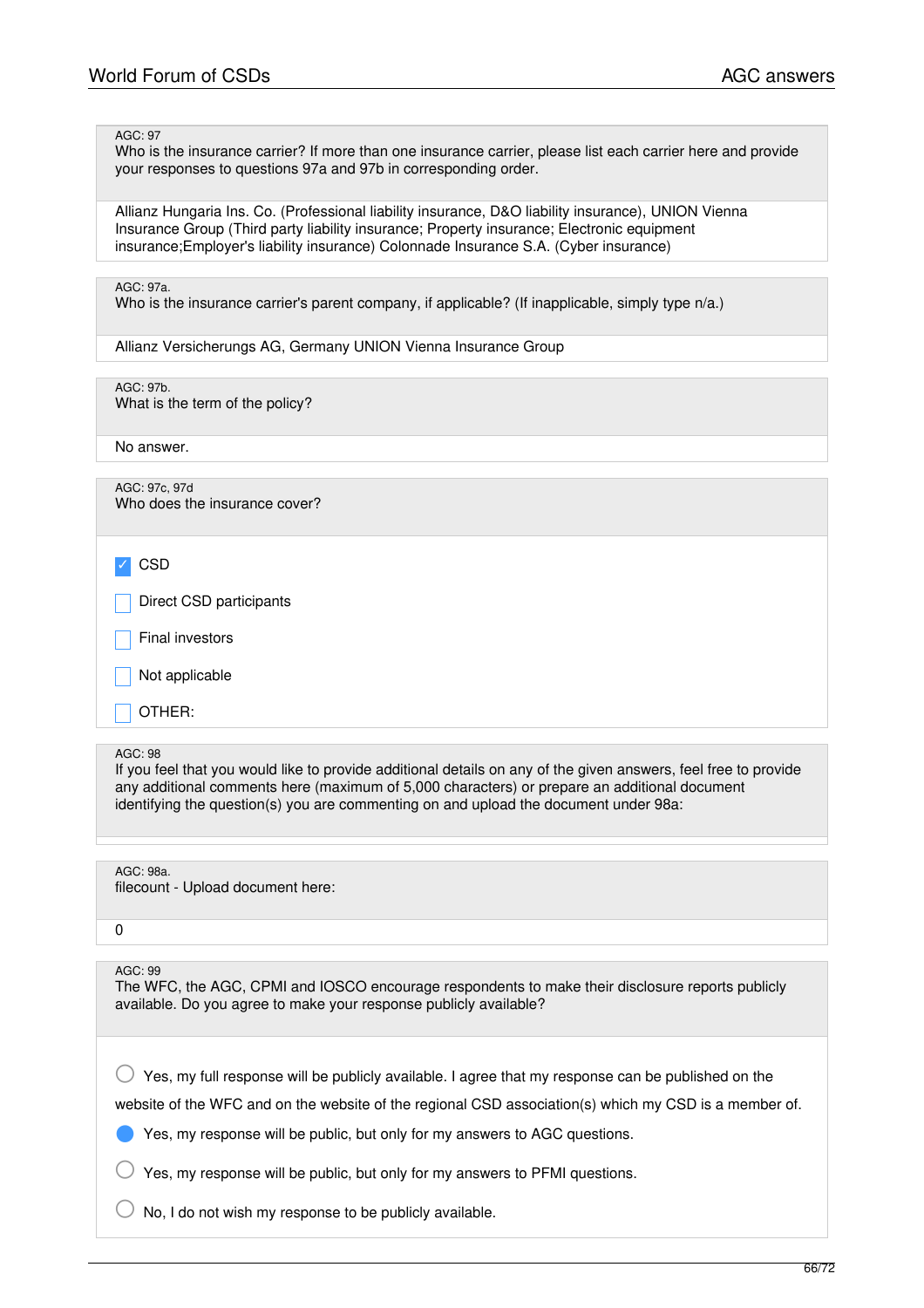| AGC: 99a<br>How will you be making your answers publicly available?                    |
|----------------------------------------------------------------------------------------|
| Upon request                                                                           |
| Website                                                                                |
| OTHER:                                                                                 |
| <b>AGC: 99b</b><br>This disclosure can also be found at the following web address(es): |
| https://english.keler.hu/Key%20documents/Questionnaires/                               |
| AGC: 99c<br>First and Last Name of the contact person:                                 |
| Ms Eva Toth-Bede                                                                       |
| AGC: 99d<br>How do you prefer to be contacted?                                         |
| mail/air courier                                                                       |
| Fax                                                                                    |
| Telephone                                                                              |
| e-mail                                                                                 |
| AGC: 99e<br>Telephone number (please include the international country code):          |
| +3614836288                                                                            |
| AGC: 99f<br>Fax number                                                                 |
| AGC: 99g                                                                               |
| What is the preferred street address for mailing requests?                             |
| Rákóczi út 70-72, H-1074 Budapest, Hungary                                             |
| AGC: 99h<br>Email address of the contact person:                                       |

eva.toth-bede@keler.hu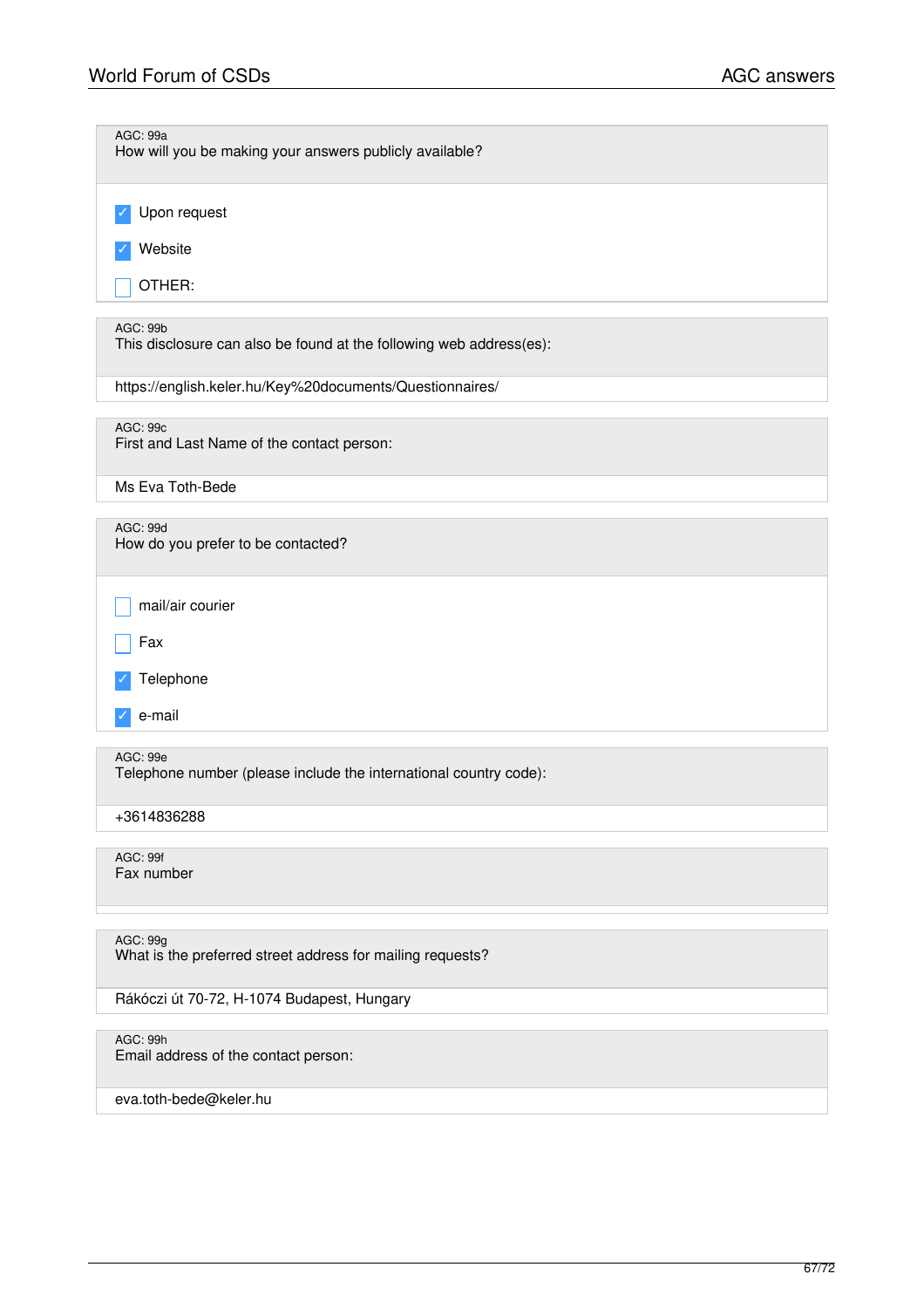| AGC: 100<br>AGC members from time to time receive requests from their direct investor-clients for an informational<br>copy of a CSD's completed questionnaire. Such requests typically lead to interactions between personnel<br>at the CSD in question and member personnel or client personnel, or both. Those interactions take time<br>and impose costs on both members and depositories. Do you approve of AGC members delivering a copy<br>of your completed questionnaire to the member's direct client in response to the client's request? |
|-----------------------------------------------------------------------------------------------------------------------------------------------------------------------------------------------------------------------------------------------------------------------------------------------------------------------------------------------------------------------------------------------------------------------------------------------------------------------------------------------------------------------------------------------------|
| Yes<br>No                                                                                                                                                                                                                                                                                                                                                                                                                                                                                                                                           |
| AGC: 101<br>Does your organization have a documented cyber security policy in place?                                                                                                                                                                                                                                                                                                                                                                                                                                                                |
| Yes<br><b>No</b>                                                                                                                                                                                                                                                                                                                                                                                                                                                                                                                                    |
| AGC: 102<br>Please confirm that your staff receive relevant training about this policy.                                                                                                                                                                                                                                                                                                                                                                                                                                                             |
| Yes<br><b>No</b>                                                                                                                                                                                                                                                                                                                                                                                                                                                                                                                                    |
| AGC: 103<br>Please provide an overview of your policy for continuity of business in the event of a large data breach or<br>cyber attack against your organization.                                                                                                                                                                                                                                                                                                                                                                                  |
| KELER has developed detailed actions plans for such situations. The action plans contain steps for<br>identification, protection recovery; internal and external communication contacts are included as well.                                                                                                                                                                                                                                                                                                                                       |
| AGC: 104<br>In the last 12 months have there been any changes to the policy?                                                                                                                                                                                                                                                                                                                                                                                                                                                                        |
| Yes                                                                                                                                                                                                                                                                                                                                                                                                                                                                                                                                                 |
| No                                                                                                                                                                                                                                                                                                                                                                                                                                                                                                                                                  |
| AGC: 105<br>Please advise how often you review the policy.                                                                                                                                                                                                                                                                                                                                                                                                                                                                                          |
| Annually                                                                                                                                                                                                                                                                                                                                                                                                                                                                                                                                            |
| Semi-annually                                                                                                                                                                                                                                                                                                                                                                                                                                                                                                                                       |
| Other                                                                                                                                                                                                                                                                                                                                                                                                                                                                                                                                               |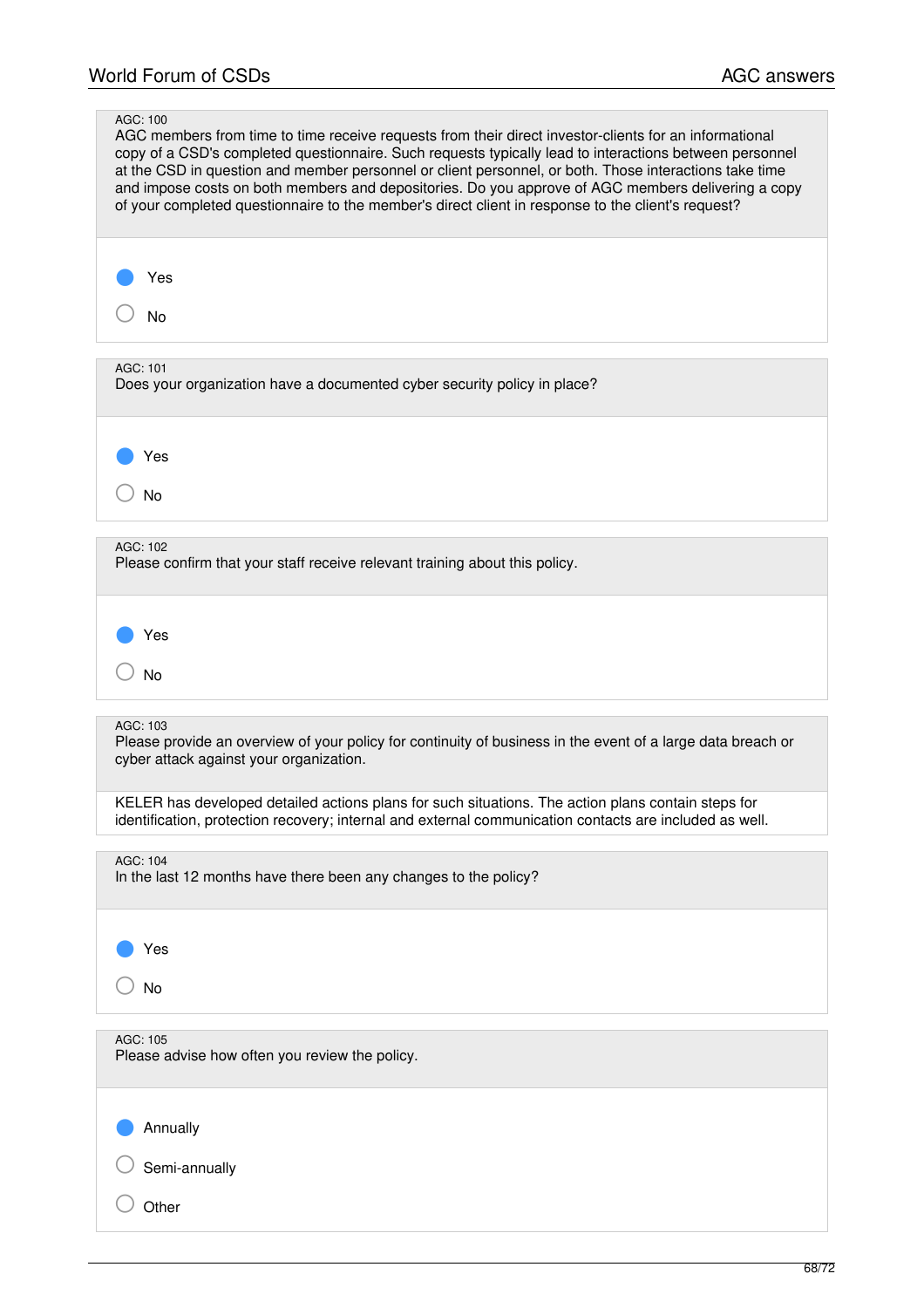#### AGC: 106

filecount - Please provide (as an attachment) a diagram showing where your cyber security function resides and who it reports to.



#### AGC: 107

How does your organization identify which business functions carry a cyber risk

KELER conducts cyber risk assessment yearly and ad-hoc ones as well.

#### AGC: 108

Do you conduct ongoing testing and monitoring processes to ensure that all internal and external connectivity and system configurations are not at risk of cybersecurity breaches?

#### Yes

 $\bigcirc$  Nolt is executed quarterly.

## AGC: 109

What technological controls and protections are in place for your systems and networks?

Intrusion Prevention / Detection System, Firewalls, Web Application Firewall, Data Leakage Prevention system, Virus and malware detection system.

# AGC: 110

Does your organization use multi-factor authentication



○ No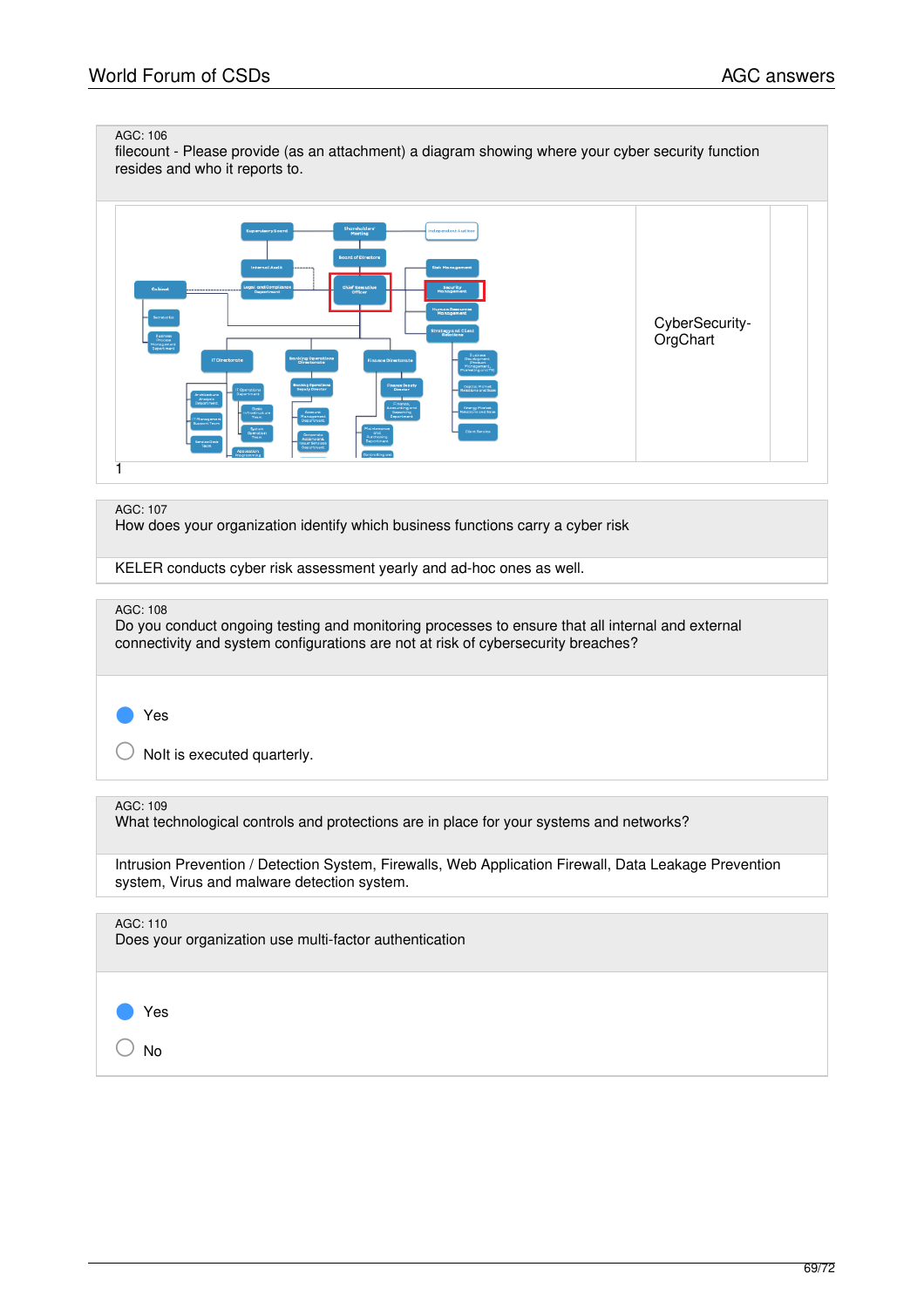| AGC: 111<br>Where your organization has outsourced activities or functions to a third-party provider, is your cyber risk<br>exposure documented?                       |
|------------------------------------------------------------------------------------------------------------------------------------------------------------------------|
| Yes                                                                                                                                                                    |
| NoNot documented yet.                                                                                                                                                  |
| AGC: 112<br>What measures does your organization have to ensure early detection of a cyber attack?                                                                     |
| Intrusion Prevention / Detection System, Web Application Firewall, Data Leakage Prevention system, Virus<br>and malware detection system                               |
| AGC: 113<br>What is the agreed resumption time for critical operations following a cyber attack?                                                                       |
| Based on CSDR regulations KELER should restore itoperation within two hours. We have plans and<br>technology to meet this requirement.                                 |
| AGC: 114<br>How would you advise clients of a successful cyber attack against your organization?                                                                       |
| The clients would be informed in the channels defined in General Terms and Condition documents.                                                                        |
| AGC: 115<br>In the last 12 months has your organization been subject to a cyber attack that impacted the service you<br>provide to us? If yes, please provide details. |
| Yes                                                                                                                                                                    |
| No                                                                                                                                                                     |
| AGC: 116<br>Are the following elements of your cybersecurity framework tested pre and post deployment of changes?                                                      |
| Vulnerability assessment                                                                                                                                               |
| Scenario based penetration tests                                                                                                                                       |
| Testing of incident response process and technical/business/operations (e.g. table-top exercise)                                                                       |
| OTHER:                                                                                                                                                                 |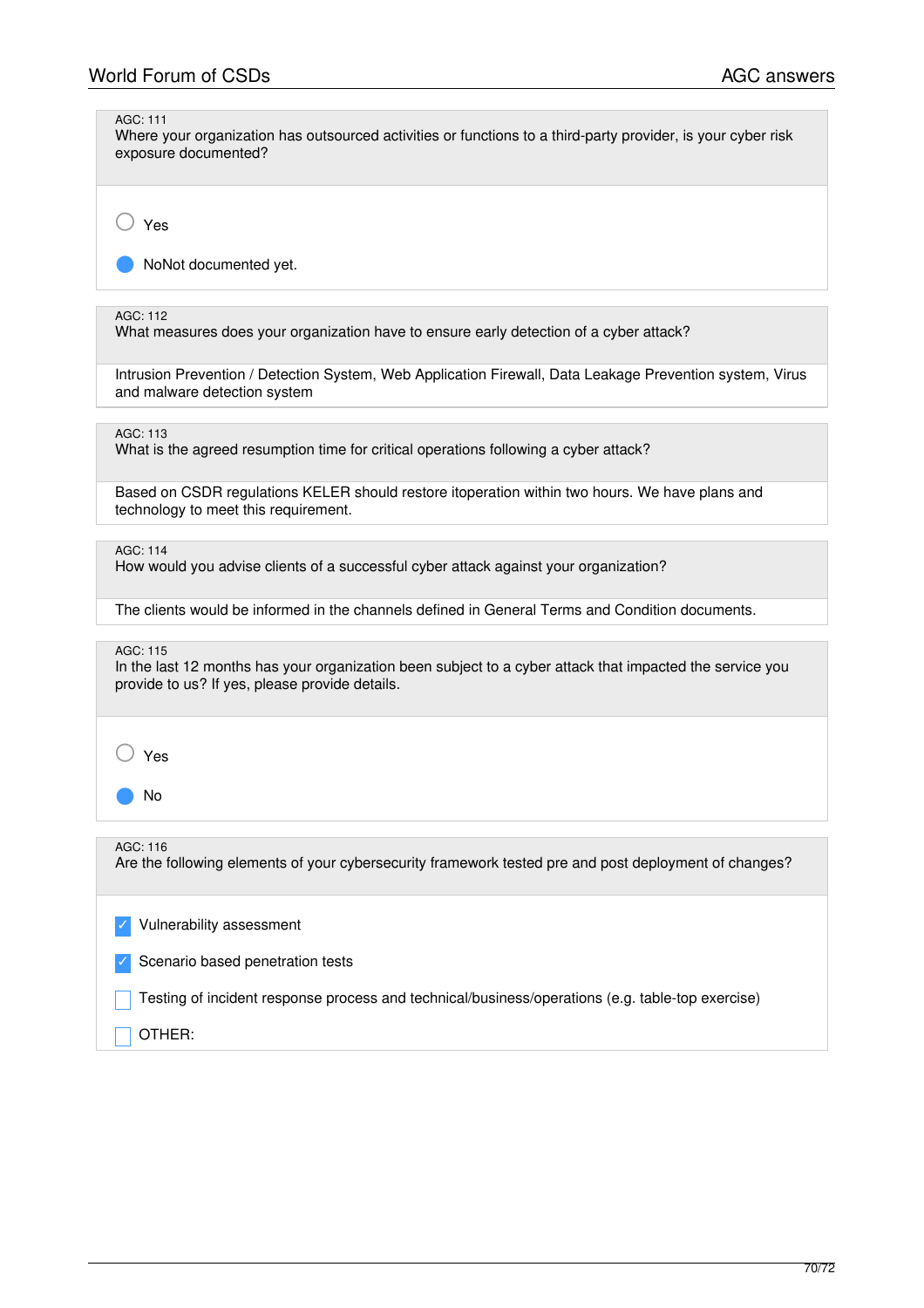| AGC: 117<br>For cloud technology and associated cyber security risks, do you you have procedures and controls in<br>place to protect our information from mishandling or theft? |
|---------------------------------------------------------------------------------------------------------------------------------------------------------------------------------|
| In the comments section could you please explain how these procedures and controls tie back to your<br>record retention policy?                                                 |
| Yes                                                                                                                                                                             |
| NoKELER does not use cloud technology for client related processes and operation. It uses only MS                                                                               |
| Teams for collaboration with several feature restriction including Data Leakage Prevention rules.                                                                               |
|                                                                                                                                                                                 |
| AGC: 118<br>Does your organization conduct dark web searches for signs of a breach (internet protocol or<br>customer/client personally identified information for sale)?        |
| Yes                                                                                                                                                                             |
| NoKELER receives warning from the parent company if they recognize relevant information.                                                                                        |
| AGC: 119<br>Is your organization aware of SWIFT's Customer Security Program (CSP)?                                                                                              |
| Yes                                                                                                                                                                             |
| <b>No</b>                                                                                                                                                                       |
| AGC: 120<br>Does your organization ensure compliance with SWIFT's CSP controls?                                                                                                 |
| Yes                                                                                                                                                                             |
| <b>No</b>                                                                                                                                                                       |
| AGC: 121<br>Does your organization respond to requests for your institution's attestations?                                                                                     |
| Yes                                                                                                                                                                             |
| NoGenerally yes, however supporting documents cannot be shared with external parties in most<br>cases.                                                                          |